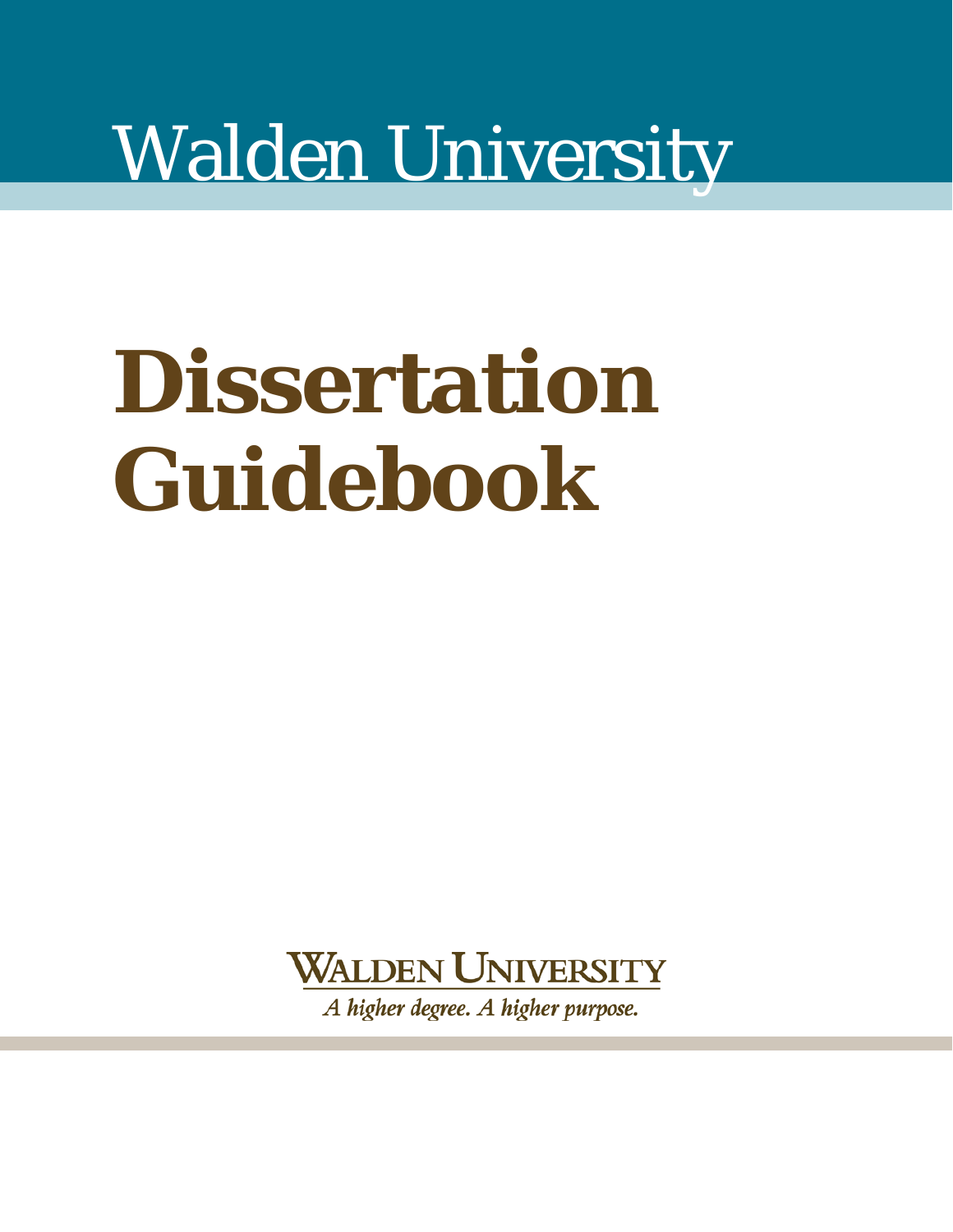*For internal use only.*

Walden University Academic Offices 100 Washington Avenue South, Suite 900 Minneapolis, MN 55401

1-800-WALDENU (1-800-925-3368)

Walden University is accredited by The Higher Learning Commission and a member of the North Central Association, [www.ncahlc.org.](http://www.ncahlc.org/)

Walden University is a registered trademark of Walden University, LLC. © 2014 Walden University, LLC.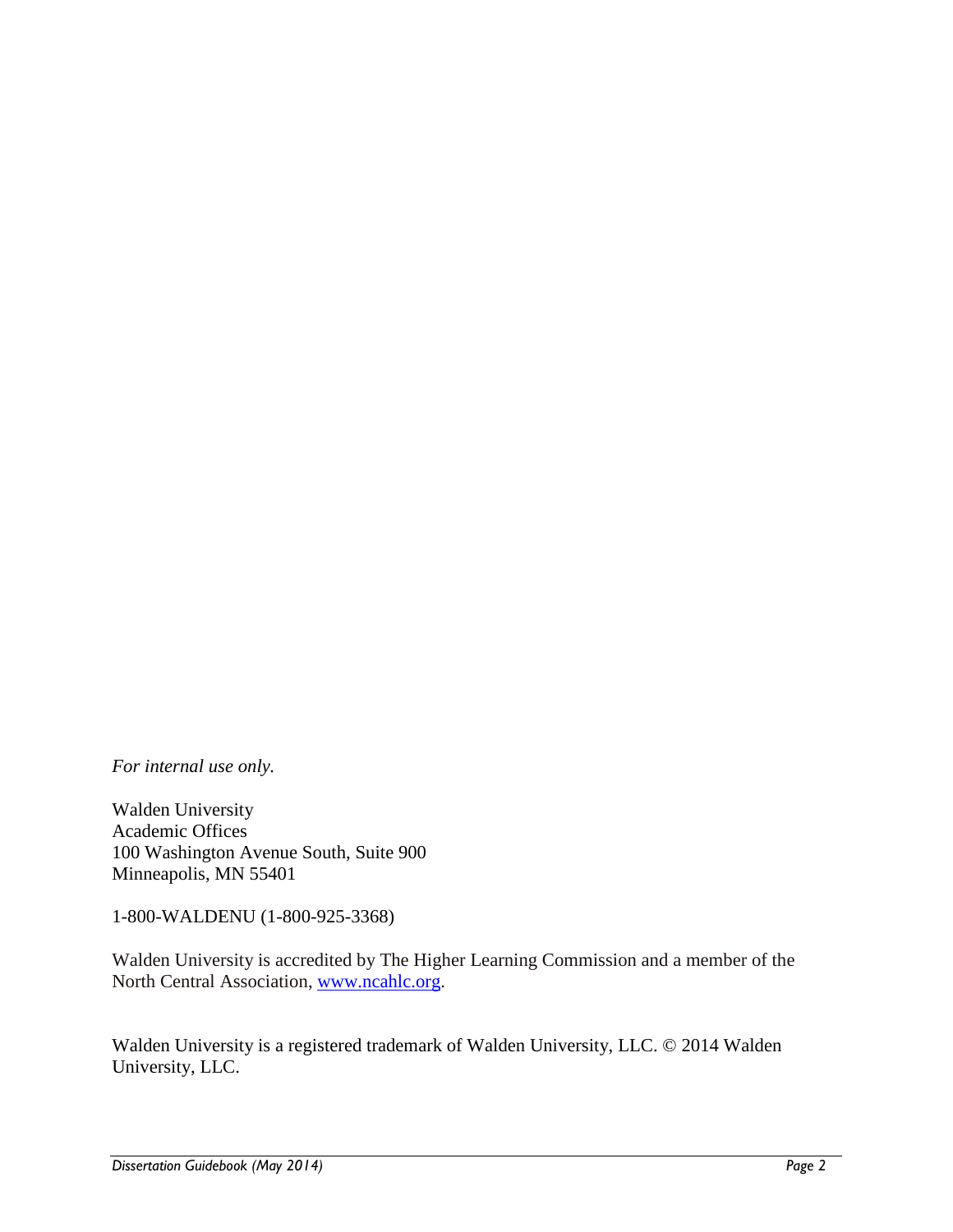# **Contents**

| 44 |
|----|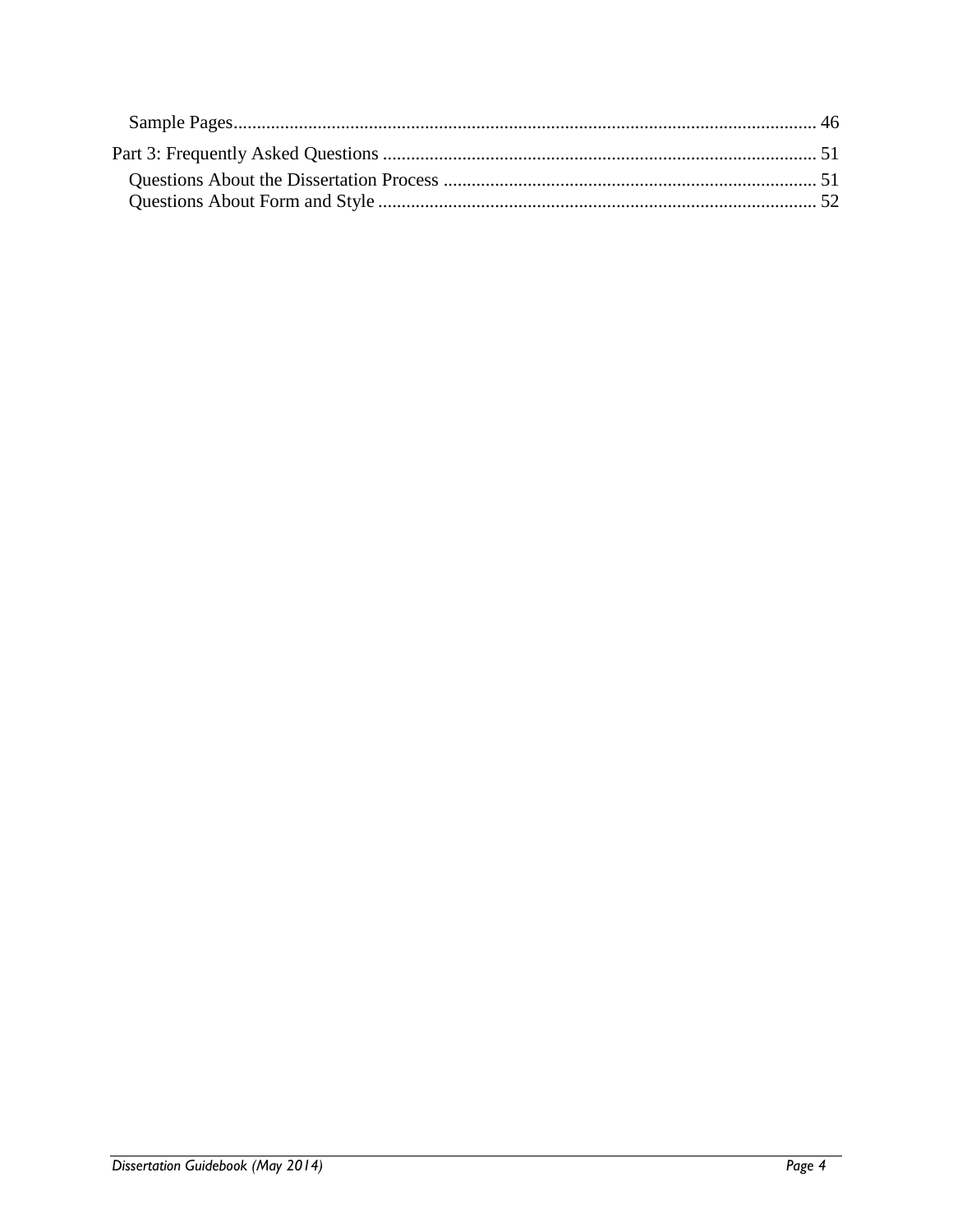## <span id="page-4-0"></span>**Introduction**

The final phase of study for Walden University doctoral students is completion of a dissertation, which begins with the preparation of a dissertation premise and ends with approval of the final dissertation. Walden does not favor any particular research approach or methodology, but does require that a dissertation reflect a high level of scholarly effort and be an original contribution to knowledge or professional practice. Students should demonstrate knowledge of research design and execution as well as the ability to interpret research findings both orally and in writing. The final product should have the level of detail and sophistication expected of a doctoral level scholar-practitioner in the discipline.

### <span id="page-4-1"></span>**The Walden University Dissertation Statement**

This statement is designed to provide a broad vision of the Walden University dissertation and an understanding of the university's dissertation requirements:

The Walden University dissertation embraces and reflects the core values and mission of the university. Walden strives to produce graduates who combine academic credentials with professional skills and leaders whose actions are motivated by informed intellect and educated attitudes. As accomplished practitioners, Walden students bring a wealth of expertise to their studies. Walden's curricula then provide the foundation upon which students build their competence and mold their interests, culminating in the dissertation learning experience. Through this process, Walden graduates are provided the learning necessary to set forth new ideas through enlightened insights and to effect change in individuals, organizations, and society.

Because Walden students and their courses of study vary, the nature and purposes of Walden dissertations also vary. The university's approach to scholarship is flexible. The dissertation can be built upon a foundation of basic or applied research, multidisciplinary perspectives on scholarship, improved teaching, or an appropriate and acceptable combination of different forms of rigorous scholarship. Each suits the Walden dissertation insofar as it relates to the nature and purpose of the inquiry and demonstrates a literate grounding in the relevant fields in which it is written, while maintaining the fundamental elements of quality and integrity required of stewards of the discipline.

The Walden dissertation demonstrates a commitment to improving the caliber of professional practice. It is an inquiry that addresses unanswered questions or issues lacking thorough study and envisions what could happen as a result of the research outcomes. It contributes to professional practice by offering new knowledge or new understanding of existing knowledge arrived at through rigorous application of appropriate research methodology and provides a basis for further research. Therefore, the results of a research study conducted for a Walden dissertation are worthy of publication as a significant contribution to professional practice.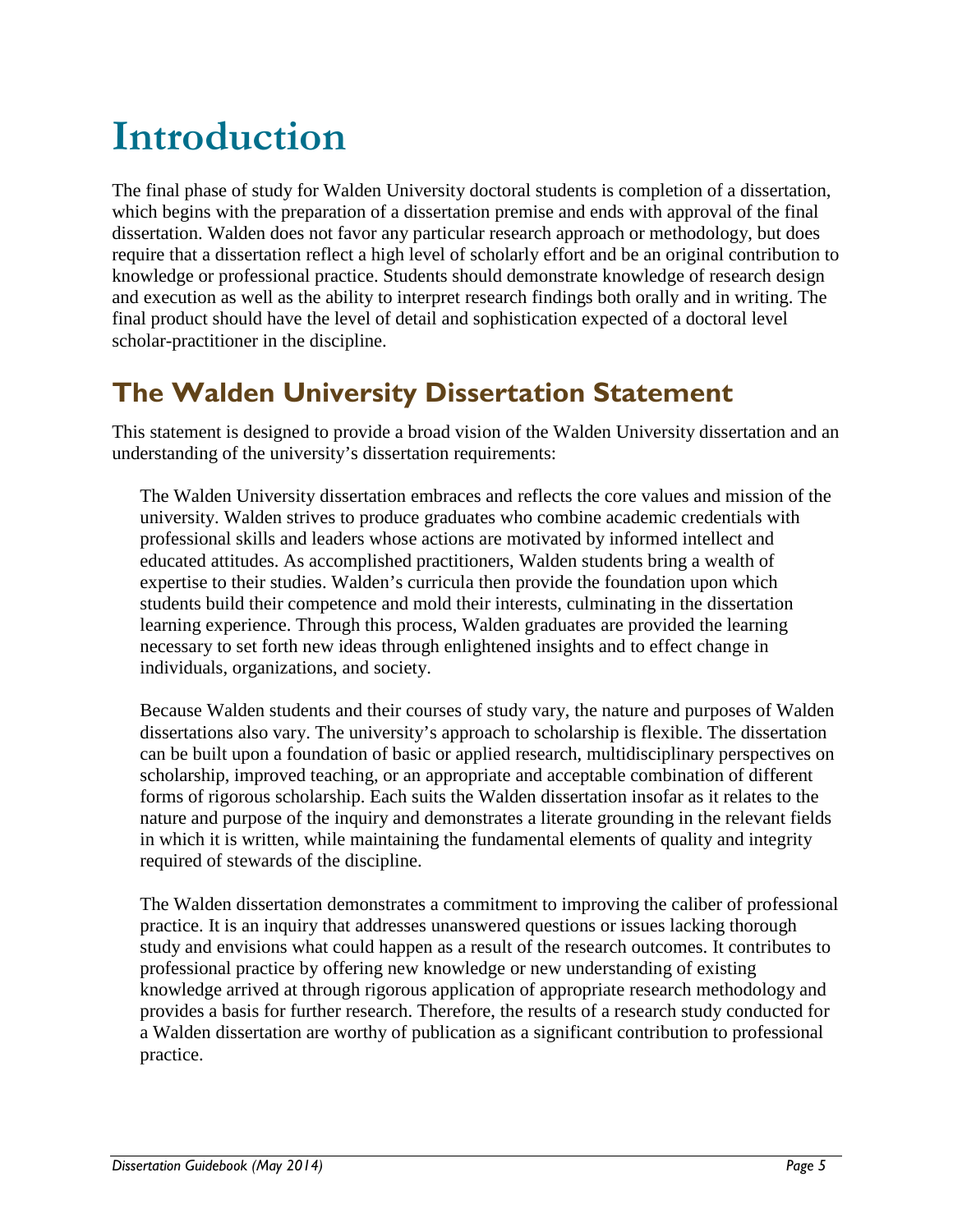The Walden dissertation demonstrates a commitment to addressing the phenomena of social change and, within that context, exhibits sensitivity to societal conditions and a consideration of social issues.

The Walden dissertation confirms a student's understanding of and commitment to academic honesty and scholarly integrity.

Every dissertation is shaped by the university's core values of integrity and quality, as well as its mission: to provide a diverse community of career professionals with the opportunity to transform themselves as scholar-practitioners so that they can effect positive social change. The dissertation is the unifying culmination of a doctoral student's academic experience at Walden. The most important outcome of all teaching and learning at Walden is to produce graduates with the knowledge, skills, and abilities to:

- Understand and continuously develop and change themselves, the organizations in which they work, and society at large.
- Create new knowledge dedicated to the improvement of social conditions and to impact society positively by putting that knowledge into practice by both modeling their learning through action and by being civically engaged.
- Continue learning across their lifetimes as practitioners, researchers, and scholars and continue to impact social change.
- Achieve professional excellence as active and influential professionals by applying their learning to specific problems and challenges in their work settings and professional practice.
- Be information literate, including knowing the literature of their professional fields and reading it critically.
- Understand the design and methods of inquiry in their professional fields.
- Practice in their professional fields legally and ethically.
- Communicate effectively, particularly in communicating their learning and research to others.
- Appreciate, respect, and advocate for diversity and multiculturalism within their professional fields.
- Function flexibly and effectively in a variety of educational environments, including online and distributed environments.

### <span id="page-5-0"></span>**How This Guidebook Is Organized**

The *Dissertation Guidebook* complements other important resources during this phase of students' graduate career, including their dissertation supervisory committee, their academic program leaders, the academic advisors and other university staff members, the *Publication Manual of the American Psychological Association* (APA style manual), and the [Walden Writing](http://writingcenter.waldenu.edu/)  [Center.](http://writingcenter.waldenu.edu/)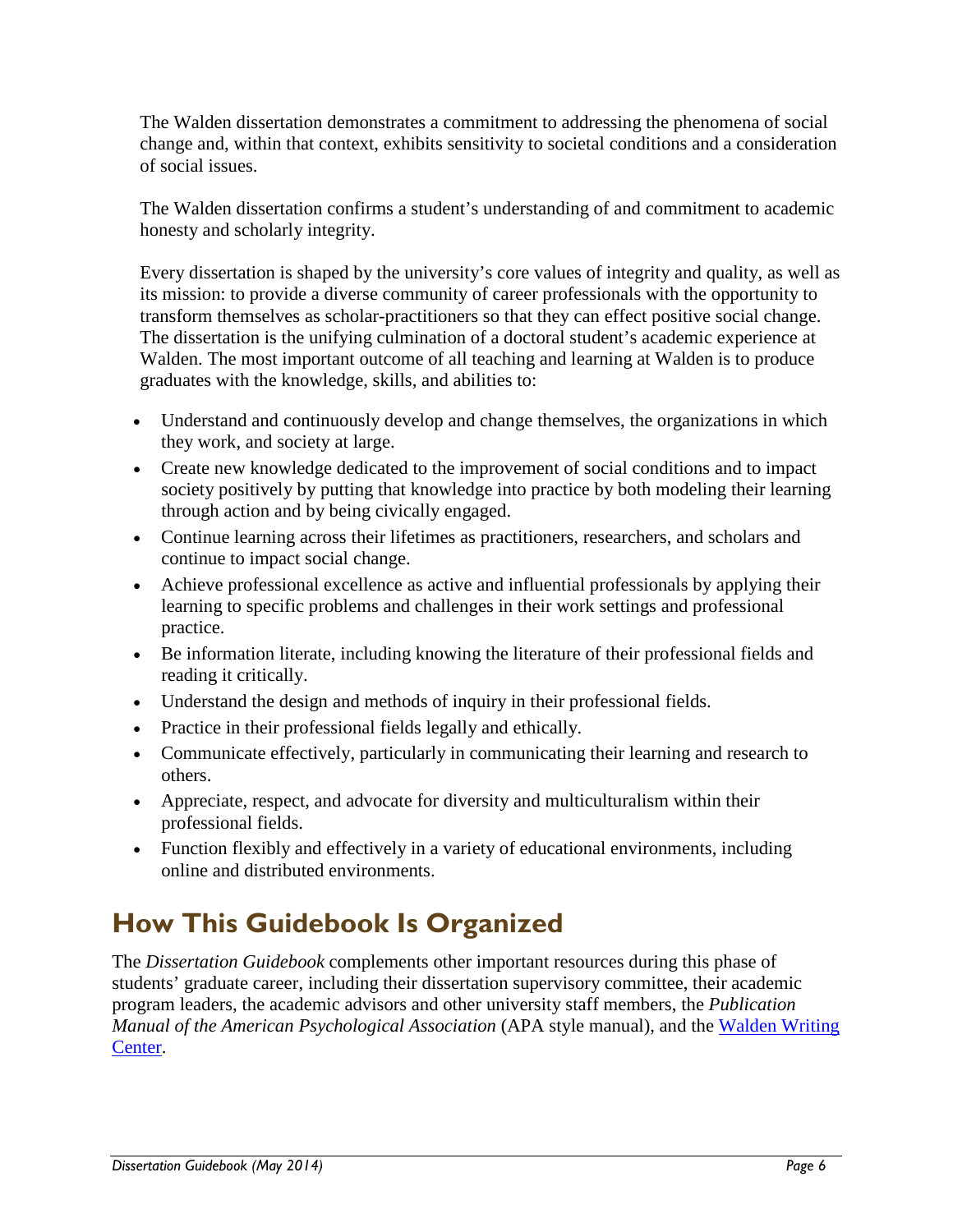**[The Dissertation Process](#page-7-0)**. Part 1 of this guidebook describes the steps of the dissertation process, including the use of evaluative rubrics. Part 1 also explains the policies and procedures related to ethical standards and use of human subjects in research.

**[Style: APA and Walden University](#page-26-0)**. Form and style guidelines are provided in Part 2, as an introduction and a supplement to the APA style manual. The APA style manual is students' main source of form and style information when writing their dissertation. References to APA style in this edition of the *Dissertation Guidebook* reflect the sixth edition of the APA style manual. When the university has style preferences for dissertations that supersede APA guidelines, those preferences are indicated in green boxes.

**[Frequently Asked Questions](#page-50-0)**. Part 3 of this guidebook includes a series of frequently asked questions regarding the dissertation process as well as form and style issues.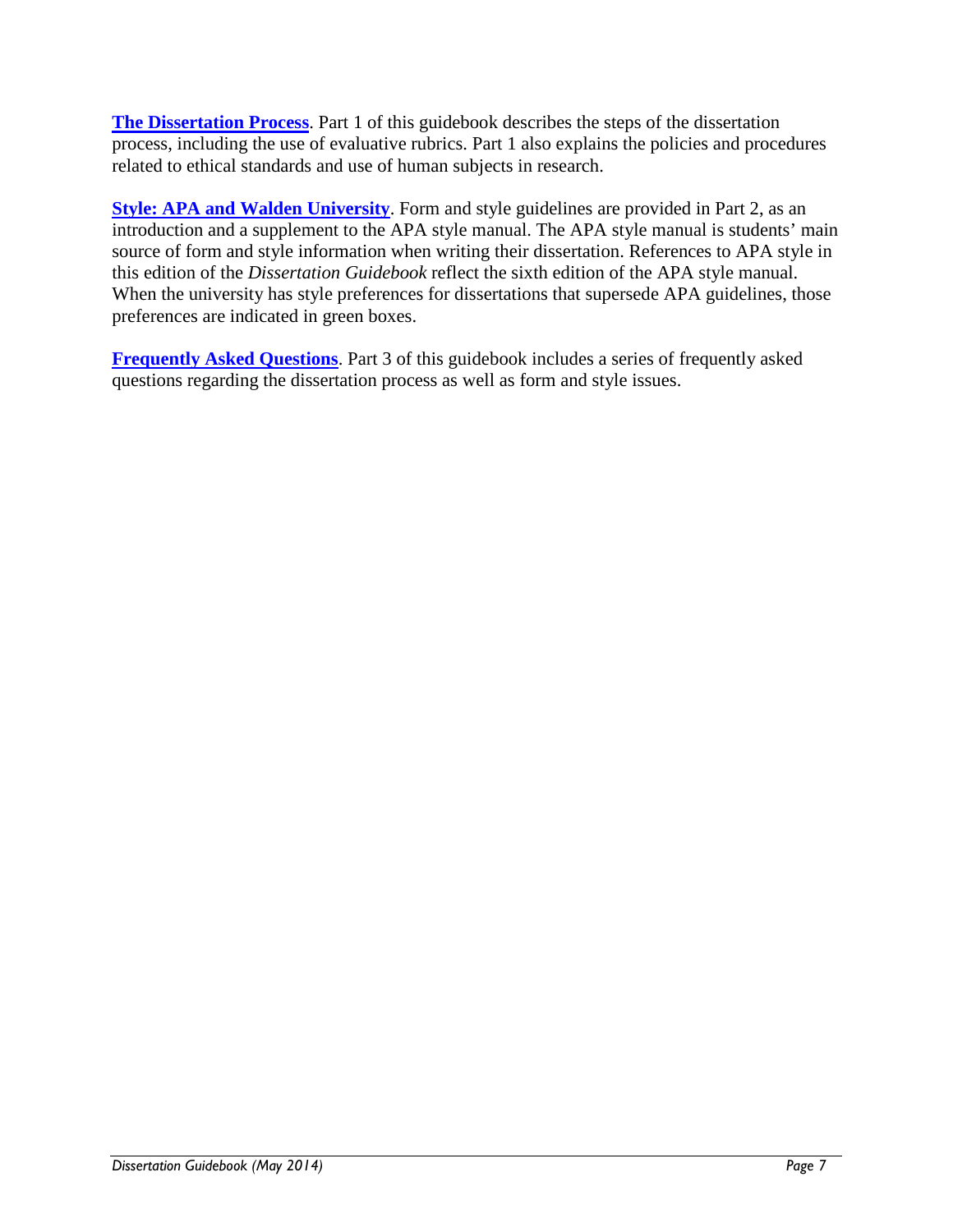# <span id="page-7-0"></span>**Part 1. The Dissertation Process**

The processes for dissertations are continually evaluated and updated to make the experience easy for both faculty members and students. The steps are detailed in this guidebook. A shorter description of the dissertation process and relevant forms can be found on the [Office of Student](http://researchcenter.waldenu.edu/PhD-Dissertation-Program.htm)  [Research Administration](http://researchcenter.waldenu.edu/PhD-Dissertation-Program.htm) (OSRA) section of the Walden University website.

### <span id="page-7-1"></span>**Process Overview**

If students wish to graduate in a specific term, they must plan their program carefully. They should begin planning for program completion at least 13 months in advance of their anticipated graduation date. The table below provides a quick summary of the steps involved in completing the dissertation. The following sections describe these steps in more detail.

| <b>Step</b>                           | <b>Description</b>                                                                                                                                                                                                                                                                                                                                                                                                                                                                                                                                                                                                                                                                                                                                                                                                                                                                                                                                                                                                                                                                                     |
|---------------------------------------|--------------------------------------------------------------------------------------------------------------------------------------------------------------------------------------------------------------------------------------------------------------------------------------------------------------------------------------------------------------------------------------------------------------------------------------------------------------------------------------------------------------------------------------------------------------------------------------------------------------------------------------------------------------------------------------------------------------------------------------------------------------------------------------------------------------------------------------------------------------------------------------------------------------------------------------------------------------------------------------------------------------------------------------------------------------------------------------------------------|
| <b>Premise</b>                        | The dissertation <b>premise</b> is a short document that <i>identifies a preliminary topic</i> for the<br>dissertation and supports formation of the dissertation supervisory committee. Students'<br>primary goal for the premise is to narrow their dissertation topic such that they have provided<br>a general sense of the direction of their research.                                                                                                                                                                                                                                                                                                                                                                                                                                                                                                                                                                                                                                                                                                                                           |
| <b>Committee</b><br><b>Nomination</b> | At this time, students also nominate their dissertation supervisory committee, following the<br>steps outlined for their program of study and in the Dissertation Committee Process<br>document found on the <b>OSRA</b> website. Students nominate a committee chair and a<br>committee member who provide guidance related to the content and research methods<br>appropriate to the study. After approval of the prospectus, a third member serving in the role<br>of the university research reviewer (URR) is assigned by the program director.                                                                                                                                                                                                                                                                                                                                                                                                                                                                                                                                                   |
| <b>Prospectus</b>                     | The dissertation <b>prospectus</b> builds on the premise by helping students organize, delineate,<br>and make decisions regarding their dissertation and appropriate research style. The<br>prospectus serves as an agreed-upon plan for developing the proposal and finalizes the<br>structure of the dissertation supervisory committee. The supervisory committee uses the<br>Dissertation Prospectus Rubric to give feedback on the prospectus.                                                                                                                                                                                                                                                                                                                                                                                                                                                                                                                                                                                                                                                    |
| <b>Proposal</b><br><b>Development</b> | The first three chapters of a dissertation are known as the dissertation <b>proposal</b> . The proposal<br>establishes the rationale for conducting the study, including a review and analysis of the<br>relevant literature, and <i>describes the design and methodology</i> that will be utilized for the<br>study. Students work with their supervisory committee to develop the proposal, consulting<br>the specific university-approved dissertation checklist indicators that will be used to organize<br>the dissertation. When ready, students complete a self-evaluation of the dissertation checklist<br>and a Turnitin report and submit these documents to their dissertation chair. (Note: The<br>dissertation chair may complete a separate Turnitin report, which is submitted to the URR<br>member for review along with the dissertation checklist and proposal). Students' committee<br>members, including the URR member, evaluate the proposal against the Dissertation<br>Minimum Standards Rubric using the annotated checklist that students provide to guide their<br>reviews. |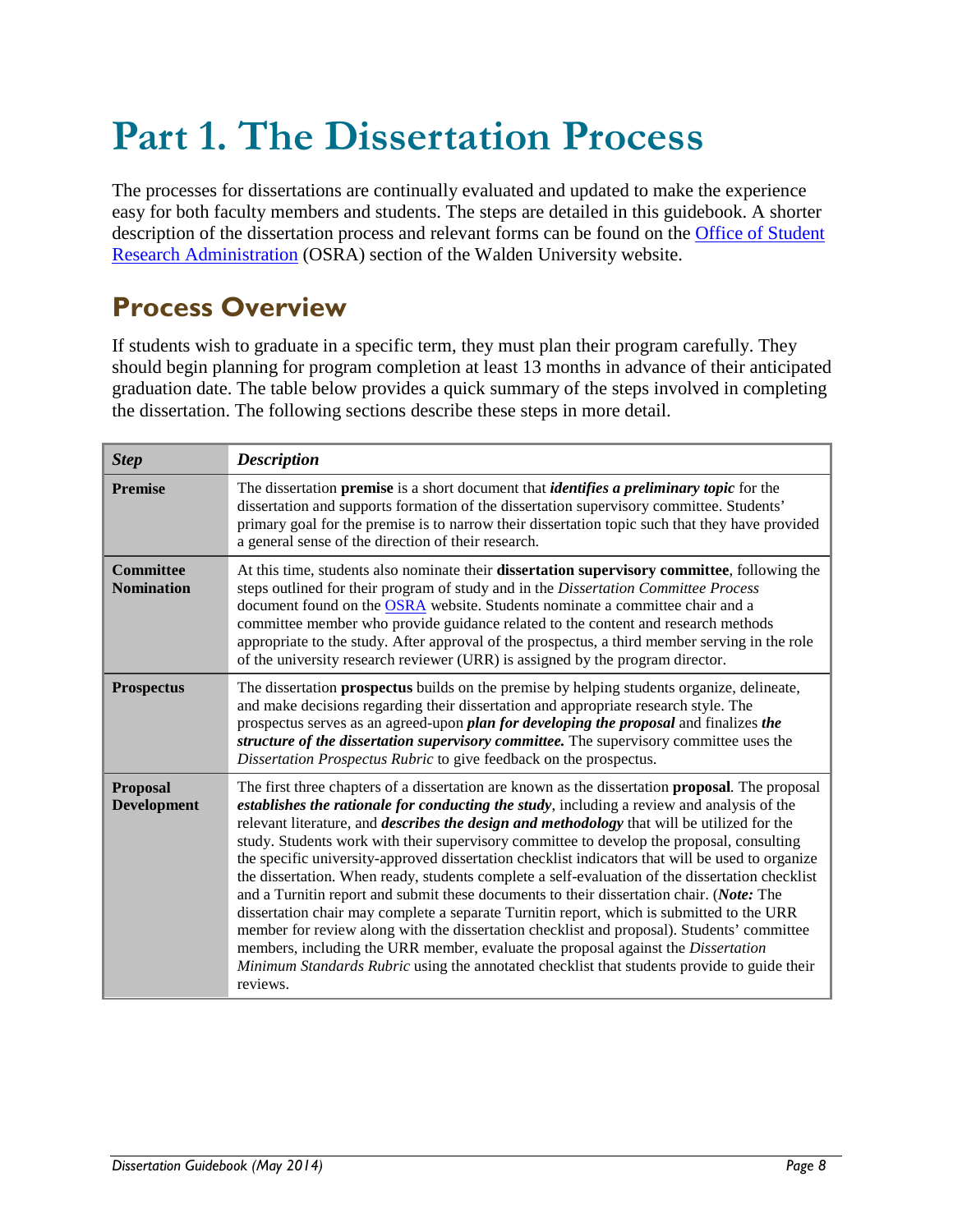| <b>Step</b>                                                                  | <b>Description</b>                                                                                                                                                                                                                                                                                                                                                                                                                                                                                                                                                                                                                                                                                                                                                                                                                                                      |
|------------------------------------------------------------------------------|-------------------------------------------------------------------------------------------------------------------------------------------------------------------------------------------------------------------------------------------------------------------------------------------------------------------------------------------------------------------------------------------------------------------------------------------------------------------------------------------------------------------------------------------------------------------------------------------------------------------------------------------------------------------------------------------------------------------------------------------------------------------------------------------------------------------------------------------------------------------------|
| <b>Proposal</b><br>University<br><b>Research</b><br><b>Review</b>            | When the supervisory committee is satisfied that the proposal meets all the requirements<br>specified in the minimum standards rubric, the chair submits the proposal, Turnitin report, the<br>dissertation checklist, and completed rubrics from each member to the assigned committee<br>member serving in the URR role. The URR member reviews the proposal, again using the<br>minimum standards rubric, including items relevant to content, methodology, form and style,<br>and ethical procedures. The URR member either approves the proposal, which enables the<br>student to set up an oral conference, or returns the proposal with a set of suggested revisions.<br>Students work with their committee to make any requested revisions.                                                                                                                     |
| <b>Proposal Oral</b><br><b>Presentation</b>                                  | Following URR approval, students orally present the proposal to their committee via<br>teleconference scheduled with OSRA. Requests should be made 1 week in advance of the<br>meeting. This presentation is used to confirm students' plans for their research, clarify any<br>remaining questions that committee members may have regarding the study, and help ensure<br>that students initiate their research from a sound foundation. After the proposal has been<br>successfully defended, the chair submits the <i>Proposal Approval</i> form and the clean, approved<br>copy of the proposal to OSRA. Note: Walden provides a conference call service for the oral<br>defense that is toll-free for most countries outside the United States. Students living in areas<br>outside this coverage will be responsible for toll charges associated with this call. |
| <b>IRB Approval</b>                                                          | Walden's Institutional Review Board (IRB) reviews each study conducted by Walden<br>students to determine if the anticipated benefits of the study outweigh risks associated with<br>participation in it. While developing their proposal, students should draft the IRB application<br>and submit it to their chair for feedback. After the proposal has received final approval<br>following the presentation, students receive a notice from OSRA to submit their formal<br>application directly to the IRB. Note: Please remember that no data may be collected until<br>IRB approval is granted.                                                                                                                                                                                                                                                                   |
| <b>Dissertation</b><br>Completion                                            | Following IRB approval, students can collect and analyze their data and report their findings,<br>complete the remaining chapters of their dissertation, and prepare the abstract. They complete<br>a self-evaluation of the remaining chapters in the dissertation checklist and another Turnitin<br>report to submit to their dissertation chair. Note: The dissertation chair may again complete a<br>separate Turnitin report, which is submitted to the URR member for review along with the<br>dissertation.                                                                                                                                                                                                                                                                                                                                                      |
| <b>Dissertation</b><br><b>University</b><br><b>Research</b><br><b>Review</b> | When the supervisory committee is satisfied that the full dissertation draft and abstract meet<br>all the requirements specified in the minimum standards rubric, the chair submits the<br>dissertation, abstract, completed dissertation checklist, rubrics from each member, and<br>Turnitin report to the URR member for review of the abstract and Chapters 4 and 5. Students<br>work with their committee to make any requested revisions.                                                                                                                                                                                                                                                                                                                                                                                                                         |
| <b>Form and Style</b><br><b>Review</b>                                       | Upon URR approval of the dissertation and abstract, the research service specialist submits<br>the document to a Writing Center editor for a form and style review—a final check for<br>errors in APA style, spelling, grammar, punctuation, and related issues.                                                                                                                                                                                                                                                                                                                                                                                                                                                                                                                                                                                                        |
| <b>Oral Defense</b><br><b>Teleconference</b>                                 | After receipt of the form and style evaluation, students present their dissertation via<br>teleconference scheduled with OSRA. Requests should be made 1 week in advance of the<br>meeting. This final oral defense is a formal discussion of the scholarly content of the<br>dissertation, followed by an evaluation of the dissertation. At this point, students may need to<br>revise the dissertation based on feedback during the teleconference as well as from the form<br>and style review.                                                                                                                                                                                                                                                                                                                                                                     |
| <b>Final</b><br>University<br><b>Research</b><br><b>Review</b>               | After successful completion of the oral defense and committee approval of the dissertation,<br>the chair forwards the final dissertation and abstract to the URR member for a final review to<br>make sure all methodological, content, and writing issues have been addressed. In addition,<br>the URR member reviews the abstract to make sure it meets university guidelines.                                                                                                                                                                                                                                                                                                                                                                                                                                                                                        |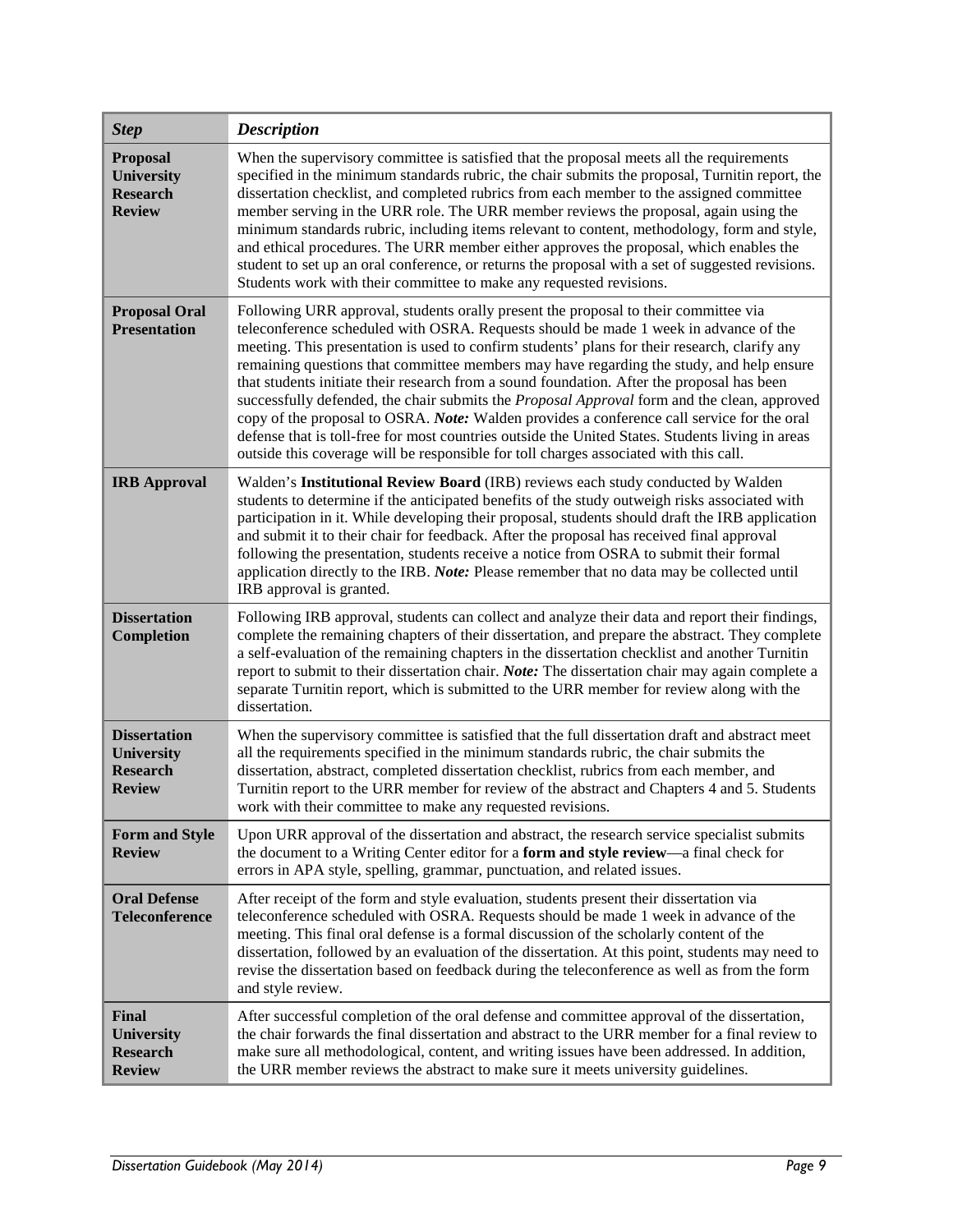| <b>Step</b>                                    | <b>Description</b>                                                                                                                                                                                                                                                                                                                                |  |
|------------------------------------------------|---------------------------------------------------------------------------------------------------------------------------------------------------------------------------------------------------------------------------------------------------------------------------------------------------------------------------------------------------|--|
| <b>Chief Academic</b><br><b>Officer Review</b> | After final URR approval, the abstract is sent to the university's chief academic officer<br>(CAO) or designee as a final endorsement of the study. Revisions may be required at this<br>point, and these changes are facilitated through consultation with the chair and others. Upon<br>CAO approval, the dissertation is officially completed. |  |
| <b>ProQuest</b><br><b>Submission</b>           | To graduate from Walden University, students must submit their dissertation to ProQuest for<br>publishing. After this submission has been approved, students have completed all the<br>graduation requirements for the dissertation and their degree can be validated.                                                                            |  |

### <span id="page-9-0"></span>**Beginning the Process**

Students begin the dissertation phase of their program when they complete their premise and then prospectus and nominate the first two members of the dissertation committee: a chair and a committee member. Students can find more guidance in *Starting the Dissertation Process* and in the *Dissertation Premise* and *Dissertation Prospectus* guides. More detailed information on the committee can be found in the *Dissertation Committee Process* document and on the *Committee Member Nomination* form*.* These documents, forms, and additional supporting resources can be found on the **[OSRA](http://researchcenter.waldenu.edu/PhD-Dissertation-Program.htm)** section of Walden's **Center for Research Quality** website.

### <span id="page-9-1"></span>**Dissertation Premise**

Students' first step to completing the dissertation is developing the *Dissertation Premise*. This document is used to *identify a preliminary topic* for the research and to help *identify the faculty members* who will guide development of the *Dissertation Prospectus*. Students can find more information in the *Dissertation Premise* guide.

The premise consists of four parts: title, problem statement, approach for the study, and references. An annotated outline and sample premise are included in the guide and can be used to create the premise document. Students' primary goal for the premise is to narrow the dissertation topic such that a general sense of the direction of the research has been provided.

Significantly, the foundation for quality in every dissertation is a research question that reflects a high level of conceptual manipulation and a significant and original contribution to knowledge or professional practice. A brief litmus test of doctoral level research problem can be found in the *Dissertation Premise* guide as well as on the [Research Resources](http://researchcenter.waldenu.edu/Research-Resources.htm) page of Walden's Center for Research Quality website. These basic indicators will appear throughout the dissertation process.

Every doctoral student's journey is a little different, so it is difficult to say exactly when to start the premise. All students should be sure to check their program of study and consult with the Academic Advising team. Because the premise is used to form their supervisory committee, however, students should plan to start the premise toward completion of their core research sequence and at least 2 quarters before beginning the dissertation prospectus, either in a companion or dissertation course or research form (SBSF 7100 or EDUC 8800). In the quarter prior to starting their prospectus, students submit their premise to the faculty member whom they nominate as chair of their supervisory committee (some Education students submit the premise to their specialization coordinator).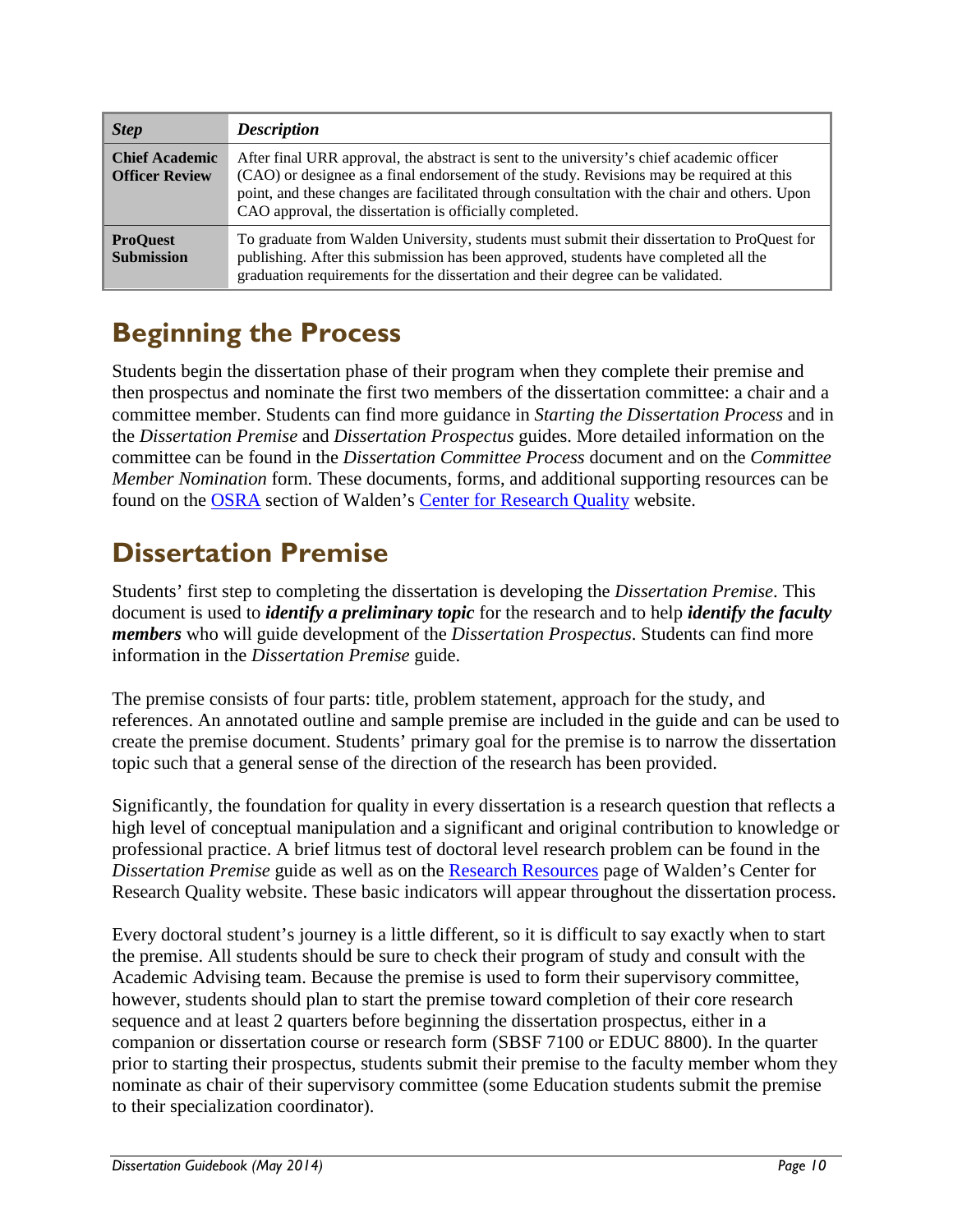*Note:* The premise is used to help students form their dissertation supervisory committee, but they will confirm their committee structure and finalize their topic at the end of the prospectus development process.

### <span id="page-10-0"></span>**Dissertation Supervisory Committee**

The dissertation supervisory committee is a unique feature of doctoral education. The primary goal of the committee is to provide students with the guidance and support that they will need to conduct an independent research project of the highest quality and relevancy. Walden dissertation supervisory committees are generally composed of three members: a committee *chair*, a committee *member*, and a committee *university research reviewer* (URR). In some rare cases, a fourth, external (non-Walden) member may be added to the committee to provide special expertise.

Finding the first two members of the committee is a student's responsibility. The URR member will be assigned to the committee at the time that the committee is approved, upon approval of the prospectus, or at the time that the committee members have both approved the proposal, depending on the student's program. One resource for finding committee members is the *Faculty Expertise Directory* (available on the [myWalden](http://www.waldenu.edu/experience/resources/mywalden) university portal), which provides information on the diverse experience and expertise found among the Walden faculty. Other faculty members, program leaders, and the academic advisors can assist students with locating faculty members who may be both suitable and available for their committee. As students move through the initial stages of their program, they should be watching for potential committee members as well.

A few guidelines are used to shape committee formation. Between the chair and second member, someone must be designated as the *context expert* and someone as the *methodologist,* although one person can do both. The dissertation chair must be from a student's program. As some academic programs have further requirements for chairing a dissertation committee, students should be sure to confirm with an advisor and/or the proposed chair that he or she is eligible to chair the committee. Students should also be mindful of any department-mandated core courses, pertinent residencies, and prerequisites that must be completed before they can nominate their dissertation supervisory committee members.

*To nominate a committee member,* a student must send the *Committee Member Nomination*  form and a copy of the premise or draft prospectus document to a nominee. After the nominee agrees to serve on the committee and that nominee's service has been approved by the program director, the student begins the process of finalizing the prospectus. Most students find their committee chair first. The timing of when students find the second member, however, depends on a number of factors, including the role he or she will have, the nature of the project, and also the context in which students develop their prospectus. Students should note than an approved chair is only effective at the start of the following quarter, whereas a committee member may become effective immediately, depending on when final approval is given to the committee.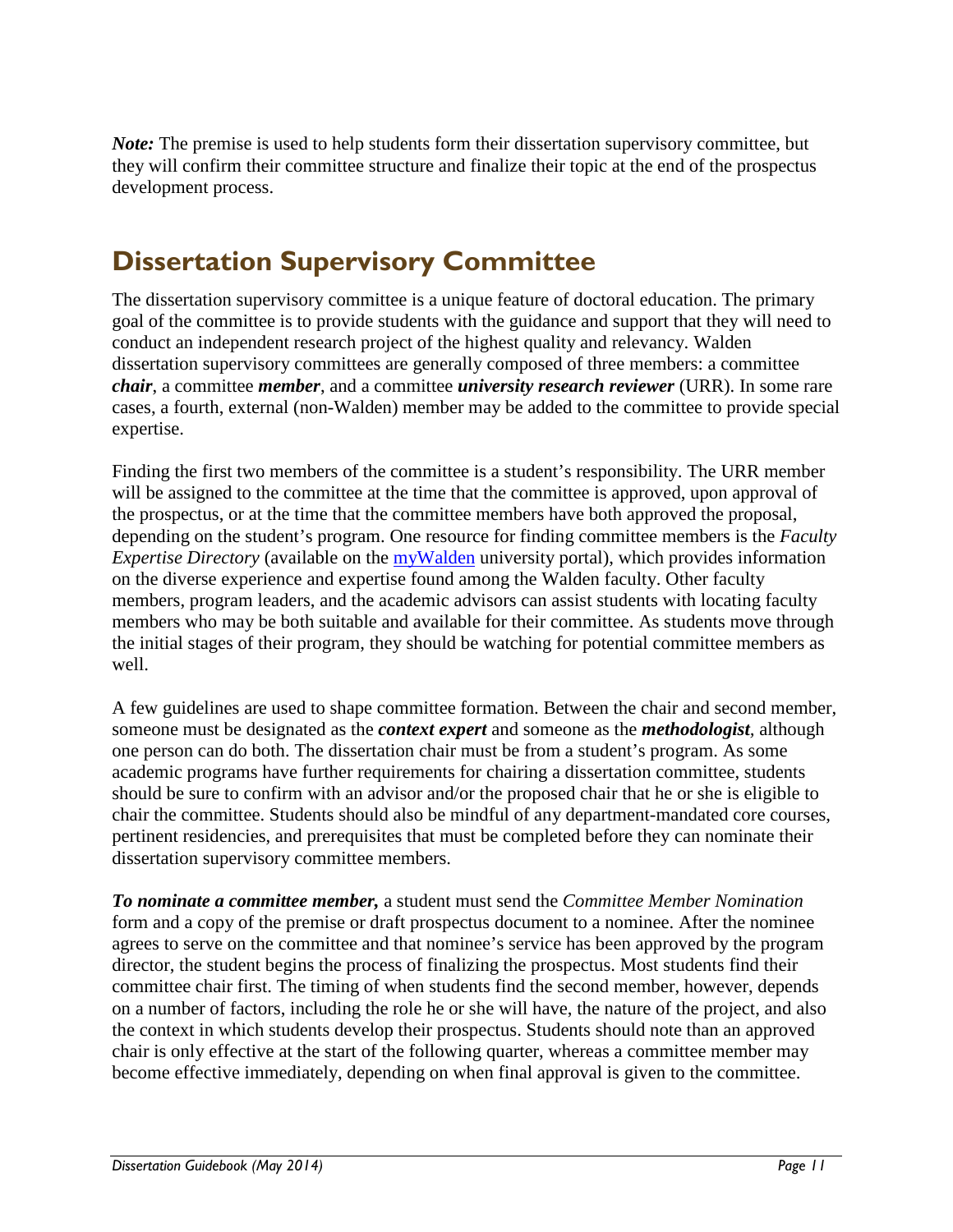### <span id="page-11-0"></span>**Dissertation Prospectus**

The dissertation prospectus builds on the premise and provides more information about the dissertation research. Writing the prospectus will help students organize, delineate, and make decisions regarding their topic and appropriate research style. An approved prospectus serves as an agreed-upon *plan for developing the proposal* and finalizes the *structure of the dissertation supervisory committee*. The *Dissertation Prospectus* guide provides more details on the document and process.

The prospectus consists of several small sections, which are detailed in the annotated outline in the *Dissertation Prospectus* guide*.* The goal for the prospectus is to create a plan for developing the dissertation proposal. Therefore, a student needs to have more information for the prospectus than for the premise, but does not need to know all the specific details of the study that will ultimately be conducted. That remaining work will occur when the proposal is written. The final draft of the prospectus is assessed against the quality indicators in the *Dissertation Prospectus Rubric.* After both committee members have approved the final version of the prospectus and completed their rubrics, the chair will send the rubrics and prospectus in to the OSRA office, and they will submit a request to the program director for the final approval.

Depending on the academic program, some students work with their chair in a companion course that supports prospectus development. Students in Knowledge Area Module (KAM)-based programs work on their prospectus in the EDUC 8800 or SBSF 7100 - Research Forum with their faculty mentor, who is now their chair. Other students may start their prospectus in a course led by a senior member of the faculty in their area before moving into a dissertation completion course with their chair. Yet other students may directly work with their chair in a dissertation course, during which they complete the prospectus. Students should be sure to check their program of study to know which path they will follow.

As for the proposal and dissertation, for which students will receive feedback on working drafts, prospectus development is an iterative process. When the prospectus is completed, students should follow the submission guidelines for their program. Generally, students should submit a final prospectus to their dissertation supervisory committee for review *after* completion of the core research sequence but *before* taking any advanced research course, and

- *as required in the students' dissertation course,* if students are currently enrolled in this course;
- *toward the end of their time in a companion course,* following the guidance of the chair; or,
- *prior to beginning the dissertation proposal* in the EDUC 8800 or SBSF 7100 -Research Forum, following the guidance of the chair.

### <span id="page-11-1"></span>**Registering for Dissertation Credits**

Students enrolled in a *KAM-based program* (Ph.D. in Education or Management) are automatically be placed in EDUC 8800 or SBSF 7100 - Research Forum with the chair of their dissertation supervisory committee. Students cannot register for this course themselves; they will be registered by their academic advisors after the appointment of their dissertation chair is confirmed. Students remain registered in EDUC 8800 or SBSF 7100 until successful completion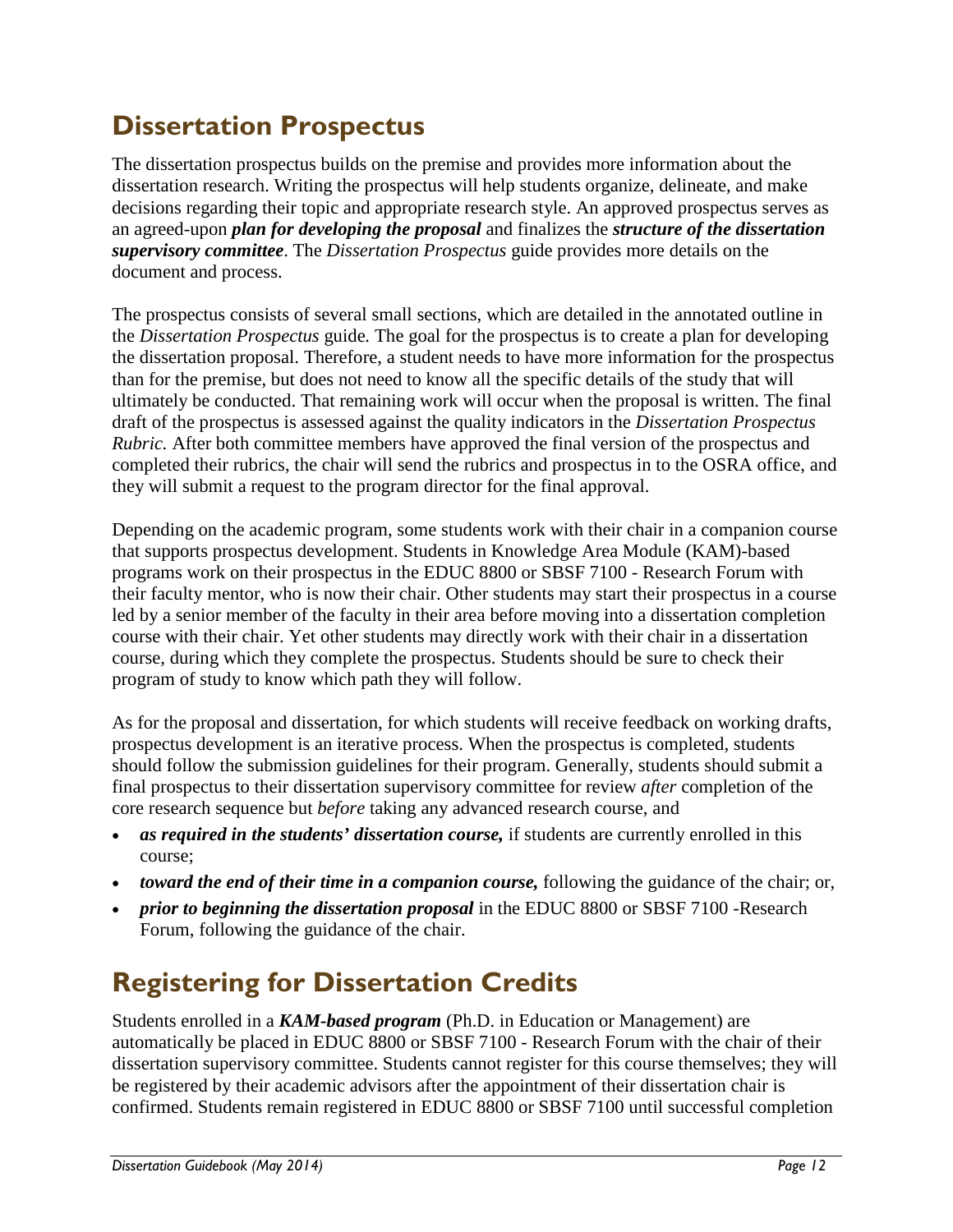of the dissertation. The Office of the Registrar assigns all 20 dissertation credits when the final academic audit is complete.

Students enrolled in a *course-based program* (Ph.D. in Counselor Education and Supervision, Criminal Justice, Education, Health Services, Human Services, Management, Nursing, Psychology, Public Health, or Public Policy and Administration, Social Work) must register for a total of 20 dissertation credits (for Counselor Education and Supervision: 12 credits). Registration for the dissertation course (COUN 8650, EDUC 9001, HLTH 9001, HUMN 9001, MGMT 9000, PSYC 9000, PUBH 9001, PPPA 9000, or SOCW 9000) takes place during the regular course registration period. Once registered for the first term, students are then registered automatically for the dissertation course until the dissertation is formally approved by the CAO.

Students enrolled in a *mixed-model program* (Ph.D. in Education, Management, or Public Policy and Administration) must register for a total of 20 dissertation credits. Registration for the dissertation course (EDUC 9002, MGMT 9000, or PPPA 9000) takes place during the regular course registration period. Once registered for the first term, students are then registered automatically for the dissertation course until the dissertation is formally approved by the CAO.

*Note:* Students who have an approved dissertation supervisory committee may register for the dissertation course during any term in which they are working on the proposal and dissertation. Students who have only a committee chair may register for the dissertation course, but they will not be able to submit their proposal for review until they have an approved committee.

All students should check the *[Walden University Catalog](http://catalog.waldenu.edu/)* regarding their program's prerequisites for enrolling in the dissertation course.

### <span id="page-12-0"></span>**Developing the Proposal**

The proposal consists of the first three chapters of the dissertation document and an APA style reference list. The proposal presents a detailed plan of the proposed research for the dissertation and describes a specific idea, the related literature, and the intended research methodology.

Students should consult with their committee chair early and frequently when developing the proposal. With guidance from their supervisory committee, students conceptualize a topic, organize and synthesize the literature, and determine a research methodology appropriate to the subject matter.

Additional details and information on developing and writing the proposal and dissertation are found within this guidebook, on the [OSRA](http://researchcenter.waldenu.edu/Office-of-Student-Research-Support.htm) website, and at the [Walden Writing Center.](http://writingcenter.waldenu.edu/) The Writing Center offers a *dissertation template*, which can be very useful.

### **Consult the** *Dissertation Checklists* **and** *Minimum Standards Rubric*

Walden's *Dissertation Checklists* are used to operationalize Walden's [Dissertation Statement.](#page-4-1) Each checklist is designed to assist students, dissertation supervisory committees, and the university's academic leadership to determine whether a dissertation meets Walden's standards.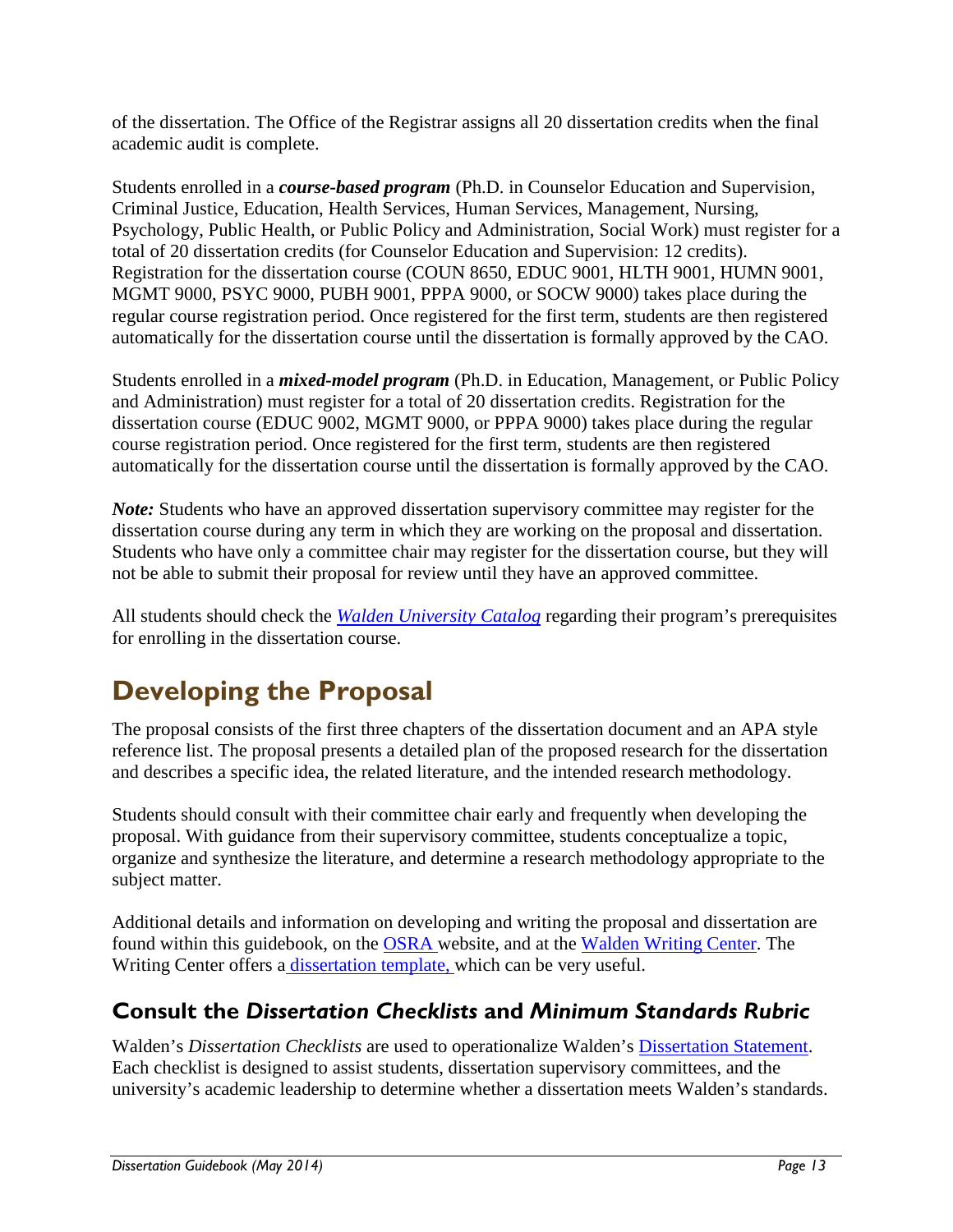#### *Students should download the appropriate [dissertation checklist](http://researchcenter.waldenu.edu/PhD-Dissertation-Process-and-Documents.htm) when their committee and prospectus are approved.*

Walden's evaluations for dissertations follow a university-approved process, as described below:

- The purpose of the dissertation checklist is to guide students and dissertation supervisory committees as they work together to develop high-quality doctoral proposals and dissertations. The checklist should be shared with students early in their doctoral programs and frequently used in advisement and graduate courses to reflect Walden's expectations for high-quality dissertations. The checklist is designed to help ensure a rigorous reporting across the common components that are used to build the dissertation.
- Specific dissertation checklists have been developed for use with studies employing qualitative, quantitative, and mixed-research designs. As students begin the process of developing a proposal for the dissertation, the specific checklist that best reflects the design of the proposed dissertation study should be used.
- As the proposal is developed and submitted for review to the dissertation supervisory committee, each committee member should use the most current version of the dissertation checklist to communicate his or her evaluations to the student, the chairperson, and any other members of the committee. This process of ongoing evaluation and communication will continue throughout the development of the dissertation.
- Detailed content elements are specified in the checklist for each chapter of the dissertation. The subsections for each chapter are made up of descriptions of substantive characteristics of the dissertation, specifically related to the scholarly quality and integrity of the document. Students annotate the page numbers where these substantive characteristics are found within the dissertation. This documentation serves three important functions: it presents the general consensus of the Walden faculty regarding the specific content areas that should be addressed within each chapter of an acceptable Walden dissertation, it assists students in reflecting on areas for improvement within the document, and it helps guide the committee members' review of the documents.
- A space for comments is provided for each subgroup of substantive characteristics in each chapter. Comments provided by the evaluator (committee member) should refer to praiseworthy aspects of the document and offer specific guidance for revision when needed. Comments should provide formative evaluation for that particular chapter and be useful to the student and other members of the dissertation supervisory committee. The spaces provided for comment are not to be used for communicating line-by-line editing of the manuscript. If the document is in need of editing, the committee member needs to comment to that effect but provide any extensive comments in a separate communication.
- The use of a dissertation checklist is intended to provide ongoing reflection, evaluation, and reevaluation of the specific subcomponents of the proposal and dissertation drafts as they are developed into a comprehensive document that is internally consistent and aligned to serve the purpose of the doctoral level investigation. The minimum standards rubric is applied by the members of the committee to verify that the substantive characteristics of the dissertation guided by the checklist have been adequately demonstrated to meet core quality standards. For the final copy of each document (either the proposal or the dissertation), there must be unanimous approval by the dissertation supervisory committee, including the URR member, before the student proceeds to the oral defense (although revisions may be required following the oral defense).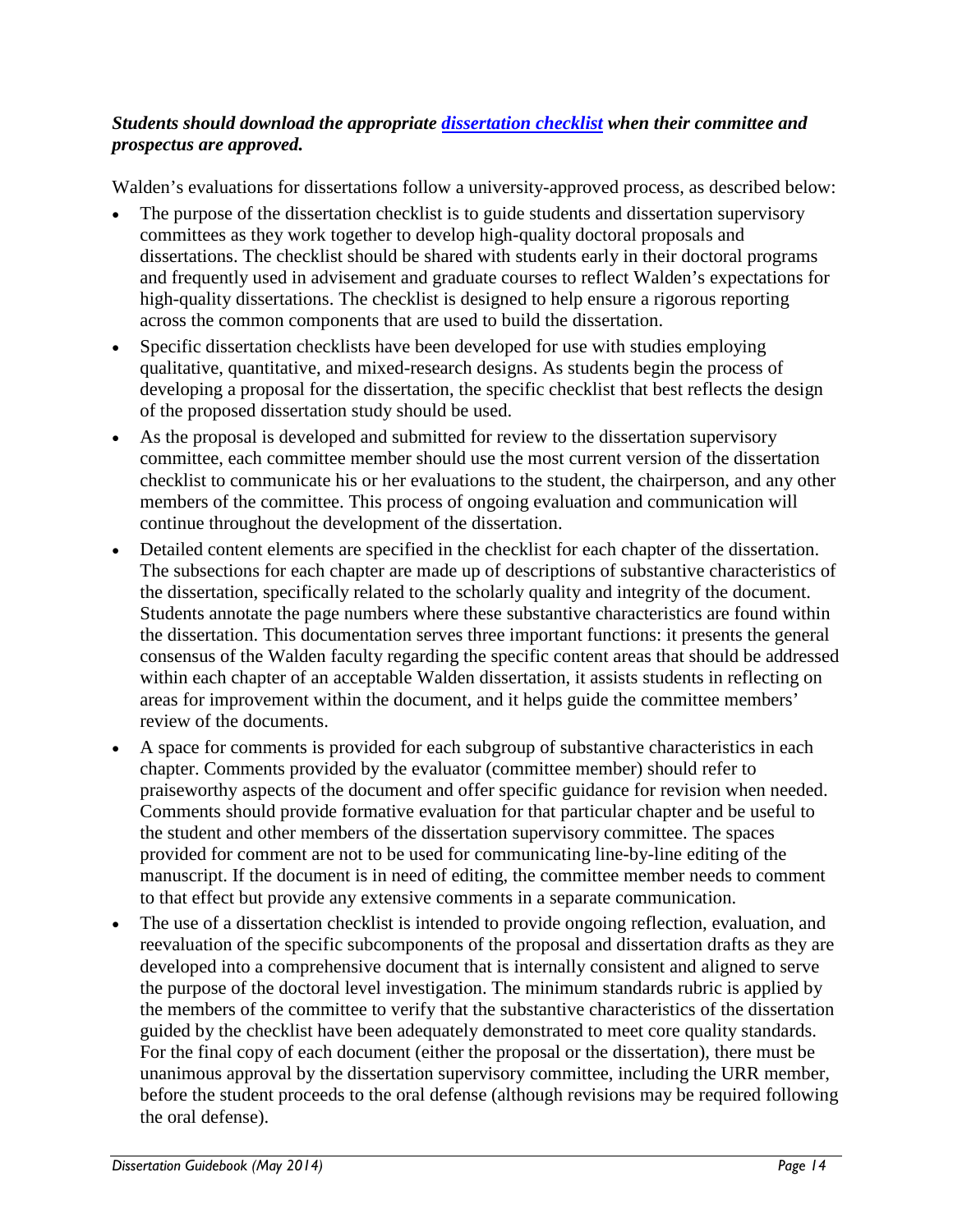The checklist and minimum standards rubric will aid students, along with their committee, in writing the proposal for the dissertation. Forms can be accessed via the [OSRA](http://researchcenter.waldenu.edu/PhD-Dissertation-Process-and-Documents.htm) website.

### **Committee Review**

To help clarify the research framework for the project, a student's committee chair reviews drafts of the proposal, along with a preliminary draft of the IRB application (see the [Getting Approval](#page-16-0)  [for Research](#page-16-0) section for more about the IRB). When satisfied that the documents meet university criteria outlined in the *Dissertation Minimum Standards Rubric*, the chair authorizes the student to submit the proposal and draft IRB application to the other committee member for review.

After the chair has deemed that the dissertation is ready, he or she will submit it for Turnitin review. At the same time, the student completes and submits a Turnitin self-evaluation to the chair, with a plan for revisions if warranted. After the chair has determined Turnitin compliance and believes the dissertation is ready, the chair forwards the dissertation and abstract, dissertation checklist, each committee member's minimum standards rubric, and a copy of the formal Turnitin report to the URR member, copying [research@waldenu.edu.](mailto:research@waldenu.edu)

The committee members have 14 calendar days to review the proposal draft and preliminary IRB application. Guided by the student's annotated checklist, the committee member uses the minimum standards rubric to evaluate the proposal and shares evaluations with the committee chair. The committee member may assist the chair in providing feedback to the student on revisions requested; an additional 14 calendar days are allotted to committee members for *each* subsequent round of revisions.

After both members of a student's committee completes a minimum standards rubric reflecting that no further changes are necessary, the proposal is ready for review by the committee URR. The committee chair forwards the proposal, a minimum standards rubric from each member, dissertation checklist, and Turnitin report to the URR member, copying [research@waldenu.edu.](mailto:research@waldenu.edu) The URR member, form and style editors, and CAO or CAO's designee have 14 days (including the day of submission—except for during the initial review cycle, which begins the day after submission) to complete their review. If the materials are submitted after noon Central time, an extra day will be added. The review cycle cannot begin until all required documents (rubrics, Turnitin reports, clean copies, etc.) are submitted. If the review takes place during any of the official Walden holidays (New Year's Day; Martin Luther King, Jr. Day; Memorial Day; Independence Day; Labor Day; Thanksgiving Day and day after Thanksgiving; or Christmas Day), the holiday will not count in the 14-day review cycle.

### <span id="page-14-0"></span>**Gaining URR Approval of the Proposal**

Informed by the student's annotated dissertation checklist, the URR member completes an initial review of the proposal using the minimum standards rubric, including items relevant to content, methodology, form and style, and ethical procedures. After the URR member has completed the review, he or she sends the outcome of the review to [research@waldenu.edu,](mailto:research@waldenu.edu) copying the student and the chair. At this stage, the URR member can refer the student for mandatory consultation with the IRB office and/or the Writing Center to address ethical or writing concerns,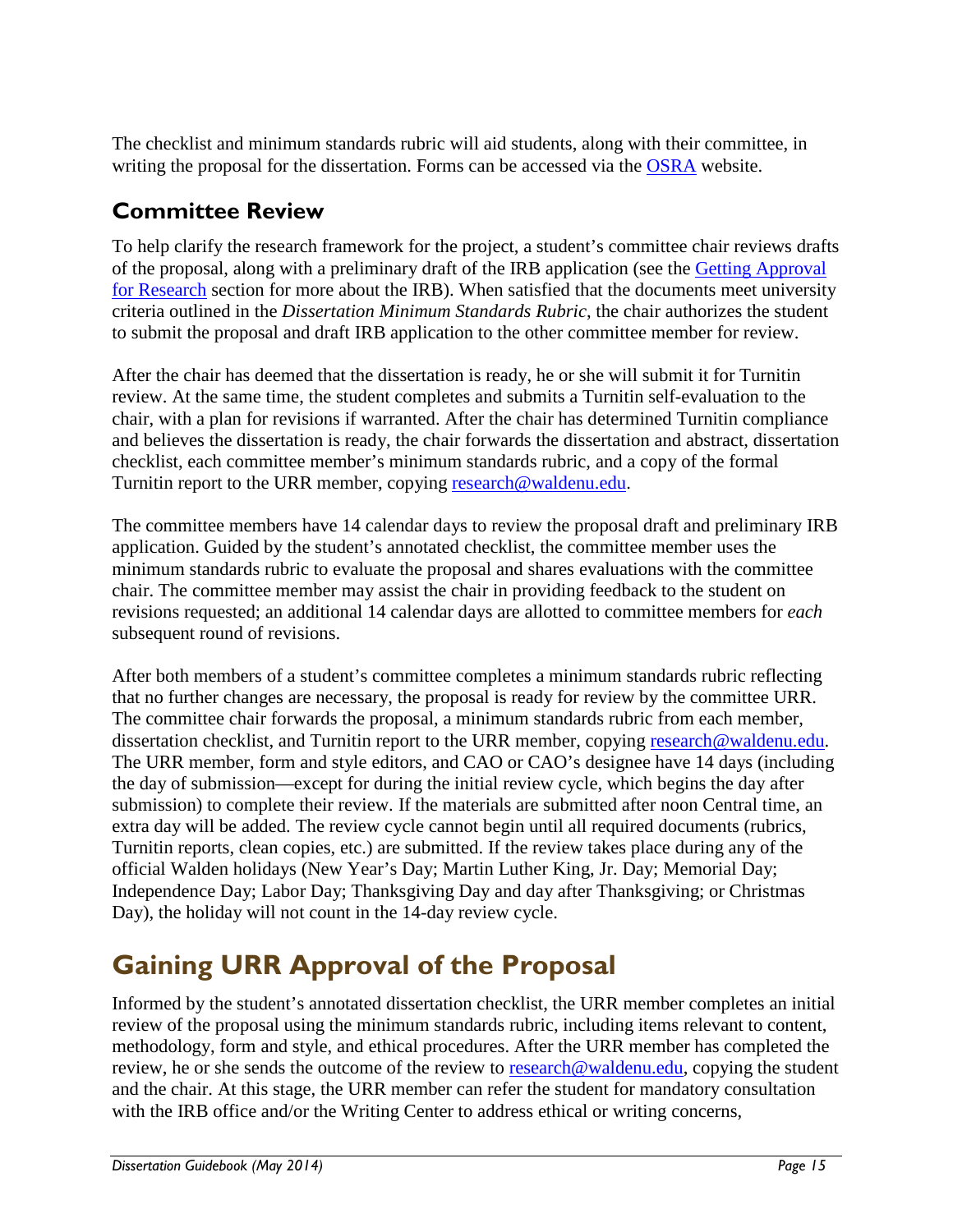respectively. The URR member is obligated to make these referrals should he or she note significant ethical or writing concerns.

When the URR member has requested changes, the committee works with the student to make the requested revisions. When the chair feels that the necessary revisions have been made, he or she forwards the revised proposal detailing the revisions that have been made to the URR member, copying [research@waldenu.edu.](mailto:research@waldenu.edu) The URR member then reviews the revised materials. This process continues until the URR member approves the proposal as meeting university criteria outlined in the *Dissertation Minimum Standards Rubric*. At that point, the URR member sends an e-mail to [research@waldenu.edu](mailto:research@waldenu.edu) and the chair of the student's committee with his or her minimum standards rubric and confirmation of the Turnitin report indicating approval to commence with the oral defense.

### <span id="page-15-0"></span>**Proposal Oral Presentation**

The oral presentation may commence only after the URR member has approved the proposal and has notified OSRA. The student presents the proposal via teleconference with the committee members. The URR member will not participate in the proposal oral presentation unless there are compelling reasons that necessitate that the URR member attends. The oral presentation is a formal discussion of the proposal to identify any concerns to be addressed in the final version of the proposal or issues that may arise as the student moves forward with the dissertation. The teleconference, which is paid for by Walden University, is led by the committee chair. *Note:* Walden provides a conference call service for the oral defense that is toll-free for most countries outside the United States. Students living in areas outside this coverage will be responsible for toll charges associated with this call.

The proposal oral presentation must be recorded. Instructions are provided to the committee chair for starting and terminating the recording. Teleconferences are made public within the Walden University community; the e-mailed reservation includes instructions regarding a privacy option. Upon request, the research service specialist can e-mail a link to the recording of the conference within 72 hours of holding the call. Recordings of teleconference calls will be archived for 30 days.

### **Scheduling the Teleconference**

To schedule the teleconference, the student should identify several commonly available dates and times among those participating in the teleconference (student and the committee members). That information should be forwarded to the committee chair who will then use the *Conference Call Reservation* form (which is located on the Walden website) to submit the request to reserve the date and time that is convenient for the participants. *Note:* Reservation forms must be submitted at least 1 week prior to the teleconference date requested.

A confirmation of the request is sent to all participants with instructions for calling in at the appointed date and time. Before the call, the student should ask the chair to clarify any expectations of the content of the conference call, if necessary.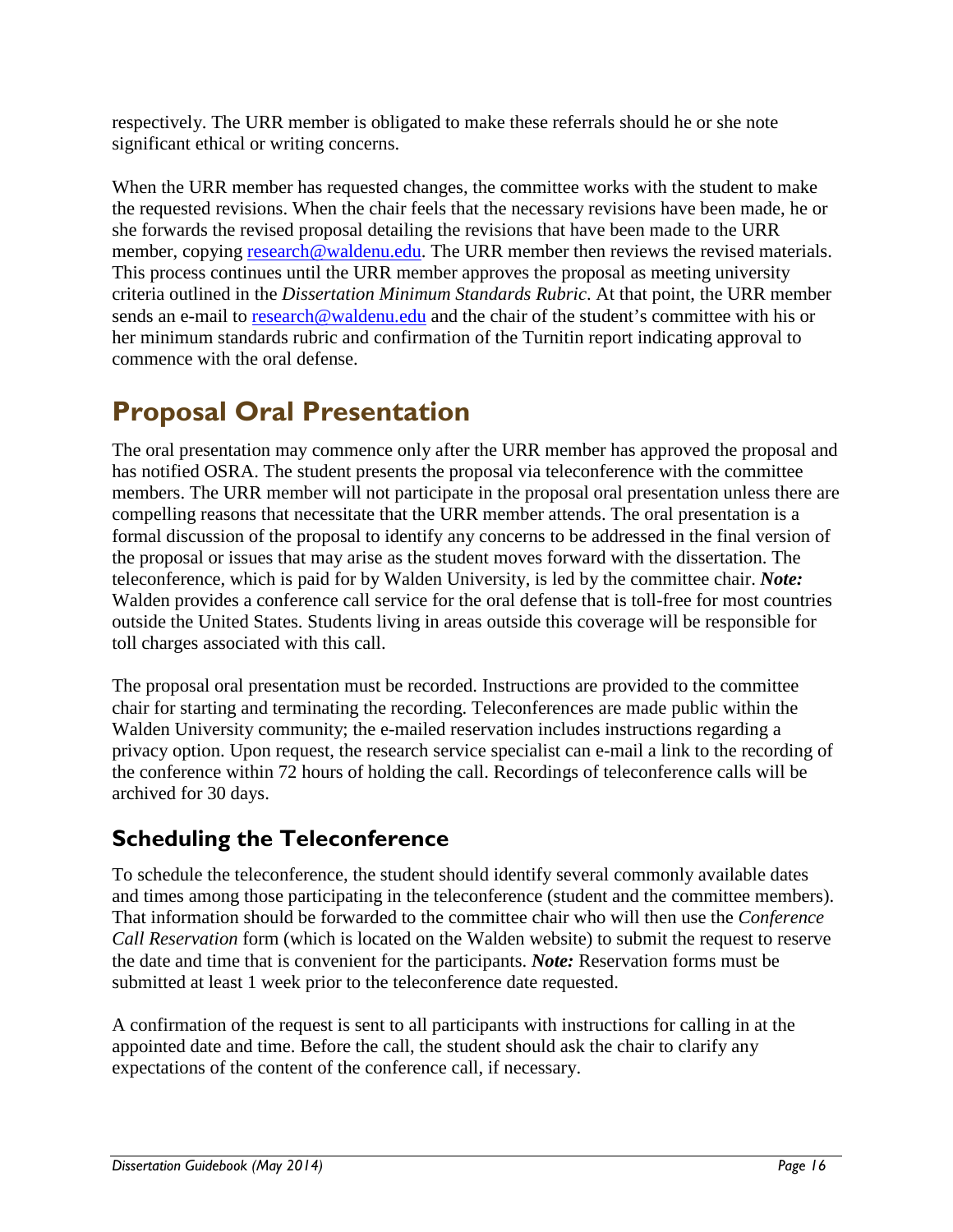### **Oral Presentation Outcome**

If the committee determines that the proposal needs revision, the committee chair supervises these modifications. When the requested changes have been made, the chair authorizes the student to forward the updated proposal to the committee member for review. The chairperson forwards the revised version to the URR member for approval. The chair then submits the approved proposal to OSRA [\(research@waldenu.edu\)](mailto:research@waldenu.edu), along with a *Proposal Approval* form*.* 

OSRA e-mails the student a formal approval notice and requests submission of the IRB application. See the next section, [Getting Approval for Research,](#page-16-0) for more information about the IRB process.

### <span id="page-16-0"></span>**Getting Approval for Research**

All students, faculty members, and staff members who undertake research studies, including a dissertation, that grow out of their affiliation with the university or that involve interviewing, surveying, testing, treating, and/or experimentally manipulating human participants or archival data on human subjects are required to have approval from Walden's IRB prior to beginning their research. All researchers, including students, can download the current version of the IRB application and instructions from the [Office of Research Ethics and Compliance](http://researchcenter.waldenu.edu/Office-of-Research-Ethics-and-Compliance-IRB.htm) section of Walden's Center for Research Quality website.

The IRB reviews all students' applications and determines if their proposed research complies with accepted ethical standards. Walden does not accept responsibility or liability for research conducted without the IRB's approval, and the university will not accept or grant credit for student work where the student has failed to comply with its policies and procedures related to ethical standards in research. *Note:* A repeat of the proposal URR process can be required by the committee, the IRB, or the CAO at any time if ethical or pragmatic concerns necessitate substantial revisions to a URR-approved proposal.

### **The Purpose of the IRB**

The IRB is primarily concerned with ensuring ethical practice and protection of participants in all studies, particularly those involving

- protected classes (e.g., children, elderly, prisoners, or cognitively and/or mentally impaired individuals),
- potential challenges identifying subjects or obtaining informed consent,
- deception of subjects,
- potential coercion, or
- personality, attitude, and gender preference measurements.

The IRB's purpose is to evaluate proposed data collection methods to ensure that the risk to subjects is minimized or eliminated and that the study complies with commonly accepted ethical principles for human subject research.

The IRB's authority is consultative to the CAO, or designee, with regard to the approval of proposed research studies.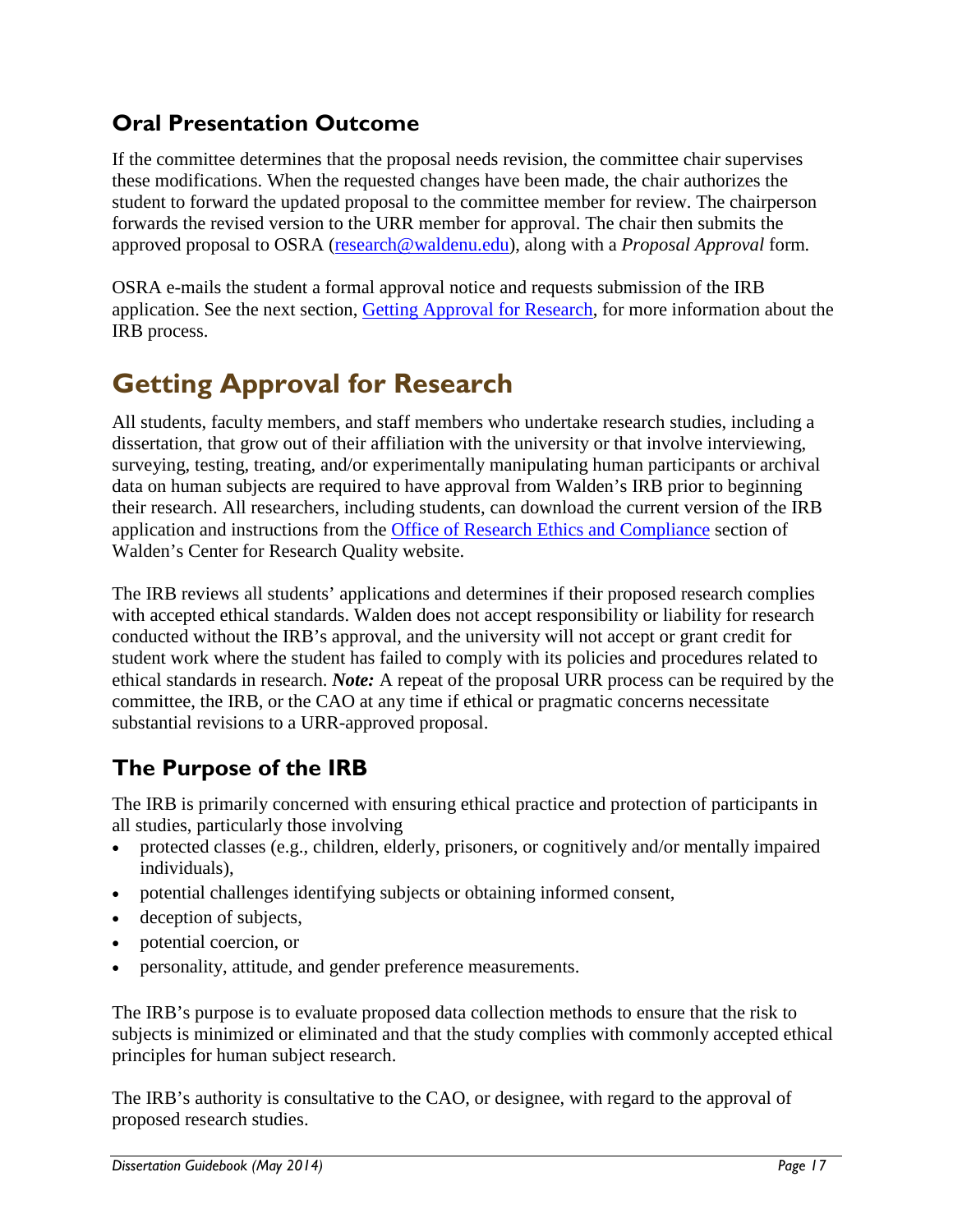### **IRB Application Process**

Students may not initiate data collection until they receive written (e-mail) notification of their approval to conduct research from the IRB. This prohibition includes recruitment of subjects; advertising, mailing, or distributing consent forms; interviewing; surveying; data gathering; and so on.

After the proposal has received final approval, the student receives a notice from OSRA to submit the formal IRB application. The student must complete the *IRB Application* form in its entirety, attach supporting documentation (e.g., copies of consent forms, surveys, and other instruments), and submit all materials to the committee chair. The committee chair reviews and electronically signs the document. The IRB materials are then forwarded to [irb@waldenu.edu.](mailto:irb@waldenu.edu) The IRB works with the student to ascertain that all necessary materials have been submitted. The IRB has the authority to require revision of the student's request, to ensure compliance with the university's policy on ethical standards in research.

*Note:* Data collected without IRB review and approval cannot be included in the dissertation. Prohibited activities conducted prior to IRB approval do not fall under the legal protection of the university.

### <span id="page-17-0"></span>**Completing the Dissertation**

After the IRB application has been approved, students can conduct their research, collect and analyze the data, report their findings, and draw their conclusions. With the guidance of their committee, students will write Chapters 4 and 5 of the dissertation, as well as the dissertation abstract.

### **Required Data Storage**

Students are required to maintain all raw data—interview tapes, spreadsheets, questionnaire results, and so forth—for no less than 5 years upon completion of their dissertation. For safekeeping, store copies of data in two different locations.

### **Reporting the Findings**

Committee guidance and requirements can vary as to the best way to report findings. For example, some committees ask students to place lengthy portions of interviews—raw data—in Chapter 4 of the dissertation. Other committees request that interview transcripts appear in an appendix; still others do not require raw data to be included in the dissertation at all, but ask that interview notes and tapes be kept in a secure location for later review, if necessary. Students should follow their committee members' suggestions and requirements in presenting and analyzing the data.

As is often the case in scholarship—and most forms of writing, students must first weigh the needs of the audience and publisher with their own because no two situations are alike. Thus, when reporting their research, students should be concerned less with prescribed rules and more with (a) accuracy and integrity, (b) protection of confidential sources, and (c) ease of reading;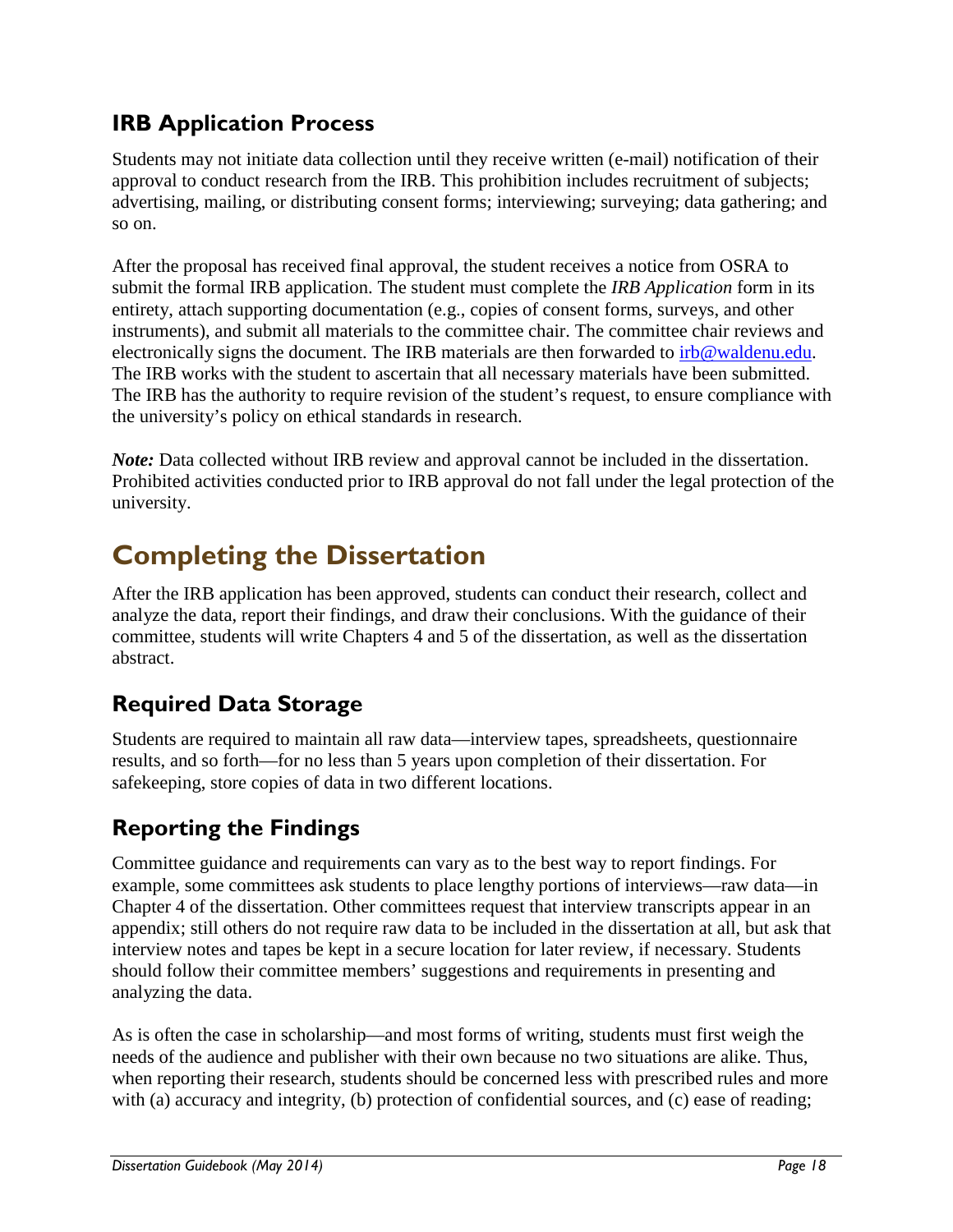however, students will need to adhere to rules related to APA formatting. Several common issues related to confidentiality, interviews, and participant and/or observer notes bear mentioning.

### *Confidentiality of Sources*

Sources may or may not wish to be identified in a dissertation. Students are obligated to notify participants and managers of research sites that all Walden dissertations enter the public arena.

How students refer to anonymous locales and participants can vary. The reader should know the city or state—or at least the region—where the research took place. Students should introduce the pseudonym for an organization with a sentence such as the following: *To ensure confidentiality, the facility will be referred to as XYZ Medical Clinic throughout this dissertation*.

Students may refer to participants who wish to remain anonymous as *Participant 1* or *P1*, by an initial, by any other logical abbreviation, or by a pseudonym. Students should inform their readers in the narrative if pseudonyms will be used throughout.

*Note:* Consider whether the students' curriculum vitae (CV) offer an astute reader of the dissertation the chance to surmise where the research took place. To protect research sites or sources, it may be necessary to disguise or delete the names of current or past places of employment. Students may also redact the names by highlighting them in black.

For more information about maintaining confidentiality, contact the IRB office at [irb@waldenu.edu.](mailto:irb@waldenu.edu)

#### *Integrity and Accuracy*

A predetermined bias by some writers leads almost invariably to selective use of quotations to support their position. However, as a scholarly researcher, students are obligated to report findings as completely, accurately, and objectively as possible, lest the integrity of the narrative be compromised. The reader expects that the speaker's actual words are reported and portrayed in an honest context, including judicious use of blatant grammatical errors and vulgar language. Students should be prepared to negotiate with the committee and the study participants and stakeholders what the word *judicious* implies.

Use an ellipsis to show that some words have been deleted or brackets to indicate that words have been changed or added. If a substantial portion of an interview is deleted or changed, paraphrase that section of the interview. Students should refer to the APA style manual for more details about maintaining the accuracy of quotations.

### *Formatting Interview Transcripts*

In many qualitative dissertations—particularly in Chapter 4, portions of interview transcripts appear in the narrative. Although the committee members will guide their reporting and analysis of the data, students should remember that an important goal is to help the reader navigate the text. As such, writers must be be consistent, and try to format the text with the reader in mind. APA's 40-word rule for quotations may be helpful here: If an interview excerpt is 40 words or longer, the transcript should be set off in block form. (The [Crediting Sources](#page-30-0) section provides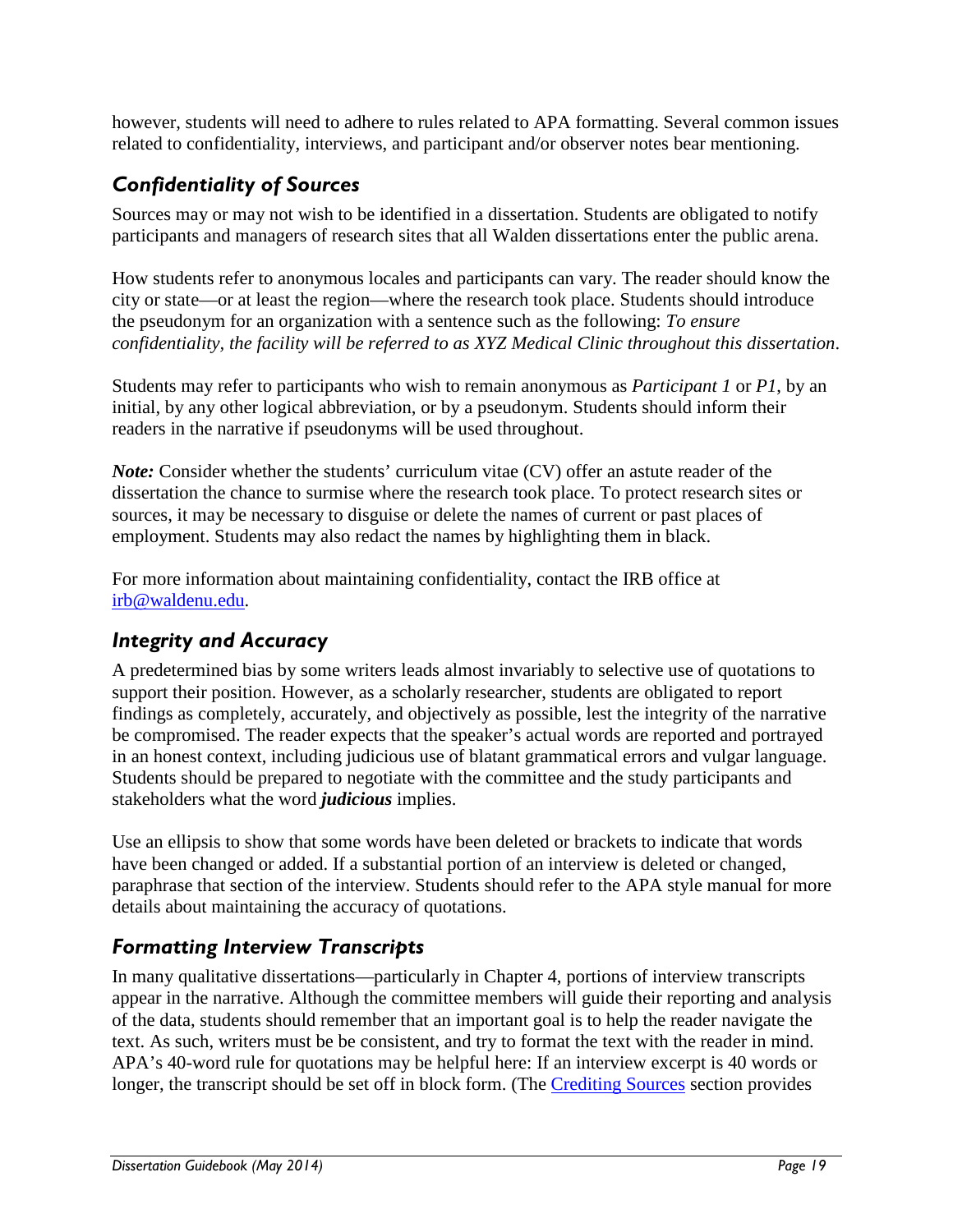more detail on formatting quotations.) Establishing a consistent pattern whereby all transcript segments are set off in block form may be helpful.

The committee may require a listing of all interview dates. Here, too, students have choices, depending on how the integrity of the transcriptions is established, while also aiding the reader during what can become a tedious journey. Citing specific dates for each interview may seem obtrusive. Some writers offer in the narrative a summary statement of this sort: *Unless otherwise noted, all interviews took place between May 1, 2012, and May 21, 2012.* If complete transcripts are in an appendix, students could list the actual date of the interview.

The following narrative represents one way to handle these tasks:

Ms. T., a 30-year-old woman who said she needed "welfare" because of an

"emergency," described the atmosphere in the food stamp office as "cold, dreary, and

uninviting." When pressed, Ms. T.'s face became red, revealing the anger that

underscored her words:

I do not see why I should be treated like a criminal when I seek assistance in a time of need.

Them workers act like they are doing you a big . . . favor by pulling up your case file. Lord knows

that food stamp office is the last place I want to be, waiting 4 hours to talk to my caseworker and

then just hearing all that [nonsense].

The segment included information about the source of the quotation, placed unobtrusively in the writer's introductory paragraph, which led into a smooth transition to the interview excerpt.

Using hanging indents is another method for formatting quotations:

Several participants mentioned the importance of classroom aides to children

learning English as a second language:

Ms. Rodriguez: I do not know what my nephew would get out of school if they didn't have that aide

there helping. How is he supposed to understand history if he cannot speak the language?

Ms. Torres: The aide, she's so underpaid. She's the one doing the most for my kid.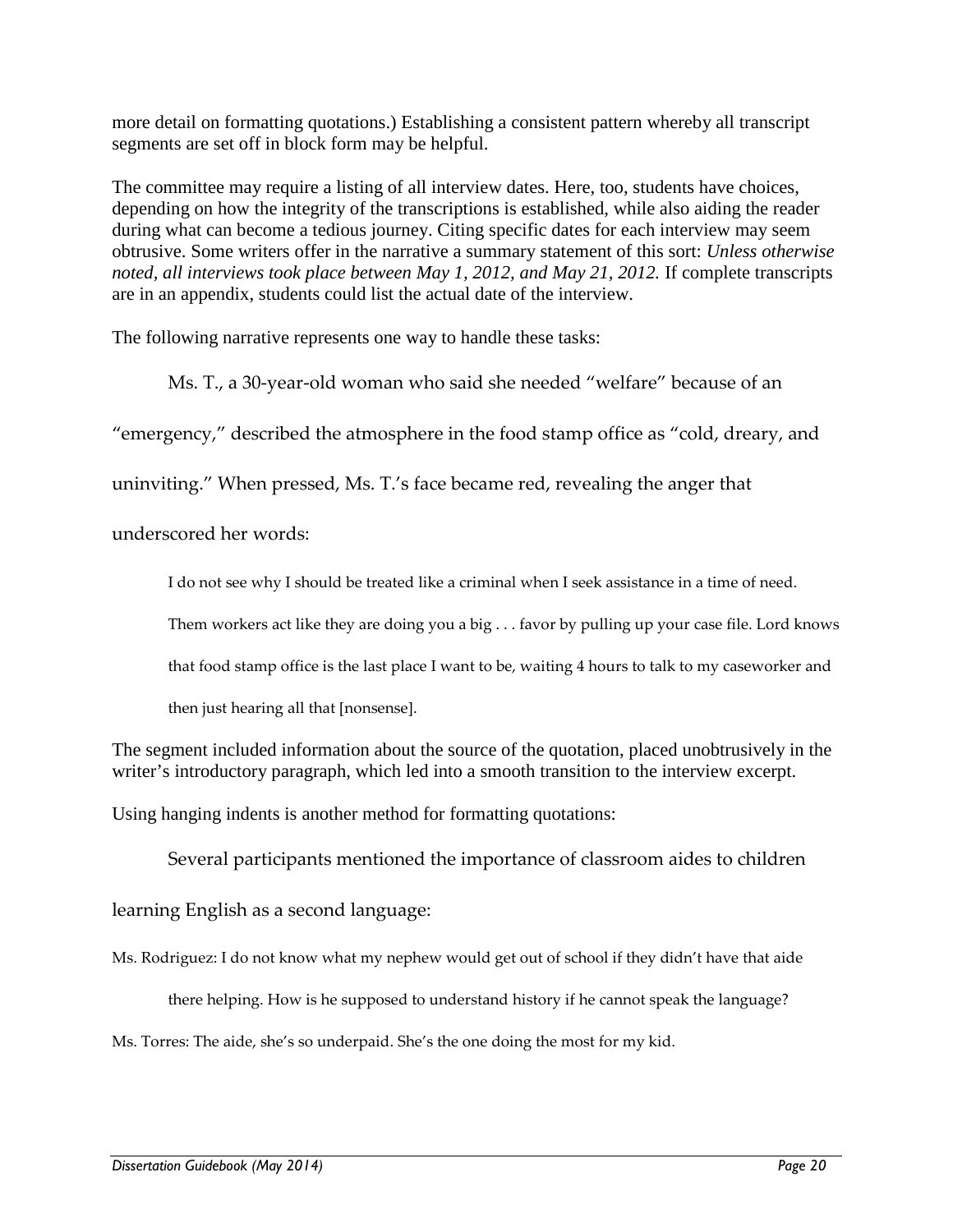#### *Participant and/or Observer Field Notes*

First person point of view may be used as appropriate, as guided by APA and as discussed on the [Writing Center](http://writingcenter.waldenu.edu/711.htm) website.

### **Committee Review**

The committee chair reviews preliminary drafts of the complete dissertation manuscript. When satisfied that the manuscript sufficiently meets university criteria, the chair authorizes the student to submit the dissertation, including abstract, to the other committee member for review.

After the chair has deemed that the dissertation is ready, he or she submits it for Turnitin review. At the same time, the student completes and submits a Turnitin self-evaluation to the chair, with a plan for revisions if warranted. After the chair has determined Turnitin compliance and believes the dissertation is ready, the chair forwards the dissertation and abstract, dissertation checklist, each committee member's minimum standards rubric, and a copy of the formal Turnitin report to the URR member, copying [research@waldenu.edu.](mailto:research@waldenu.edu)

Committee members have 14 calendar days to evaluate the dissertation. Guided by the students' annotated dissertation checklist, a committee member uses the minimum standards rubric to share evaluations with the committee chair. Committee members may assist chairs in providing feedback to students on further revisions requested; an additional 14 calendar days are allotted to committee members for **each** subsequent round of revisions. The URR member, form and style editors, and CAO or CAO's designee have 14 days (review cycle beginning the day after initial submission) to complete their review. The review cycle cannot begin until all required documents (rubrics, Turnitin reports, clean copies, etc.) are submitted. If the review takes place during any of the official Walden holidays (New Year's Day; Martin Luther King, Jr. Day; Memorial Day; Independence Day; Labor Day; Thanksgiving Day and day after Thanksgiving; or Christmas Day), the holiday will not count in the 14-day review cycle.

### <span id="page-20-0"></span>**Gaining URR Approval of the Dissertation**

Informed by the student's annotated checklist, the URR member reviews the full dissertation (primarily focusing on Chapters 4 and 5) and abstract, using the minimum standards rubric, including items relevant to content, analyses, reporting and interpreting results, form and style, abstract, and ethical issues related to reporting results. After the URR member has completed the review, he or she sends the outcome of the review to [research@waldenu.edu,](mailto:research@waldenu.edu) copying the students and the chair. (Again, URR members can refer students for mandatory consultation with the IRB office and/or the Writing Center to address ethical or writing concerns, respectively.)

When the URR member has requested changes, the committee works with the student to make the requested revisions. When the chair feels that the necessary revisions have been made, he or she forwards the revised dissertation, detailing the revisions that have been made, to the URR member, copying [research@waldenu.edu.](mailto:research@waldenu.edu) The URR member then reviews the revised materials. This process continues until the URR member approves the dissertation.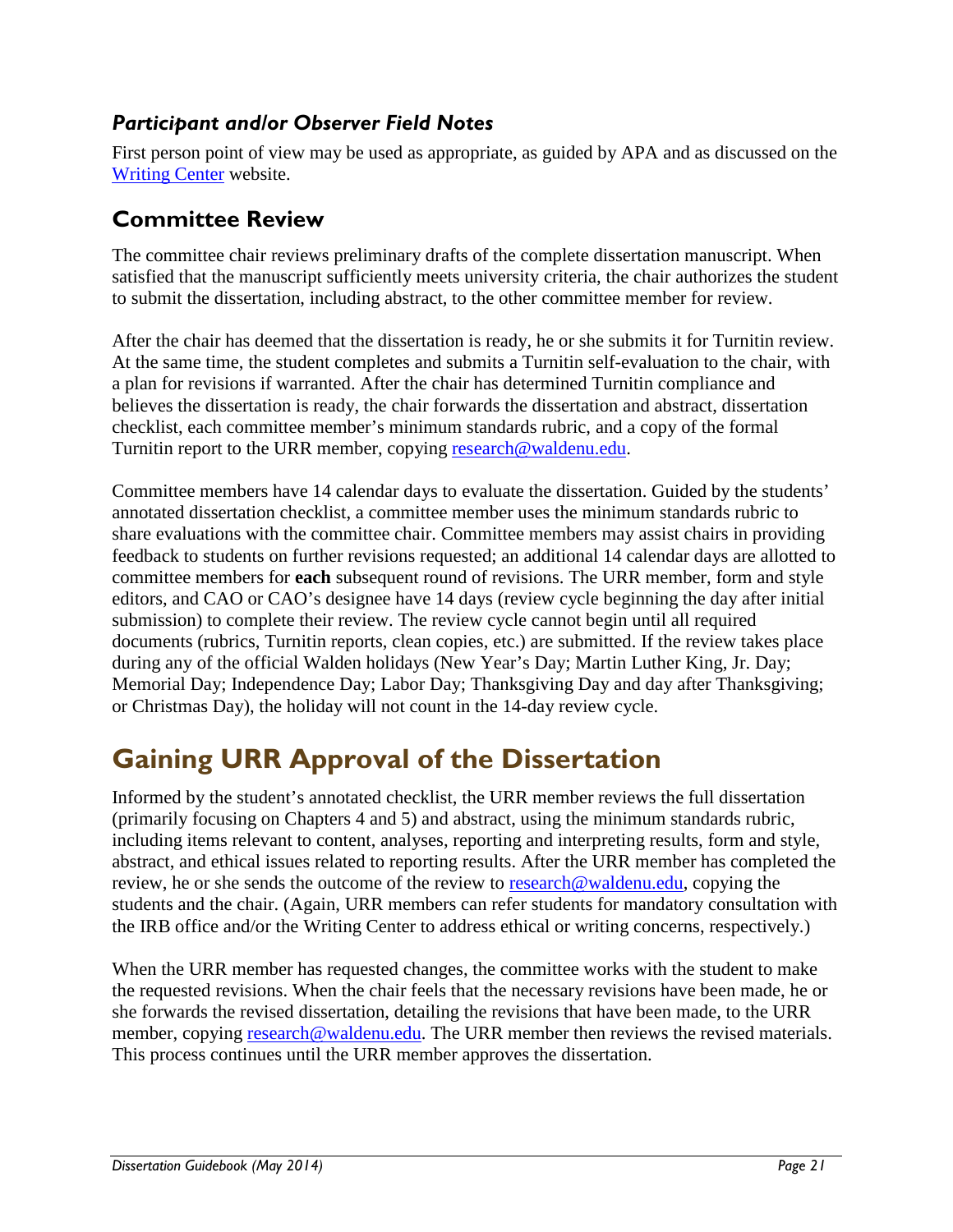After the URR deems the dissertation ready for form and style review, he or she sends an e-mail to [research@waldenu.edu](mailto:research@waldenu.edu) indicating this information, along with the URR-approved dissertation, minimum standards rubric, and Turnitin report confirmation.

### **Optional Pre-Oral Teleconference**

At the request of the URR member or committee chair, an optional pre-oral conference can be scheduled to discuss recommendations of the URR member and reach agreement about changes that are necessary before the oral defense of the dissertation. It is recommended that the pre-oral conference be held if the URR member has raised serious concerns and/or if the committee requests the opportunity for discussion and clarification. The purpose of the pre-oral conference is to prevent multiple submissions and reviews of the dissertation and thus facilitate the process of completion.

### *Scheduling the Teleconference*

To schedule the teleconference, the student should identify several commonly available dates and times among those participating in the teleconference. That information is forwarded to the committee chair who will then use the *Conference Call Reservation* form (which is located on the Walden site) to submit the request to reserve the date and time that is convenient the participants. *Note:* Reservation forms must be submitted at least 1 week prior to the teleconference date requested.

A confirmation of the request will be sent to all participants with instructions for calling in at the appointed date and time. Before the call, the students should ask the chair to clarify any expectations of the content of the conference call if necessary. A pre-oral conference will not be recorded.

### <span id="page-21-0"></span>**Form and Style Review**

A dissertation goes to form and style review before the oral defense teleconference. The URR member notifies OSRA that the student's dissertation is ready for form and style review and sends a copy of the completed dissertation along with the Turnitin report confirmation to [research@waldenu.edu.](mailto:research@waldenu.edu) The research service specialist sends the dissertation to the editor at that point. The editor has 14 calendar days to process the document. The 14-calendar-day review cycle begins the day after submission. Manuscripts are reviewed in the order in which they are received.

Submissions that are missing any basic required component (e.g., abstract, CV, reference list) or that still contain editing marks may be returned by the editors as incomplete and not ready for review until the appropriate items are included and comments or edits from previous reviewers have been addressed and no tracked changes are present. In these cases, the 14-calendar-day period afforded the editor for the review will not begin until the complete and a clean document is received by the editor.

*Note:* Dissertation documents must be submitted for the form and style review as a single Microsoft Word document. Form and style guidelines are found in [Part 2](#page-26-0) of this guidebook.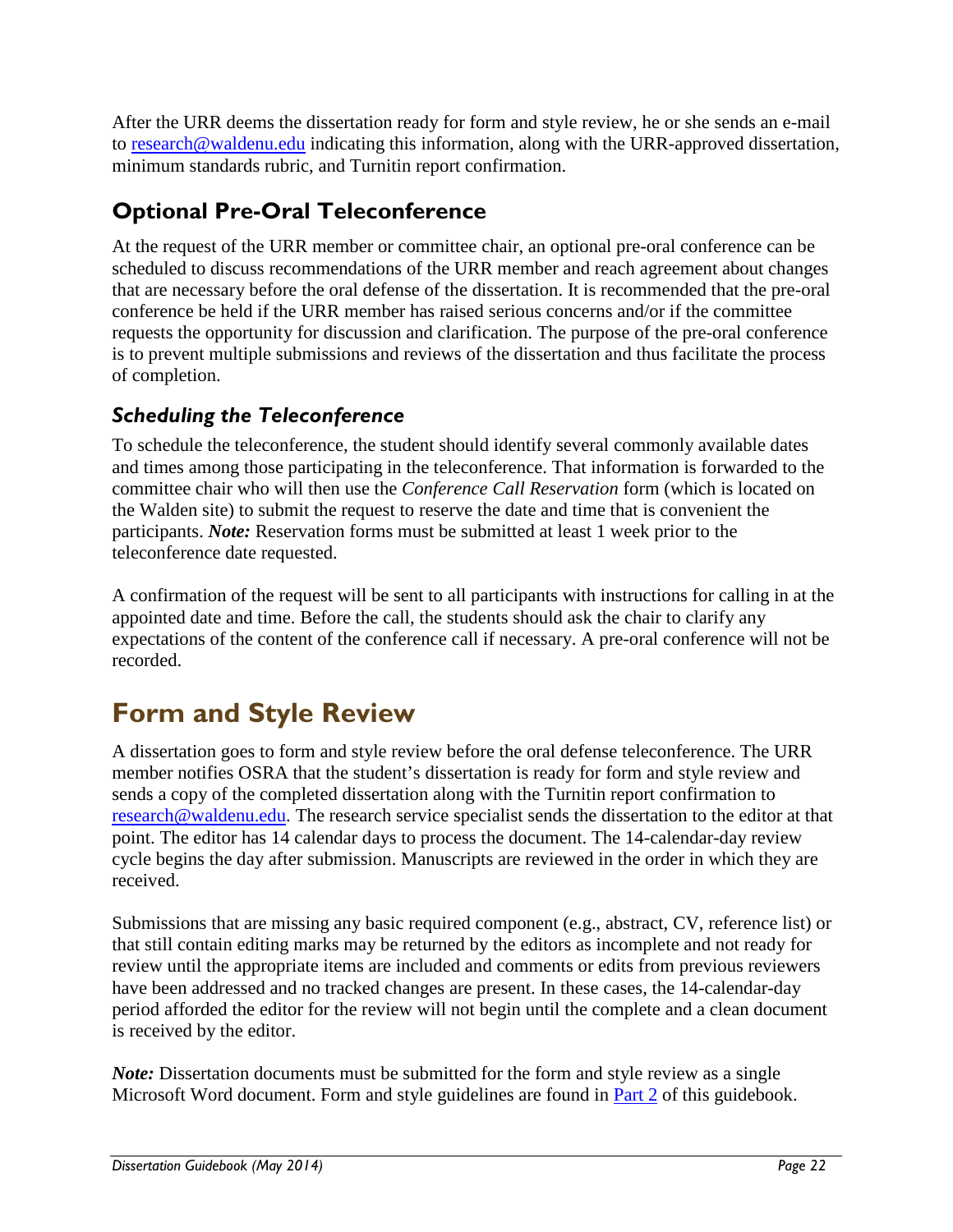### **Outcome of the Form and Style Review**

After the dissertation has been submitted for the form and style review, students may work with their chair to schedule their oral defense (see the [Dissertation Oral Defense](#page-22-0) section below). Students may collect convenient dates and times for their dissertation teleconference while their paper is being reviewed; however, the teleconference may not be held until *after* the paper has been received back from the form and style review. Therefore, students should not attempt to schedule an oral defense within the 14 calendar days afforded the editor to complete the review.

Upon receipt of the completed form and style evaluation, and in consultation with the committee chair, the student needs to address the editor's revisions.

If questions concerning academic integrity arise as a result of the review, the form and style editor will contact the committee chair, URR member, and program director with his or her concerns. Please refer to the guidelines in the *[Walden University Student Handbook](http://www.waldenu.edu/catalog)* concerning academic integrity.

### <span id="page-22-0"></span>**Dissertation Oral Defense**

The oral defense is a formal discussion of the scholarly content of the dissertation and an evaluation of the paper. Students present their full dissertation via a required teleconference with their committee members. The teleconference, which is paid for by Walden University, will be led by the committee chair. All committee members except the URR member are required to participate in the oral presentation.

*Note:* Walden provides a conference call service for the oral defense that is toll-free for most countries outside the United States. Students living in areas outside this coverage will be responsible for toll charges associated with this call.

The oral defense may commence only after the committee members have reviewed the current draft of the student's dissertation and have reached consensus as to its level of development by using the guidelines of the *Dissertation Minimum Standards Rubric*. The teleconference may not be held until after the student's paper has been received back from the form and style review; however, edits suggested during the form and style review do not have to be made before the teleconference.

*Note:* Walden asks that both committee members receive a copy of the most recent version of the dissertation at least 3 days before the teleconference takes place.

The oral defense of the dissertation must be recorded. Instructions are provided to the committee chair for starting and terminating the recording. Teleconferences are made public within the Walden community; the e-mailed reservation includes instructions regarding a privacy option. Calls are recorded and a link to the recording is e-mailed to the student, if requested. Recordings expire in 30 days.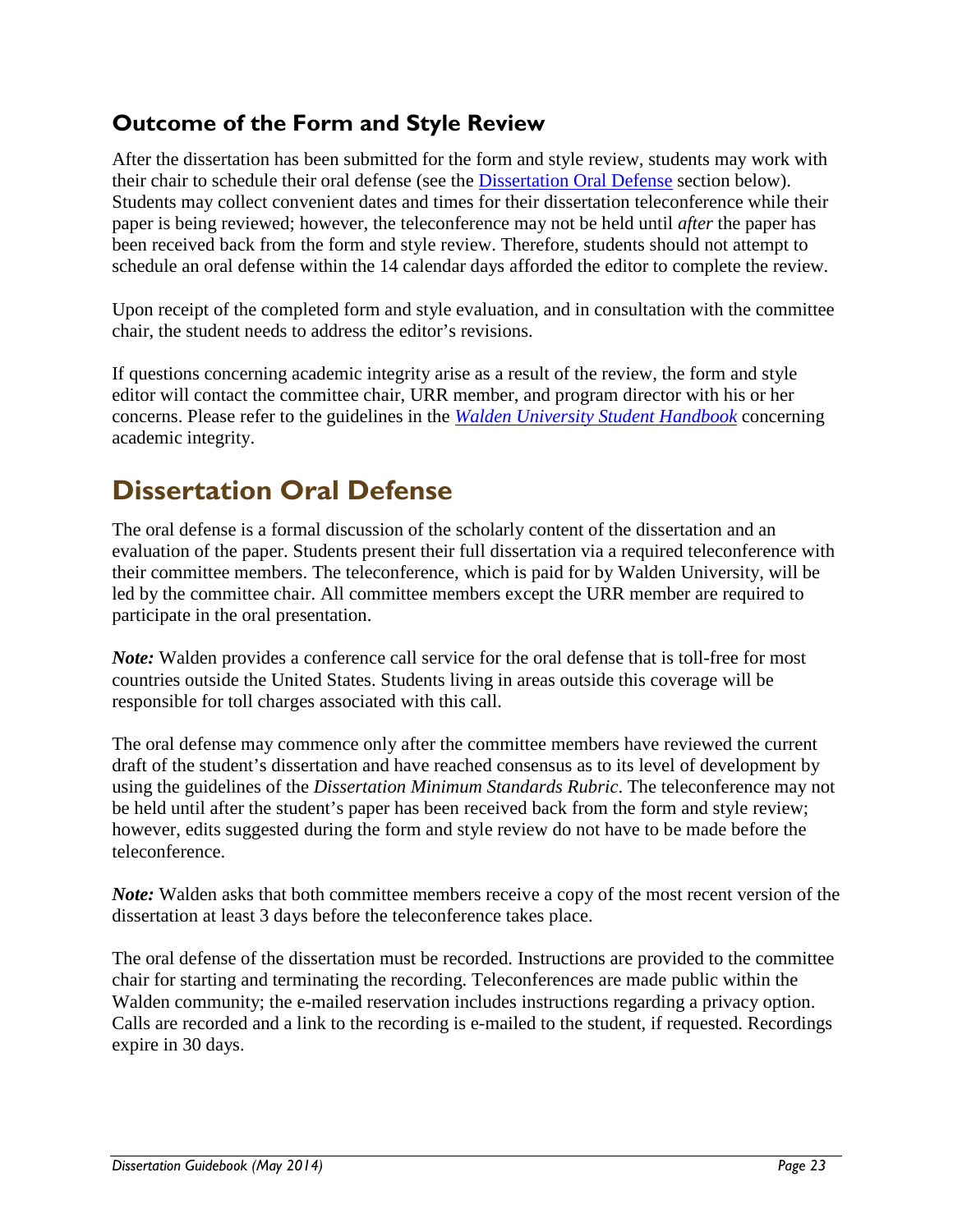### **Scheduling the Teleconference**

The student should identify several commonly available dates and times among those participating in the teleconference (the student and the committee members). The student should forward that information to the committee chair who then uses the *Conference Call Reservation*  form (which is located on the Walden site) to submit the request to reserve the date and time that is convenient for the participants. *Note:* Reservation forms must be submitted at least 1 week prior to the first teleconference date requested.

A confirmation of the request will be sent to all participants with instructions for calling in at the appointed date and time. Prior to the call, the student should ask the chairperson to clarify any expectations of the content of the conference call if necessary.

### **Oral Defense Outcome**

During the oral defense, the committee may determine that revisions to the dissertation are needed. In such an event, the committee chair will supervise the student in making the stipulated changes. When all requested changes have been made, the chair authorizes the student to forward the revised manuscript and approval forms to the committee member for a final review.

The committee member determines if the revisions have been made to his or her satisfaction and notifies the committee chair. The chair then submits the final version of the student's dissertation manuscript along with a quality rubric from each member to the URR member.

### <span id="page-23-0"></span>**Final Approval and Submission**

Following the successful completion of the oral defense and committee approval of the final dissertation, the chair forwards the dissertation along with a *Dissertation Quality Rubric* from each member to the URR member for a final review, copying [research@waldenu.edu.](mailto:research@waldenu.edu) At this time, the URR member conducts a final review to make sure all methodological, content, and writing issues have been addressed. In addition, the URR member reviews the abstract to make sure it meets university guidelines. The URR member conducts any additional reviews that are necessary until the final copy, including abstract, meets full approval. Each member of the committee indicates full final approval of the dissertation independently by his or her submitting the *Dissertation Quality Rubric* to [research@waldenu.edu.](mailto:research@waldenu.edu)

After approval from the URR member has been received, the research service specialist sends the abstract of the dissertation to the university's CAO or to the CAO's designee. The CAO review takes 14 calendar days. The results of the review are communicated to the research service specialist, who then forwards the results to the student, the URR member, and the committee chair. If changes are necessary and a resubmission to the CAO is required for approval, an additional 14 calendar days are allotted to the CAO for each subsequent review.

After the university's CAO, or designee, approves the dissertation and notifies the research service specialist, the research service specialist sends the student a congratulatory letter and copies the committee. CAO approval of the dissertation must be received by the close of business (5 p.m. Central time) on the last business day of the student's intended term of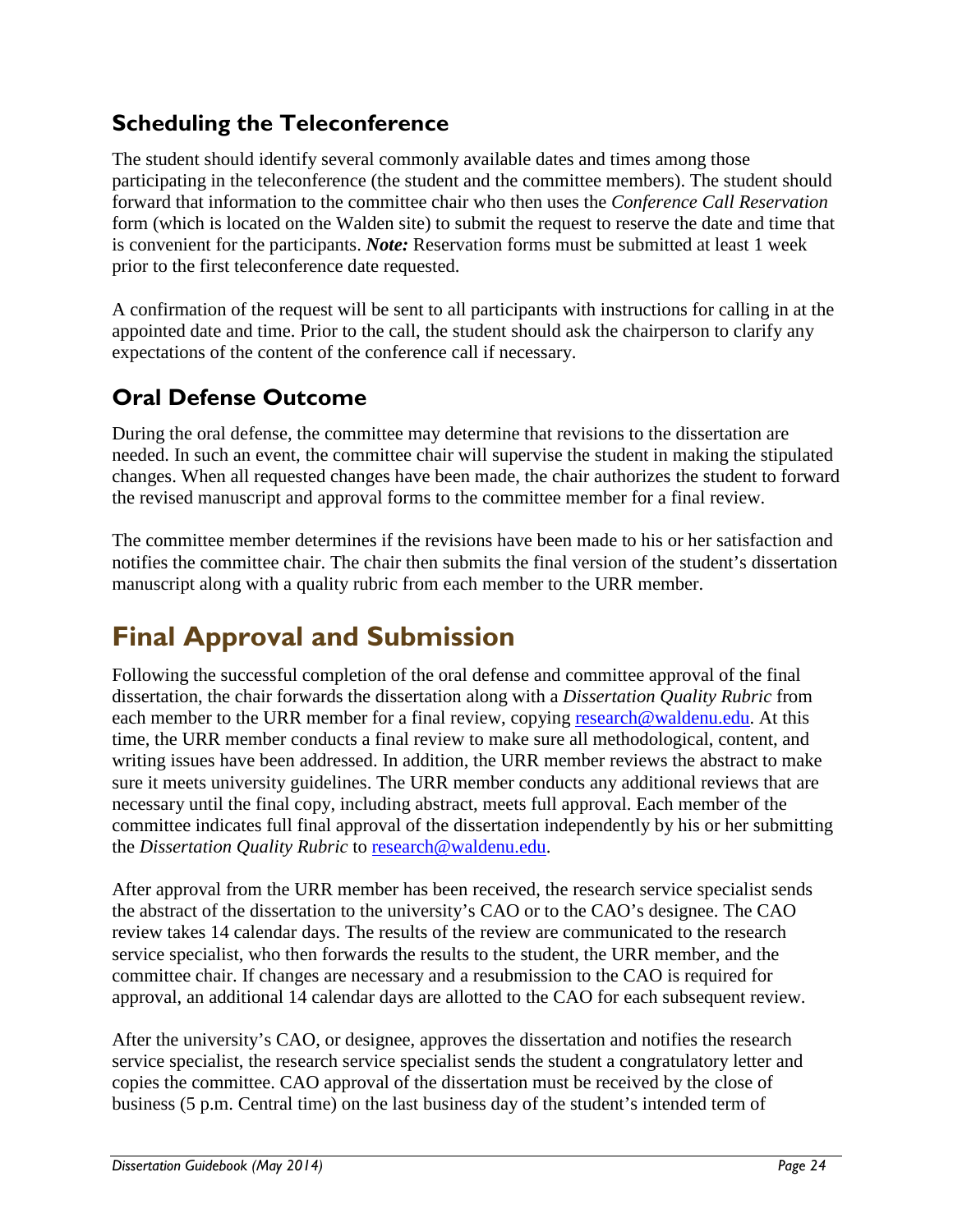graduation. The student can graduate in the following term if approval is received after this deadline.

### **ProQuest**

After approval from the CAO has been communicated via e-mail, students receive instructions for online submission of their dissertation to **ProQuest**. ProQuest produces microfilms of dissertations and publishes the abstracts online and in its monthly publication, *Dissertation Abstracts International*. **To be validated for graduation from Walden University, students must submit and have their dissertation approved to be published in ProQuest.**

The research service specialist completes one last form and style check on the submitted document to ensure that it conforms to APA formatting. The dissertation may be sent back to students for requested revisions if errors are found.

Here are some aspects of the ProQuest process that students should keep in mind:

- Students may opt to have ProQuest file an application for copyright on their behalf. If students choose this option, they must note it when completing the electronic submission form.
- Fees for abstract publication and copyright application are included in the Walden University student graduation and commencement fee.
- For an additional fee, students may request bound copies of their dissertation from ProQuest. Publication may take 3–6 months.

Students are notified when OSRA formally accepts their submission to ProQuest.

### **Degree Validation**

After the ProQuest submission is accepted, a request is sent to the Office of the Registrar [\(graduation@waldenu.edu\)](mailto:graduation@waldenu.edu) to complete students' final audits and validate their degrees. Students will know the audit is complete when they receive their final bill from the Bursar's Office.

Students' tuition charges stop as of the date they receive CAO approval of their dissertation. If students receive CAO approval within the first 7 days of a term, they are not charged tuition for that term. If students receive approval later in the term, they will be charged prorated tuition.

Students who want to participate in the summer commencement ceremony must have their dissertation approved no later than the last business day of the spring term. Students who want to participate in the winter commencement ceremony must have their dissertation approved no later than the last business day of the fall term. *Note:* Students are not automatically registered for commencement. If students want to attend a commencement ceremony, they can [register online.](http://www.mywaldenalumni.com/s/1277/commencement/index.aspx?sid=1277&gid=1&pgid=458)

### **Survey of Earned Doctorates**

Upon acceptance of the ProQuest submission by OSRA, students will receive a *Survey of Earned Doctorates.* They should complete this survey from the link provided in the e-mail.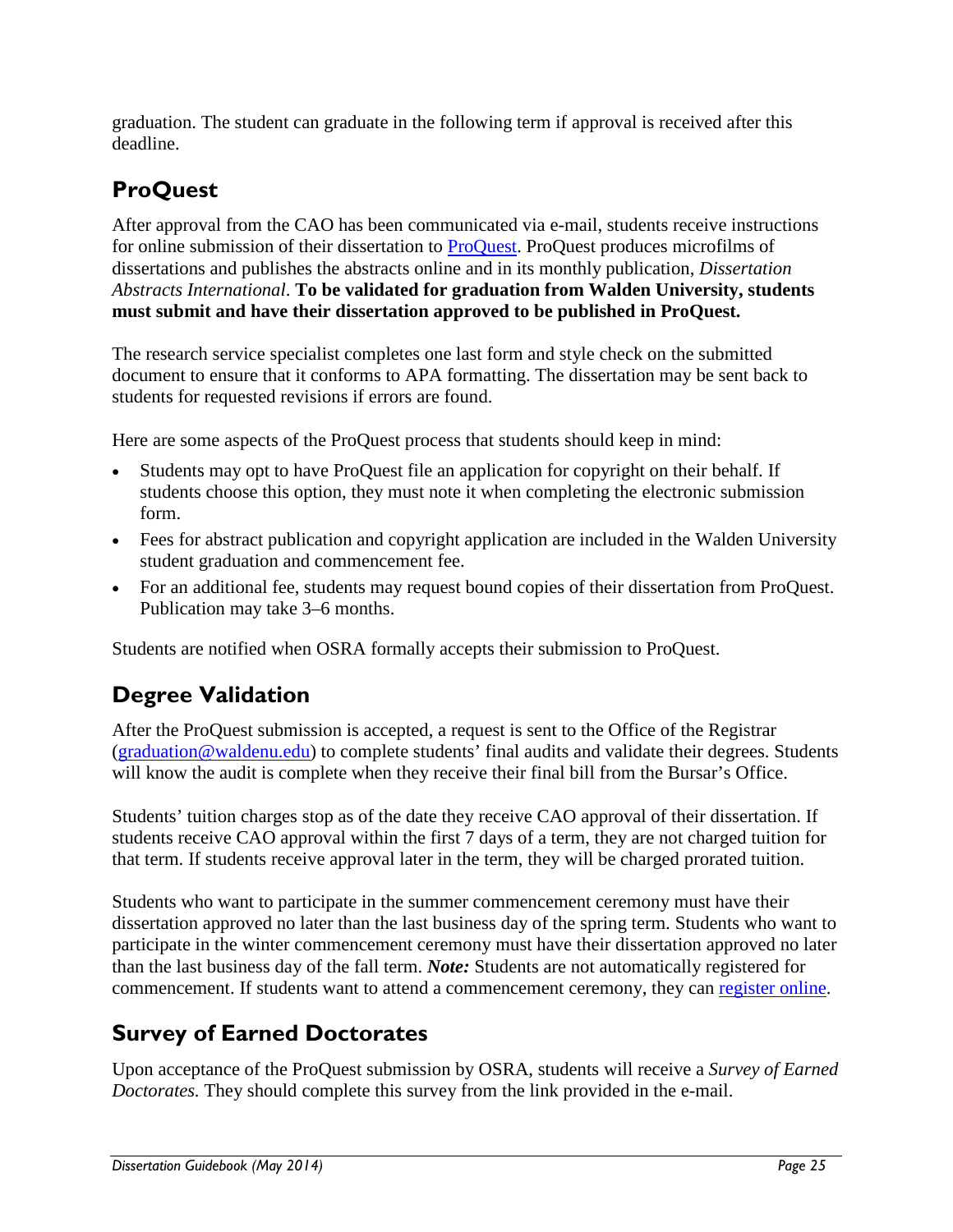The National Science Foundation and four other agencies sponsor the *Survey of Earned Doctorates.* The purpose of this survey is to evaluate graduate education programs at the federal, state, and university levels. By submitting the completed survey to Walden, students add to the university's visibility among national graduate institutions. Completion of the survey is not required, but it is strongly encouraged.

### <span id="page-25-0"></span>**Academic Integrity and Plagiarism**

Walden University regards academic honesty to be essential to the entire academic enterprise and treats academic integrity violations very seriously. No student shall claim credit for another's work or accomplishments or use another's ideas in a written paper or presentation without appropriate attribution through proper documentation. The consequences of plagiarism and other forms of academic dishonesty, including but not limited to providing false information or altering documents submitted to the university, are discussed in the *[Walden University Student](http://catalog.waldenu.edu/)  [Handbook](http://catalog.waldenu.edu/)* (Select Handbook from the drop down menu, then select University Policies and Code of Conduct).

Walden uses a service provided by **Turnitin.com** to check manuscripts for plagiarism. Any content that may not have been cited and/or appropriately paraphrased and synthesized will be further examined and may slow completion of the dissertation process. Please review the [Walden](http://writingcenter.waldenu.edu/Documents/Scholarly-Writing/Academic_Integrity_Student_04.24.13.swf)  [Turnitin and Academic Integrity Online Tutorial](http://writingcenter.waldenu.edu/Documents/Scholarly-Writing/Academic_Integrity_Student_04.24.13.swf) at the Writing Center for instruction on how to identify and avoid plagiarism.

The [Crediting Sources](#page-30-0) section of this guidebook provides more information regarding plagiarism. To review Walden's official policy on plagiarism, students should visit the *[Walden](http://catalog.waldenu.edu/)  [University Student Handbook](http://catalog.waldenu.edu/)*. For a detailed discussion of the ethics of scholarly writing, Chapter 1 of the APA style manual is another resource*.*

Walden understands that progression through the dissertation process can be a demanding endeavor and that students can often find themselves feeling stressed or frustrated during the dissertation process. However, the university expects that students will continue to maintain a high level of professionalism when communicating with their committee, academic leadership, and staff. Behavior that is not consistent with the university's expectations may result in a Code of Conduct referral. Students are encouraged to respond appropriately to constructive feedback and follow up unresolved concerns by seeking assistance from their academic leadership.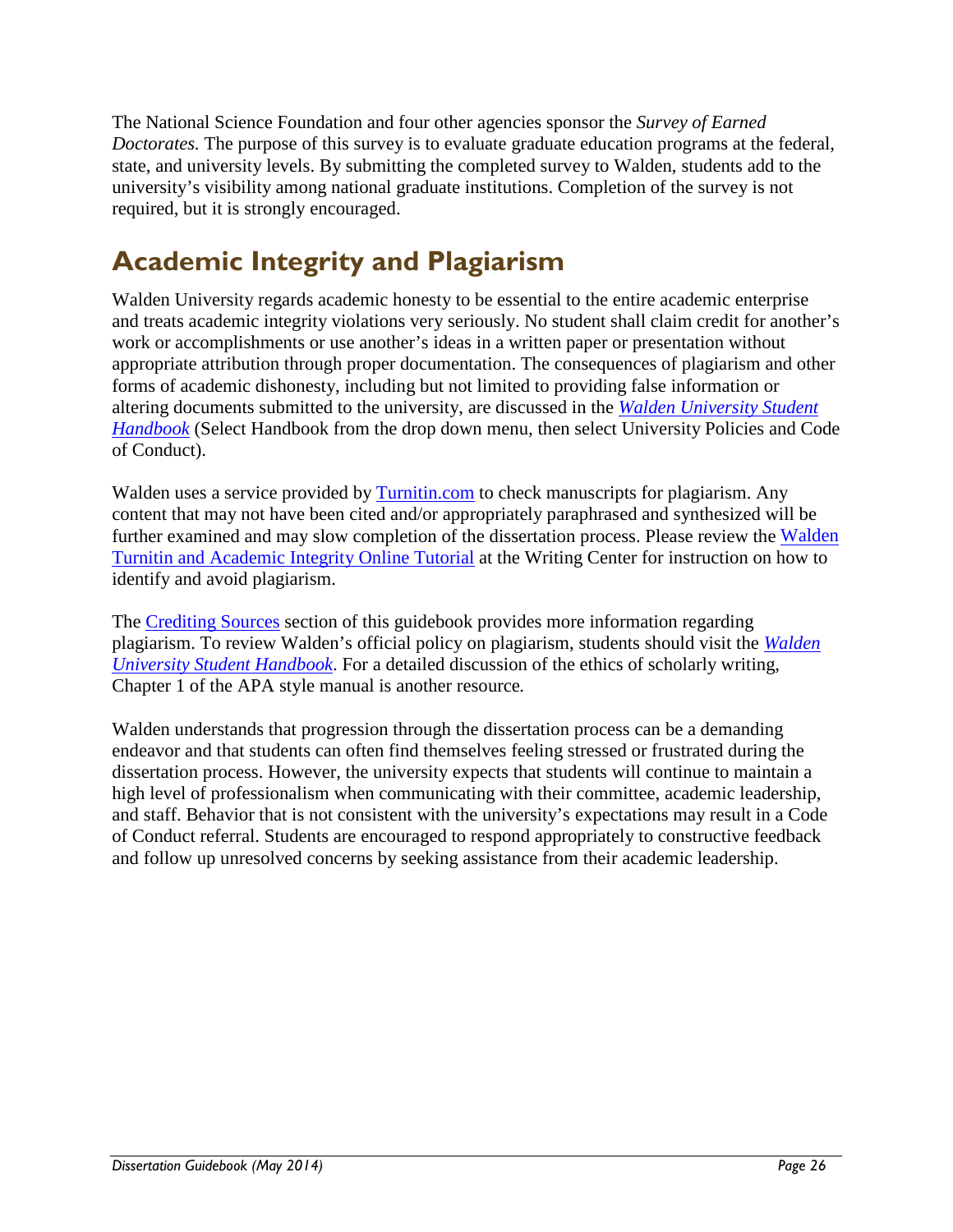# <span id="page-26-0"></span>**Part 2. Style: APA and Walden University**

Students writing dissertations must use the sixth edition of the *Publication Manual of the American Psychological Association* (APA style manual). Additional specific requirements for Walden University dissertations, above and beyond APA style, are included in this guidebook. In rare instances where Walden's requirements conflict with the APA style manual, the university style standards prevail. These items are indicated in this guidebook by green boxes.

Students are encouraged to download the [dissertation template](http://writingcenter.waldenu.edu/549.htm) from the Walden Writing Center website.

The following sections are intended to supplement guidelines and instructions that appear in the dissertation template, *Dissertation Checklist*, *Dissertation Minimum Standards Rubric*, and other information sources.

### <span id="page-26-1"></span>**Overall Structure**

The Walden dissertation consists of the following sections, in this order:

- 1. Abstract title page
- 2. Abstract
- 3. Title page
- 4. Dedication page *(optional)*
- 5. Acknowledgments page *(optional)*
- 6. Table of contents (including list of tables and list of figures pages, if necessary; begin the pagination of the preliminary pages with *i* centered in the footer of the first page of the Table of Contents)
- 7. Body of the paper (begin the pagination with *1* in the upper right corner of the first page of Chapter 1; paginate consecutively on every page to the last page of the CV)
- 8. Reference list
- 9. Appendices *(optional)*
- 10. CV

### <span id="page-26-2"></span>**Abstract**

Concise and well-written abstracts highlight the richness of the students' research. A complete abstract primer can be found in the [OSRA](http://researchcenter.waldenu.edu/Abstract-Assistance-for-all-programs-with-research-capstones.htm) section of Walden's [Center for Research Quality](http://researchcenter.waldenu.edu/Abstract-Assistance-for-all-programs-with-research-capstones.htm) website. The following summary outlines important points to keep in mind: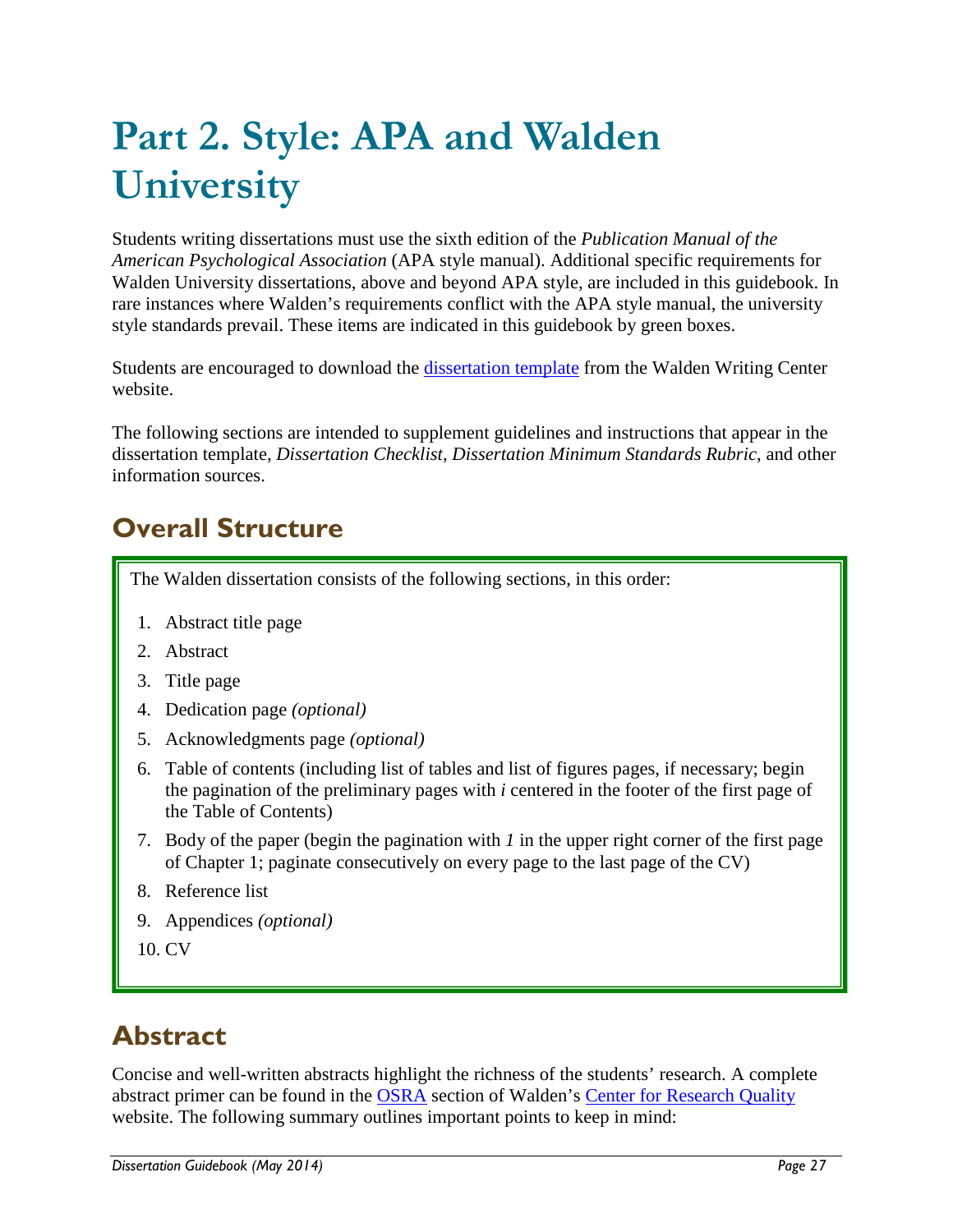### **Abstract Content**

- In the first couple of sentences of the abstract, describe the overall research problem being addressed and indicate why it is important (i.e., who would care if the problem is solved). *Note*: Students can include a general introduction of the issue in the first sentence, but they need to quickly move to a clear statement of the research problem being addressed.
- Identify the purpose and theoretical foundations, if appropriate.
- Summarize the key research question(s).
- Concisely describe the overall research design and methods.
- Identify the key results, one or two conclusions, and recommendations that capture the heart of the research.
- Conclude with a statement on the implications for positive social change.

### **Form and Style Tips**

- Limit the abstract to a single paragraph, with no indentation, contained on one page.
- Maintain the scholarly language used throughout the dissertation.
- Keep the abstract concise, accurate, and readable. Use correct English.
- Make sure each sentence adds value to the reader's understanding of the research.
- Use the full name of any acronym and include the acronym in parentheses; students can thereafter refer to the acronym.
- Do not include references or citations in the abstract.
	- The abstract title page is the cover page of the Walden dissertation. It is identical to the main title page, except the word *Abstract* appears at the top of the page, centered.
	- The Walden abstract cannot exceed one page.
	- It is double-spaced, with the text the same point size and font as in the dissertation body text, is one block paragraph, and has the same margins as the dissertation body.
	- No page number appears on the abstract page.

### **Common Abstract Problems**

The following issues could delay the approval of the abstract:

- There are grammar, punctuation, and spelling errors.
- Identified abbreviations have not been used more than once in the abstract*.*
- The research problem, research question, or purpose of the study is unclear.
- The question "So what?" has not been answered. Students need to indicate why the research is important. Who would care if the problem is solved?
- The research methods, data analyses, and results are not adequately described.
- Social change implications are inadequate or missing.
- The abstract exceeds one page.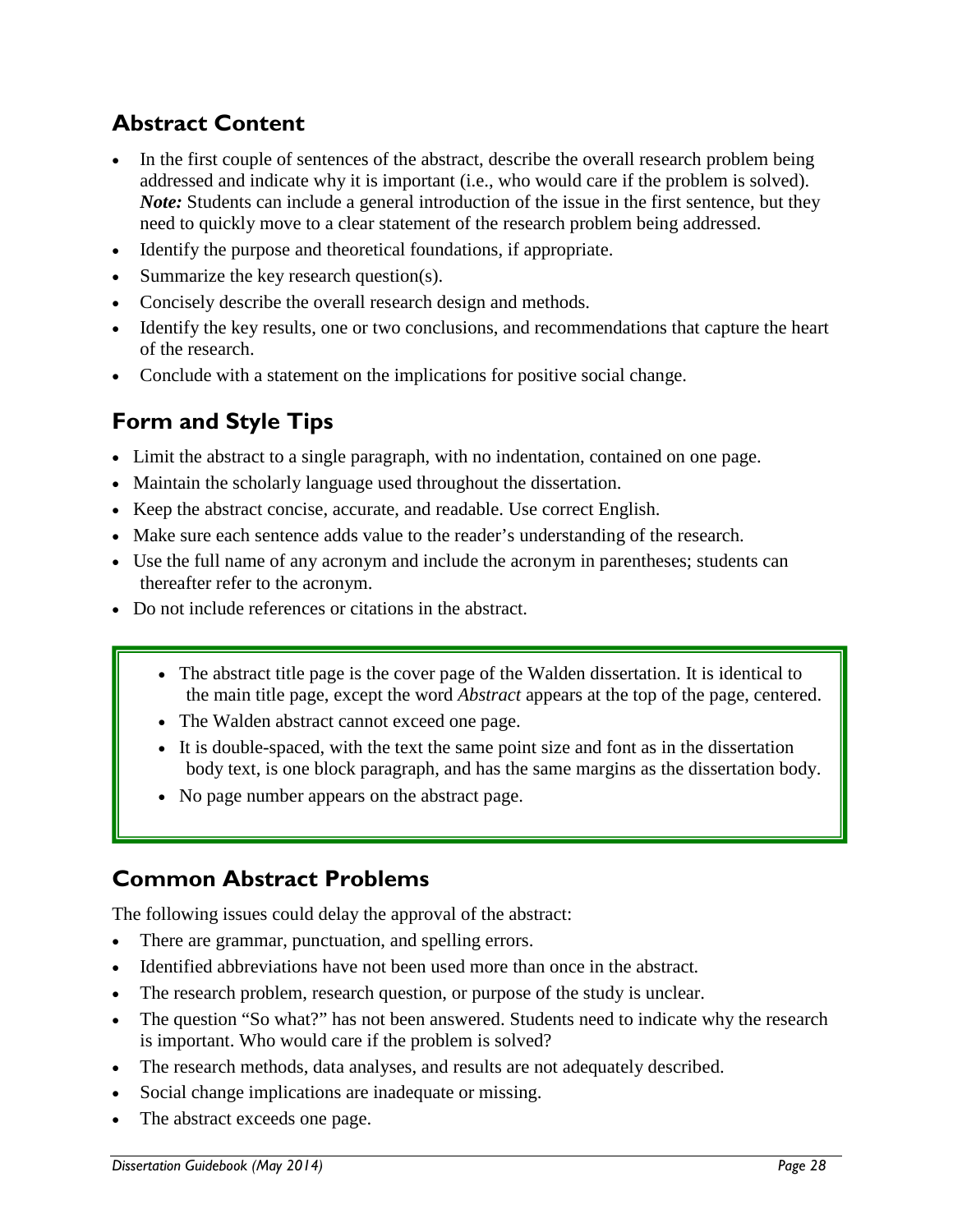### <span id="page-28-0"></span>**Appendices**

The APA style manual addresses appendices and supplemental materials in section 2.13 (pp. 38– 39) and on pages 229–230. The appendices follow the reference list. They are lettered A, B, C, and so forth. Figures and tables in the appendices are labeled A1, A2, B1, and so forth, according to the appendix in which they appear. *Note:* If there is only one appendix, no letter is given.

A blank divider page is unnecessary between appendices unless it lends to readability or if a heading cannot be placed on the first page of an appendix. (Typically, this could happen when you insert a scanned document that takes up an entire page.) The materials in the appendix must not extend beyond the margins of the rest of the dissertation: Reduce the appendix materials as needed.

### <span id="page-28-1"></span>**Curriculum Vitae**

The CV is the final item listed in the table of contents, and a copy must be included at the end of the dissertation. The CV may be formatted in either basic outline form, as a résumé, or in fullsentence form. It must conform to the same margin specifications as the dissertation and be included in the pagination. For privacy reasons, do not include personal addresses or phone numbers in the CV. Permanent e-mail addresses may be included.

### <span id="page-28-2"></span>**Definitions of Terms and Glossaries**

Many dissertations include a brief listing of key terms that are interpreted and clarified for the readers' benefit. In general, students should not define a common term such as *teenager* ("a person between 13 and 19 years, inclusive"). They should list only ambiguous, controversial, or operational terms used throughout the dissertation. Technical terms are usually defined in the text, if necessary. Definitions must be explicit, specific, and scholarly. More information on defining terms and further instruction on words used as words is provided below.

When defining a term, students need to determine whether the definition belongs in a list or in the text. Walden suggests the following three options for defining key terms:

- List key words or phrases in a section called *Definition of Terms,* in the first chapter.
- List all key terms in a glossary, in an appendix.
- Define more common terms, particularly acronyms and technical terms with only immediate application for the reader, upon first usage. (Per APA 4.21, remember to italicize key terms on first usage.)

Consult the committee chair about what is most appropriate for the reader's comprehension.

### **Definition Examples**

Note that it is important to give proper credit to the originator of the definition.

The following examples illustrate different approaches to this issue. The first two examples might well appear in a section called *Definition of Terms*.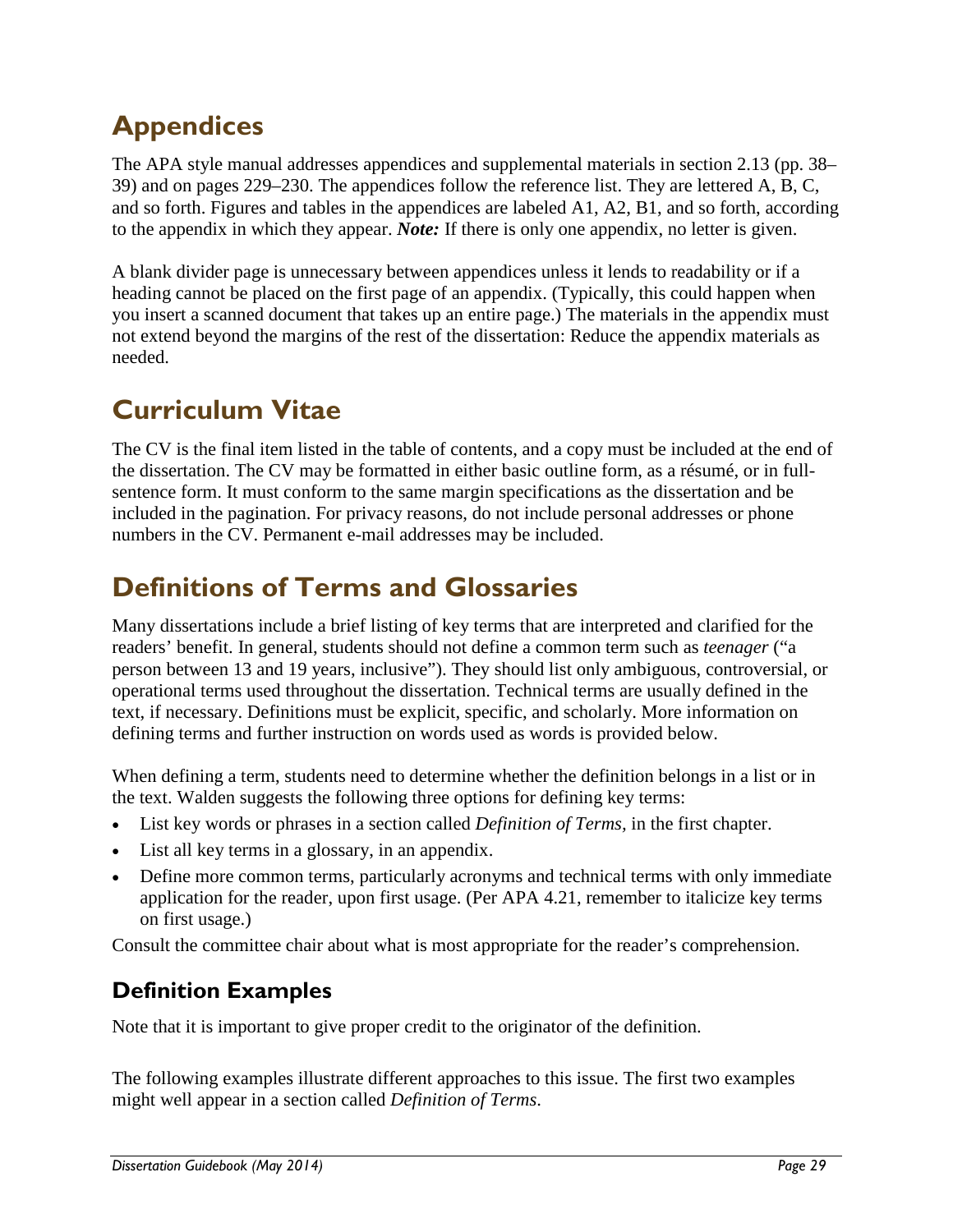*Dialects:* Language varieties that initially and basically represent various

geographic origins (Fishman, 1972, p. 5).

This writer might have chosen an entirely different definition, depending on how the term was used in the dissertation.

*Dialects:* Differences between kinds of language that are differences of

vocabulary, grammar, and punctuation (Trudgill, 1974, p. 17).

The writer might have decided, for purposes of this dissertation, that the reader is best served by defining the term in the text, as below, rather than in a list of terms in a Definition of Terms section.

Fishman (1972) used the term *dialects* to mean "varieties of language that initially

and basically represent divergent geographic origins" (p. 5).

### **Words Defined and Words Used as Words**

To introduce a new, technical, or key term or label or a word used as a word, set it in italic type on first reference. After the first reference, use plain type. This use of italics most often occurs in the context of defining a word, term, or phrase:

The term *networking* refers to creating relationships and saving contact

information for a specific situation, usually a job search.

### <span id="page-29-0"></span>**Copyrights and Permission To Use**

### **Copyrighting the Dissertation**

A statement of copyright ownership to a dissertation is not necessary because, by federal law, a copyright exists once a work is "fixed in tangible form" (APA 1.15). If students wish to add a copyright notice, place this wording at the bottom of the acknowledgments page, or if there is no acknowledgments page, on a blank page after the main title page:

© [year] by [author's name]. All rights reserved.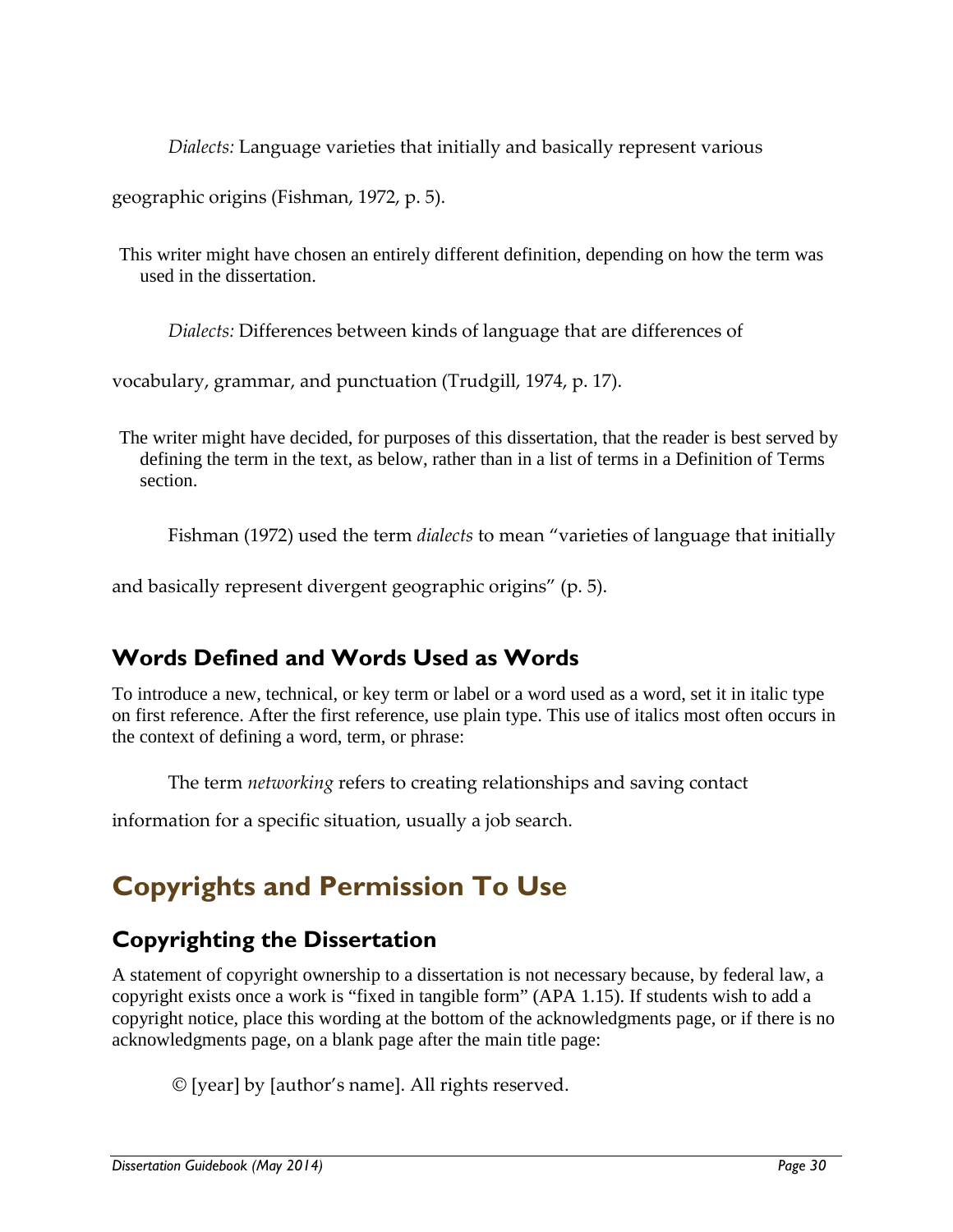### **Permission To Use Copyrighted Material**

As discussed in APA 6.10, if copyrighted material is used in the dissertation beyond "fair use," written permission to reproduce the material by the copyright owner is required. To determine if something is within or beyond fair use, consider these four issues:

- The purpose and character of the use.
- The nature of the copyrighted work.
- The amount and substantiality of the portion used.
- The effect of the use upon the potential market for, or value of, the copyrighted work.

In [Copyright and Your Dissertation or Thesis,](http://www.proquest.com/assets/downloads/products/UMI_CopyrightGuide.pdf) ProQuest offers guidance to authors for avoiding copyright infringement. Such mistakes may include, among other potential problems, the following:

- Long quotations. There is no legal requirement, but authors should avoid long quotes in nearly all instances.
- Reproduced publications. This includes standard survey instruments or questionnaires and articles, such as newspaper or magazine articles, included in an appendix.
- Music or lyrics.
- Graphic or pictorial works.
- In general, permission to reproduce tables and figures reproduced or modified from published works not in the public domain must be demonstrated, most often by a copy of a letter of permission in an appendix (see APA 5.06). Permission to reprint is usually indicated on the first page of a copyrighted document, following the wording requested by the copyright holder.
- ProQuest also reminds authors that Web-based sources are copyrighted just as print materials. That is, beyond plagiarism, be careful not to violate copyright laws by reproducing Web-based materials without permission.

### *Note on Copying Test Instruments, Surveys, and Questionnaires*

Gaining permission to reproduce a survey instrument for participants in a study is necessary when such a document is not in the public domain. However, that is not the same as permission to reproduce it in the dissertation. If the committee asks the student to include a published copyrighted document in the dissertation itself, specific authorization must be obtained from the copyright holder. The authorization granting permission to reproduce must be included in an appendix. For more information on copyright law and graduate research, visit the **ProQuest** website.

### <span id="page-30-0"></span>**Crediting Sources**

### **In-Text Citations**

APA style uses the author–date citation system. Authors' names and year of publication are given within the text or at the end of block quotations. The author name may appear as part of the narrative text with the year of publication in parentheses, or both the name and year appear in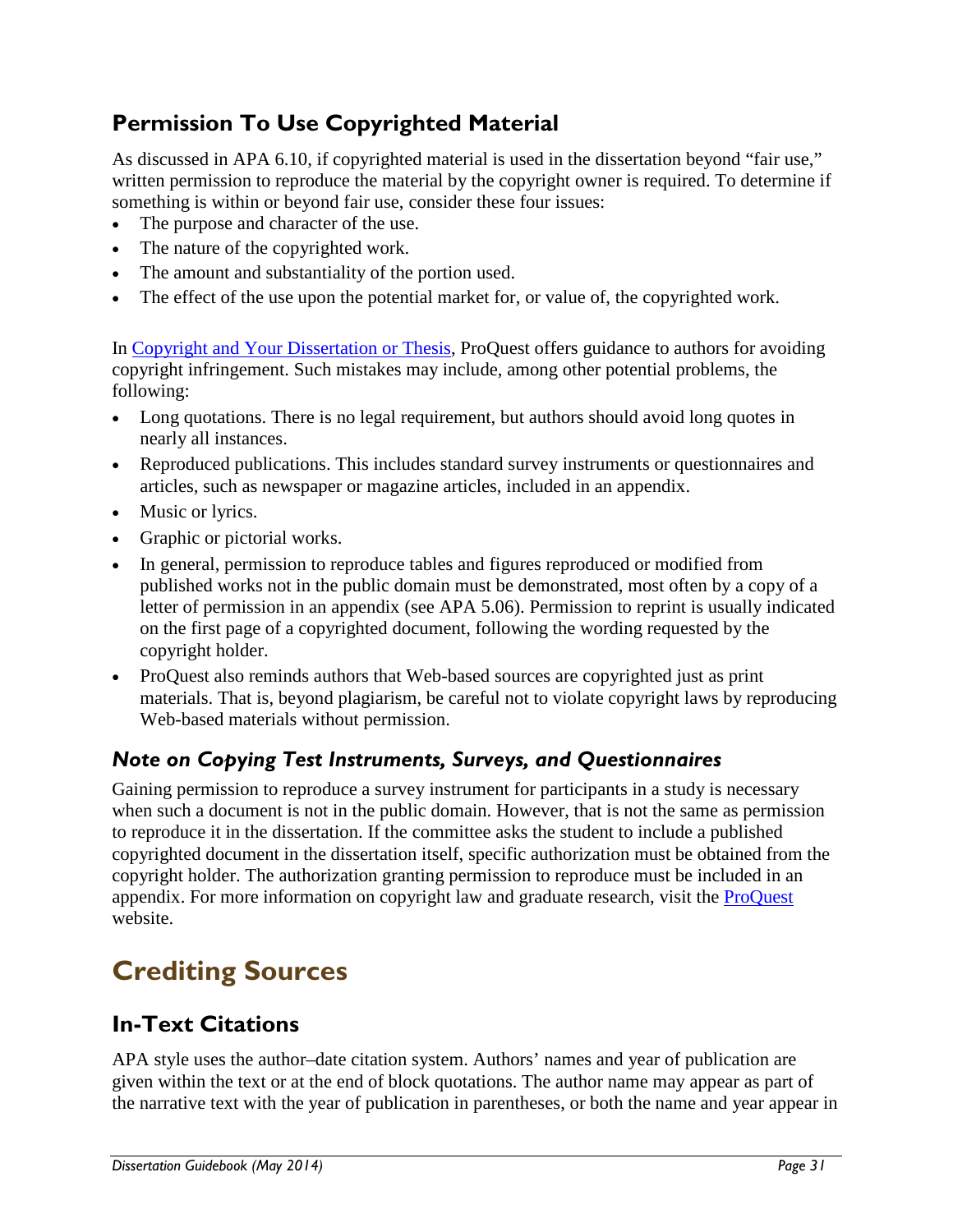parentheses, separated by a comma. These citations are reflections of items in a reference list placed at the end of the paper and arranged alphabetically by the authors' last names and chronologically within lists of works by a single author.

Consult APA Chapter 6 for detailed instructions on how to properly credit sources.

#### *Block Quotations*

Quotations of 40 or more words must appear in a free-standing block, indented 0.5 in. from the left margin (in the same position as a new paragraph). The right margin remains the same as the rest of the text, with a ragged border. The final punctuation is at the end of the final sentence; no punctuation follows the citation at the end of the block quotation (APA 6.03). The Walden [Writing Center](http://writingcenter.waldenu.edu/874.htm) encourages minimal use of block quotes.

Note in this example of a block quote that the left margin is indented about five

spaces. There are no quotation marks, although they would be used to quote

words within a block quote, such as the "hyperbolic tendencies" of a speaker.

The right margin is flush with the rest of the manuscript. The first word can be

capitalized even if the original is not. It is double spaced per APA sixth edition.

(Taylor & Fife, 2009, p. 46)

#### *When To Cite Page Numbers*

When directly quoting an original source, use quotation marks to set off the quoted text or format it as a block quotation, as described above. Per APA 6.04, Walden strongly encourages students to provide page numbers when citing an idea or when paraphrasing. The reader will appreciate knowing the exact location of all references, and it will clarify the origination of the ideas, whether they are the author's or from another source.

#### *Plagiarism*

As discussed in the section on [Academic Integrity and Plagiarism,](#page-25-0) Walden University does not tolerate plagiarism and uses a service to detect plagiarism in student work.

In *The Craft of Research* (University of Chicago Press, 1995), Booth, Colomb, and Williams offered a useful definition of plagiarism:

You plagiarize even when you do credit the author but use his exact words without so indicating with quotation marks or block indentation. You also plagiarize when you use words so close to those in your source, that if your work were placed next to the source, it would be obvious that you could not have written what you did without the source at your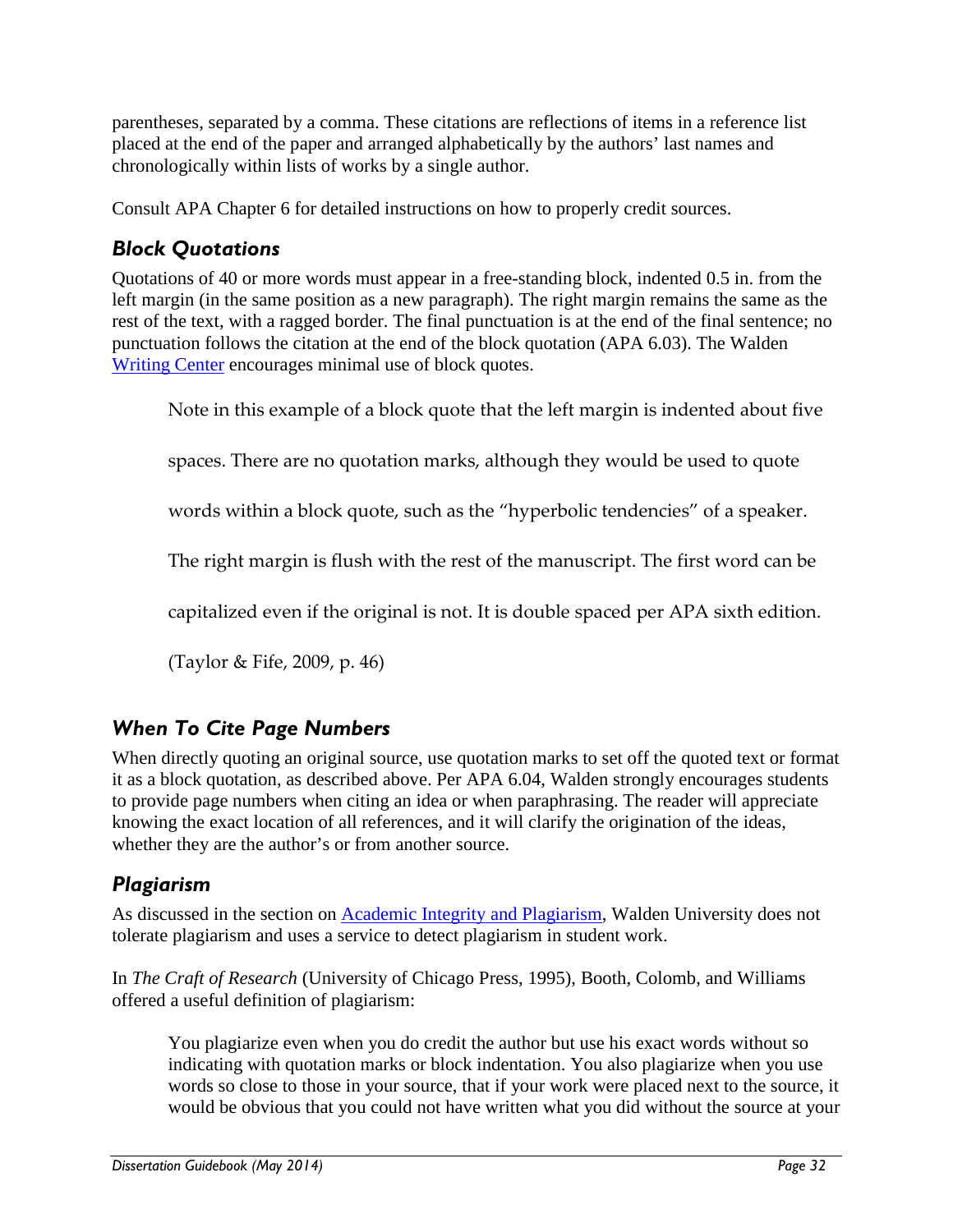elbow. (p. 167)

The following excerpts, based on *The St. Martin's Guide to Writing* by Axelrod and Cooper (St. Martin's Press, 2010), show the difference between plagiarism and paraphrasing.

| Original                         | <b>Plagiarism Example 1</b>   | <b>Acceptable Paraphrase</b>   |
|----------------------------------|-------------------------------|--------------------------------|
| Page 172 of Guterson (2008)      | [per Axelrod and Cooper]      | [per Axelrod and Cooper]       |
|                                  |                               |                                |
| Bruner (1968) and the            | Apparently, some conditions,  | Guterson (2008) wrote that the |
| discovery theorists have also    | which have been illuminated   | "discovery theorists" have     |
| illuminated conditions that      | by Bruner (1968) and other    | found that certain conditions  |
| apparently pave the way for      | discovery theorists, pave the | may help learning to take      |
| learning. It is significant that | way for people to learn.      | place. Because each individual |
| these conditions are unique to   |                               | requires different conditions, |
| each learner, so unique, in      | <b>Plagiarism Example 2</b>   | not all children can learn in  |
| fact, that in many cases         |                               | the classroom $(p. 172)$ .     |
| classrooms cannot provide        | According to Guterson (2008), |                                |
| them.                            | Bruner (1968) and other       |                                |
|                                  | researchers have also         |                                |
|                                  | identified circumstances that |                                |
|                                  | seem to ease the path to      |                                |
|                                  | learning $(p. 172)$ .         |                                |

In Plagiarism Example 1, the student changed Guterson's (2008) original material slightly, but there is no mention of Guterson—only Bruner (1968), whom the student did not even read firsthand.

In Example 2, Guterson is credited and so is Bruner; however, the student didn't read Bruner. And again, the wording is almost identical to the original. Because of the conventions of documenting sources, the reader cannot distinguish who originated the ideas and words.

In the acceptable paraphrase, the student attributes the point to Guterson (2008) and changes the language more substantially. The student did not read Bruner firsthand and does not mention Bruner, so the source is clear.

### **Reference Lists**

Note that each source in the *reference list* provides information on works that specifically support the dissertation. A *bibliography* cites works for further reading. As such, dissertations require reference lists but not bibliographies*.* The following information regarding references is taken from Chapters 6 and 7 of the APA style manual. Review both of these chapters thoroughly before developing a reference list. Pages 198–215 provide examples by the specific type of source and can be a helpful resource after you have read the chapters.

Some general guidance for creating a reference list is as follows:

• Paginate the reference list pages.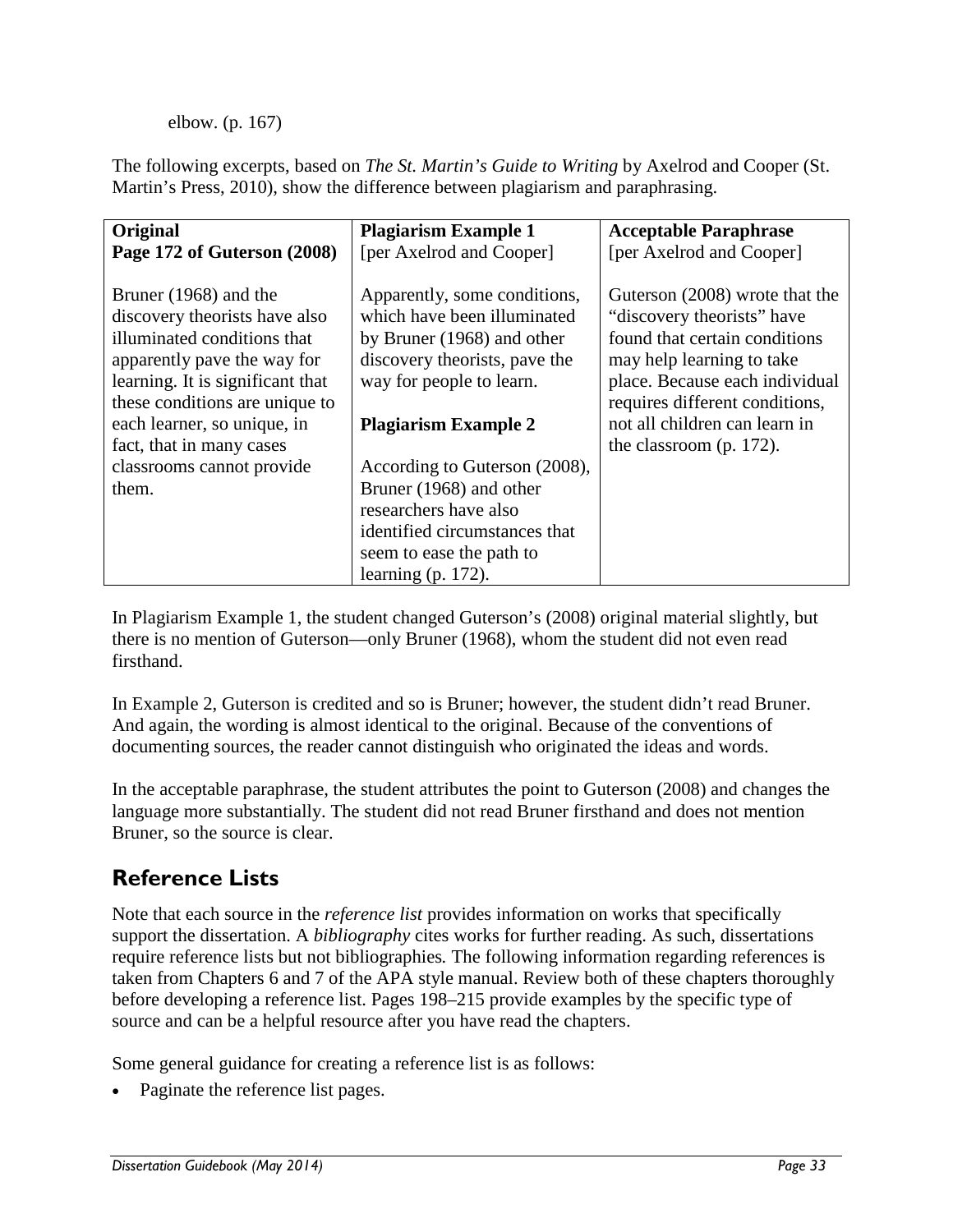• Use the first and middle (if any) initials of all authors; do not write out the first name. Place a character space between the initials. With two or more authors, use *&* rather than *and* before the last author. Separate the names with a comma:

Foyt, A. J., & Andretti, M. P. (APA 6.27)

• When a reference has up to seven authors, spell out all authors' names. When a reference has eight or more authors, spell out the first six, then put ellipses and the last author's name:

Zuckerman, J., King, M., Cook, A., Timmerman, B., Patterson, J., Ball, T., ... Kubista, A. (2009).

- If two or more of the works by a single author or set of authors have the same publication date, assign the dates the letters *a*, *b*, *c*, and so on.
- For the titles of books and journal articles, capitalize only the first word of the title, the first word of the subtitle (if any), and any proper nouns. Capitalize the titles of journals in title case (APA 4.15). Italicize titles of books and journals. Do not use quotation marks around titles of journal articles.
- Do not use the abbreviations *Vol.* and *No.* in reference to journals. Italicize the volume number. Indicate the issue number only if the journal is paginated separately by issue. Follow the volume with a comma and the page numbers:

*American Political Science Review, 37*(2), 17–32.

- Do not precede page numbers of journal articles by *p.* or *pp.*
- In reference lists, use U.S. postal code abbreviations for all state names.

### *Electronic Sources*

The APA style manual (6.31–6.32) provides extensive guidance on citing sources from databases and other electronic publishers, including a discussion of the DOI system used for journal articles on the Internet. (If there is a DOI provided, you will find it somewhere on the first page of the journal article. It might appear hidden behind a database button.) References to various electronic materials are included in the Examples by Type section (pp. 198–215). See also the [APA](http://www.apastyle.org/learn/faqs/index.aspx) website or Walden's [Writing Center](http://writingcenter.waldenu.edu/APA.htm) website for additional rules.

### <span id="page-33-0"></span>**Footnotes**

APA does not allow for endnotes or source footnotes. Content footnotes, used sparingly, may assist the reader. In general, however, something important enough to appear in a content footnote is important enough to appear in the narrative text.

### <span id="page-33-1"></span>**Point of View**

Appropriate use of first person is acceptable (APA p. 69), as discussed on the [Writing Center](http://writingcenter.waldenu.edu/711.htm) website.

### <span id="page-33-2"></span>**Verb Tense**

A significant portion of the dissertation *proposal* will be written in future tense, as shown here: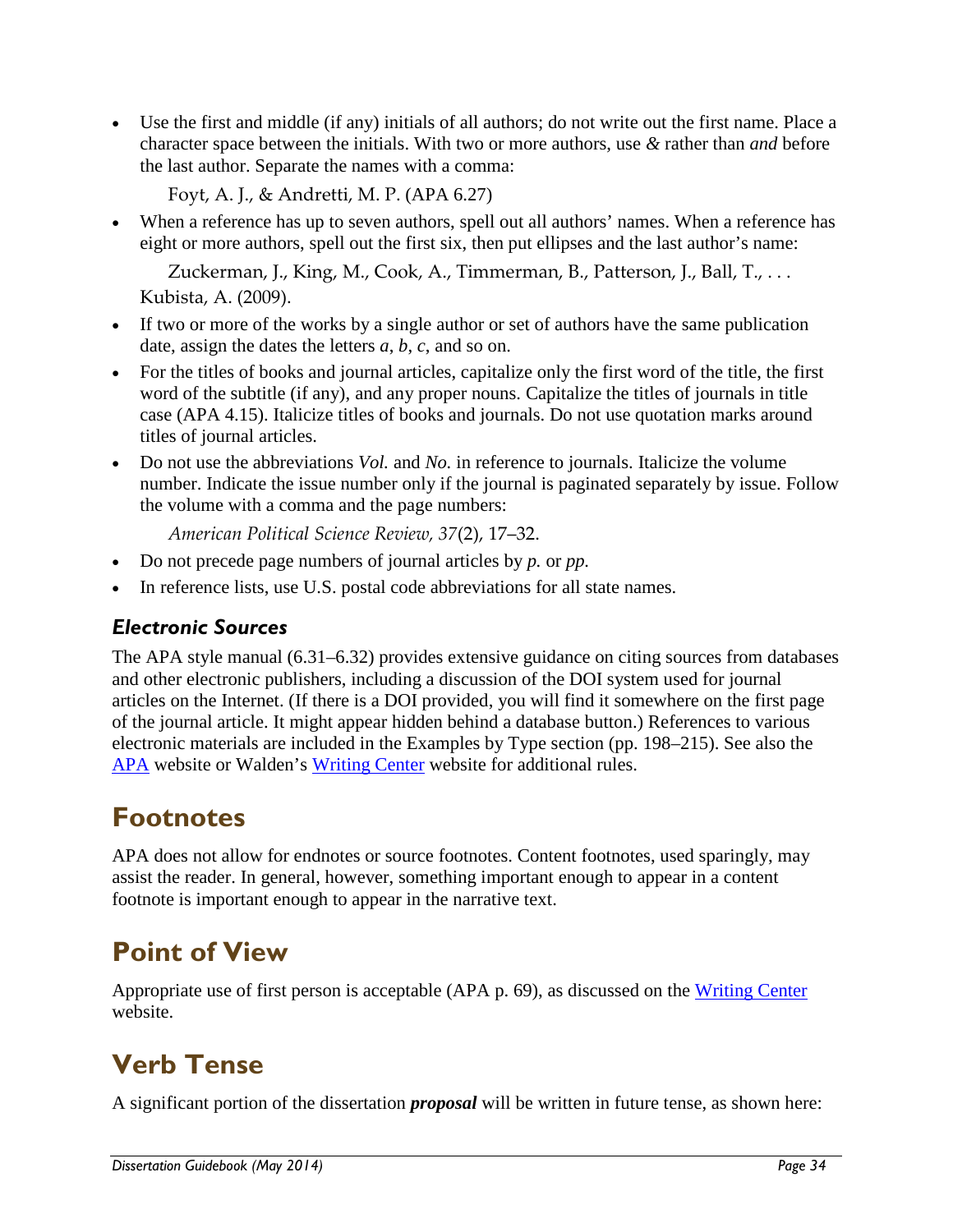The study will address four questions.

One hundred nurses will be surveyed.

Once the study has been completed, the *dissertation* will appear in present and past tense as appropriate.

As a general rule for social science writing, ongoing issues and current realities should be reported in present tense. What has occurred, what has been reported, and what the writer and sources have accomplished should be reported in past tense. For example, writing the statement "There were 50 states in the country" is ungrammatical and illogical since there are now 50 states in the United States. Similarly, do not write in the problem statement that "managing healthcare costs was a big problem in the United States" unless the problem no longer exists. If healthcare costs no longer are a problem, past tense works; otherwise, as an ongoing reality, this example should be described in present tense.

**In the review of literature, use the past tense when reporting past research**. "Jenkins (2013) observed three reasons why victims of abuse do poorly in school." Note here that what Jenkins observed is a present tense clause. Of course, if Jenkins reported a historical fact, the entire sentence would appear in past tense: "Jenkins (2013) found four reasons that AIDS spread through the gay population in the 1980s."

Some writers refer to past research in present tense. "Jenkins (2013) reports that there are three main reasons that victims of abuse do poorly in school." But if this same writer decides to refer to Merton (1950) or Watson (1920), he or she will have difficulty staying consistent: "Watson (1920) argues that..." Watson is long dead and, therefore, it is awkward to report his 90-year-old research in the present tense. In fact, APA specifically requires that the literature be presented in the past tense: "Watson argued that ... ."

### <span id="page-34-0"></span>**Inclusive Language**

Language used in scholarly writing should be inclusive. Most writers know the gender-restrictive nature of words like policeman, mailman, or fireman. Accordingly, writers should employ words that are not sexist and more accurately describe American society.

Some ethnicity and nationality titles require sensitivity due to historically racist usage: Oriental, American Indian, and Eskimo, for example. The APA style manual, in Chapter 3, offers an informative discussion of this issue at length (pp. 70–77). Check any of several dictionaries devoted to this subject to learn more. The director of the Walden Writing Center suggests the university of New Hampshire's *[Guidelines for the Use of Nonsexist Language.](http://www.unh.edu/womens-commission/nonsexist.html%23guide)*

One of the most troublesome issues related to sexist language for writers revolves around the pronouns *he* and *she*. The combination *he or she* is common, if cumbersome; some readers resent *he* always preceding *she*. Some writers choose as a matter of course to use only the word *he* and then add a note of apology at the beginning of a manuscript. This is dated and seen as a poor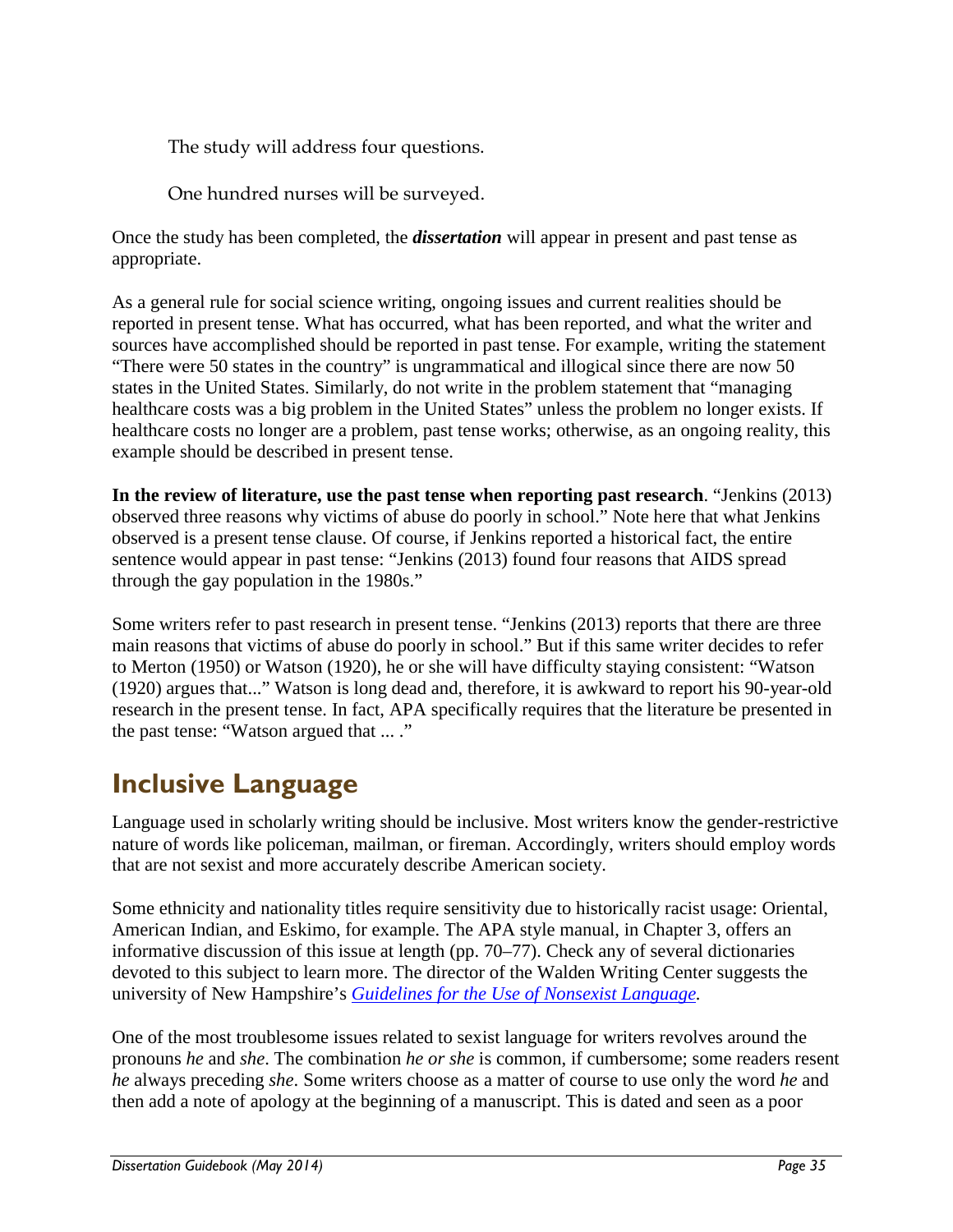solution by many readers. Some writers go back and forth between *he* and *she*—also cumbersome, but effective in certain instances.

One frequent solution is changing the singular third-person pronoun to the plural *they.* Thus, replace "A junior high school teacher spends much of her day just maintaining order" with "Junior high teachers spend much of their day just maintaining order." In this example, another solution is to use the passive voice: "A junior high school teacher's day is spent, to a large extent, maintaining order."

Walden University's preferred usage for groups of people whose ancestors can be traced to Africa is *African American*. The usage should be consistent:

African Americans make up the largest minority in America, while European Americans compose the majority.

Above all, students are asked to be sensitive to the terminology of racial, ethnic, and religious groups.

### <span id="page-35-0"></span>**Type**

A serif font such as Palatino, Century Schoolbook, Book Antiqua, or Times New Roman is required. *Do not use* Courier or New Courier. All text copy must be in the same point size: 12 point is preferred. A sans serif font, such as Arial, may be used for tables and figures if its use improves readability and format. The font size used in tables and figures may be smaller than that used in the text; however, for legibility, choose a point size no smaller than 8 points and no larger than 12 points.

The title of the dissertation should not include chemical or mathematical formulas, symbols, superscripts, subscripts, Greek letters, or other nonstandard characters. Words must be substituted for any such characters.

Words such as those being defined on first reference and titles of books, journals, newspapers, and magazines, must appear in *italics.*

### <span id="page-35-1"></span>**Line Spacing**

- Double-space between all text lines throughout the manuscript, including the table of contents, block quotations, and the reference list.
- Double-space the text on the Acknowledgments and Dedication pages, and use regular paragraph indents.
- Never use single-spacing or one-and-a-half spacing except in tables or figures.
- Begin each chapter on a new page.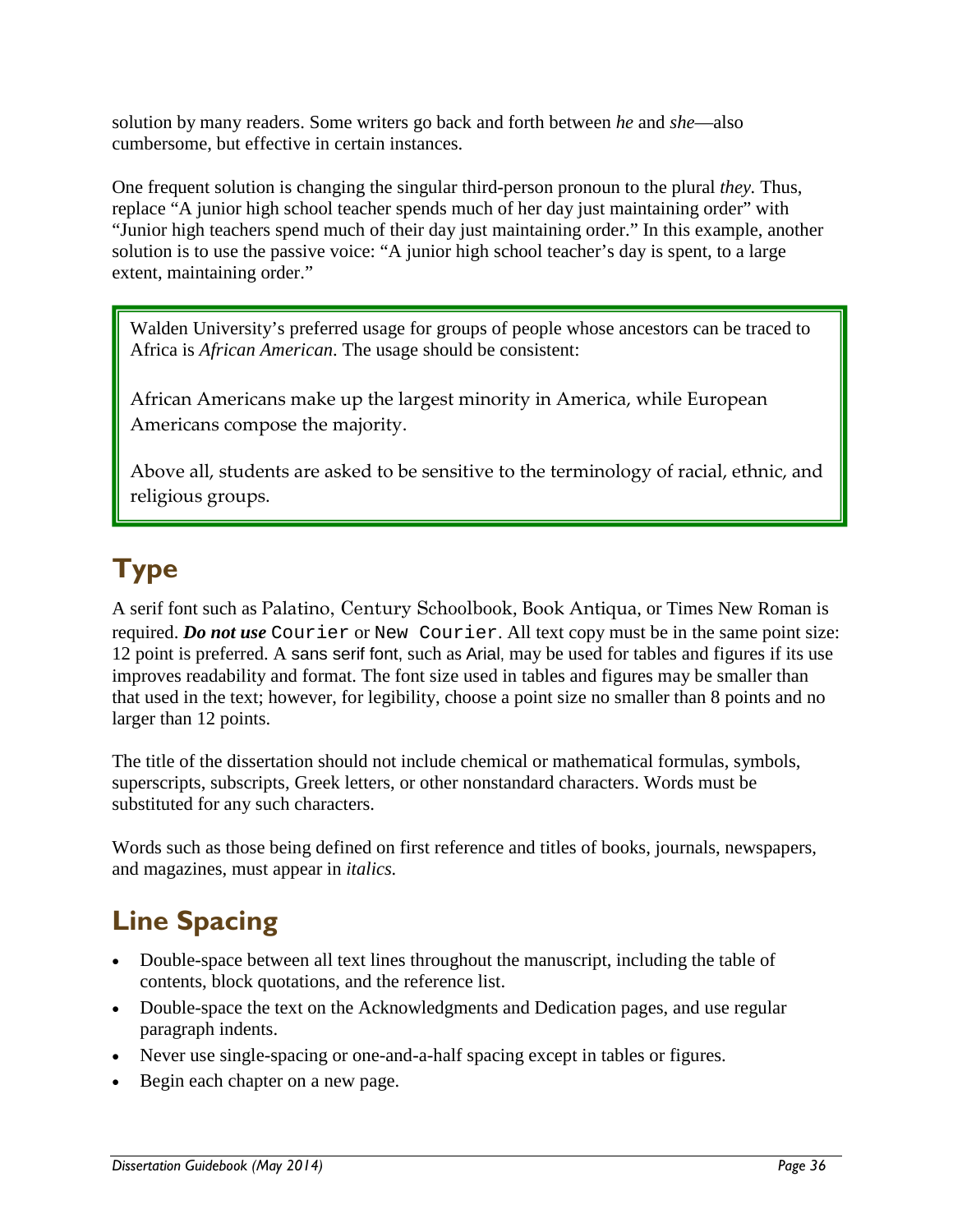- Do not begin each section or subsection on a new page. Sections should follow one another immediately in order to avoid large blank spaces.
- One-line *widows* and *orphans* are acceptable at the top and bottom of a page; however, for increased readability, two lines are preferred. Do not leave a heading *floating* at the bottom of a page without accompanying text.
	- Double-space lines between tables and figures and subsequent and preceding text. (See the [Tables and Figures](#page-39-0) section for more information.)
	- End-of-line hyphenation is acceptable in Walden dissertations. For improved readability, avoid two consecutive end-of-line hyphenations.

### <span id="page-36-0"></span>**Margins and Page Numbers**

The Walden [dissertation template](http://writingcenter.waldenu.edu/549.htm) is preformatted with correct margins. The margins of the dissertation must conform to the following guidelines. This includes the appendices, tables and figures, and the CV. Set the document's margins at these measurements:

- Left margin: 1.5 in.—to allow for binding.
- Right margin: 1 in. *Note:* Text at the right margin must be ragged—not justified—throughout the dissertation.
- Top margin: 1.3 in.—to allow space between page number and first line of text (see below).
- Bottom margin: 1 in.
- Header and footer: 1 in.

On table of contents pages (including list of tables and list of figures pages), page numbers are indicated in lowercase Roman numerals placed 1 in. from the bottom of the page, centered, beginning with *i* on the first page of the table of contents.

Starting with the first page of Chapter 1, an Arabic page number must appear 1 in. from the top edge of the page and 1 in. from the right edge. The first line of text appears 0.3 in. under the page number, or 1.3 in. from the top edge of the paper. To accomplish this, set the top margin to 1.3 in. and the header to 1 in.

*Note:* Some versions of Microsoft Word are defaulted to set the page number at 0.5 in. from the top edge of the paper. The margin must be changed for Walden dissertations.

Although manuscripts submitted to the American Psychological Association for publication must contain a brief manuscript running head, Walden dissertations do not have a running head.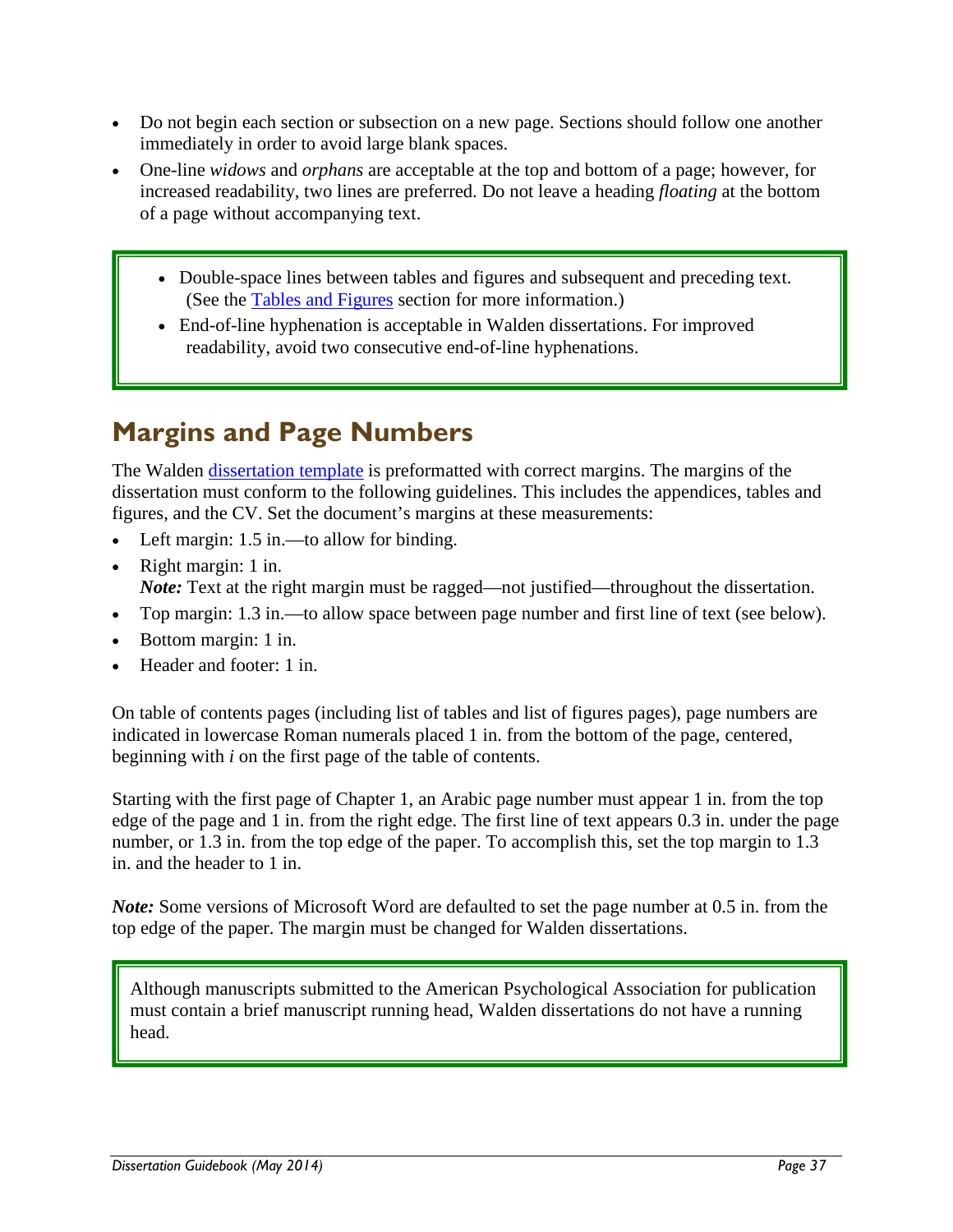Pages containing tables and figures may be formatted in landscape page setup. The bound margin must still be 1.5 in. Page numbers should be placed consistently with the rest of the manuscript.

Nothing can appear in the margins of the page. All page numbers, text, tables, figures, and so forth must be contained completely inside the area bounded by the margins.

### <span id="page-37-0"></span>**Headings**

Headings must be worded identically in the table of contents and the text. Do not strand a heading at the bottom of a page. Headings should not be labeled with letters or numbers.

Per APA, double-space between a subheading and the preceding text.

The sixth edition of the APA style manual does not show specifically how to format chapter headings. Walden has matched the hierarchy in the sample paper in the manual and incorporated a plain, centered Level 0 heading for chapter headings, in title case (mixed uppercase and lowercase), like this:

Chapter 1: Introduction to the Study (Level 0)

#### **Background of the Problem (Level 1)**

APA's heading levels, positions, and formats for a dissertation with five heading levels are listed below, with the addition of Walden's chapter heading (Level 0).

Centered Uppercase and Lowercase Chapter Heading (Level 0)

**Centered Uppercase and Lowercase Heading, Bold (Level 1)**

#### **Flush Left, Uppercase and Lowercase Heading, Bold (Level 2)**

**Indented, bold, lowercase. (Level 3)**

*Indented, bold, lowercase, italics. (Level 4)*

*Indented, plain, lowercase, italics. (Level 5)*

### <span id="page-37-1"></span>**Lists: Seriation**

Seriation refers to lists of items (APA 3.04). Two of the most important aspects of formatting lists are readability and consistency. The reader needs to keep track of the listing.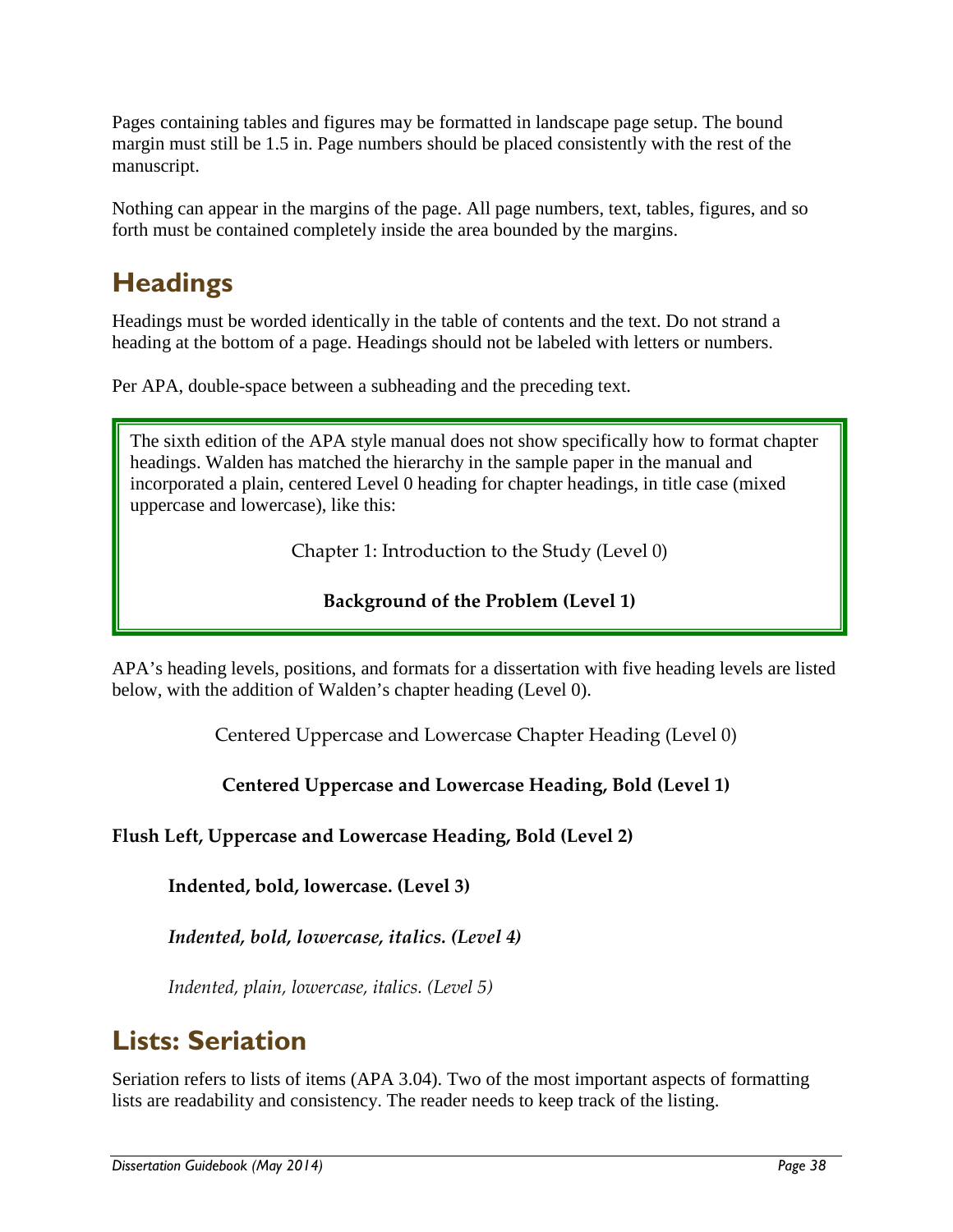### **Formatting Lists in Text**

For listed items within a paragraph like this (a) use letters, not numbers, in parentheses; (b) separate each item with a comma; or (c) separate each item with a semicolon, as shown in this example, if there is already a comma in one or more of the items.

When listing items vertically, use the numbered format below:

1. When listing items vertically, or breaking them out of the paragraph format,

use 1., 2., 3., and so forth, and continue to double-space.

2. Indent the number the same as for a paragraph, usually 0.5 in.

Bulleted lists are formatted the same as a numbered lists. Use a bulleted list when there is no need to indicate a certain order or chronology.

### **Formatting Lists in Block Quotations**

If copying from text that already appears in list form in the original source, determine if the entire quotation needs to be included. The text may be better served with a paraphrase. If the quotation of a list is required, indent the entire set of items in the list. By properly punctuating at the end of the text, the reader will identify this as a block quotation. Further instructions on block quotations are provided in the [Crediting Sources s](#page-30-0)ection of this guidebook. See the example below:

Hosmer (1982) offered three statements typical of psychological egoism:

- 1. People always look out for No. 1 first.
- 2. People act so as to benefit themselves, whether or not they also benefit others.
- 3. People always do what they want to do, or if that is impossible, what they

dislike doing the least. (p. 70)

### **Punctuating Lists**

Properly punctuating lists is a bit of an art and a bit of a science. APA allows the use of periods at the end of items in lists, even if the item is not a complete sentence. To determine the proper punctuation, writers must consider the syntax of the introductory phrase.

Sometimes writers introduce lists with a phrase just like this: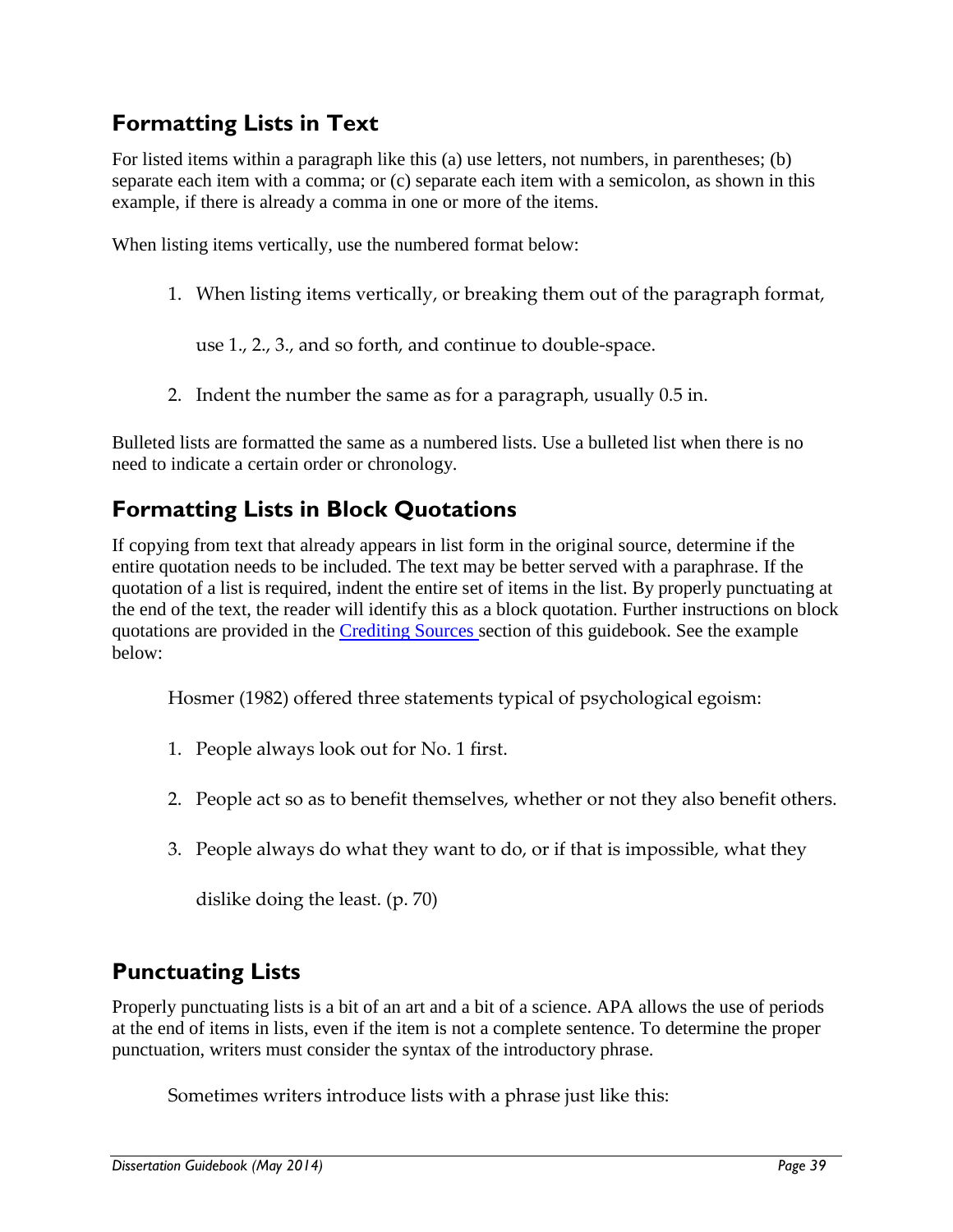- 1. End each item in a list like this with a period, even if it is not a complete sentence.
- 2. Item 2 in a list per APA.
- 3. Item 3 in a list per APA.

In the above example, the clause that introduces the list could end as a sentence. That is, the items in the list do not complete the introductory clause. In this case, end the clause with a colon, and, per APA, capitalize the first word in each numbered item, and use periods at the end of the items.

On the other hand, see this example:

Sometimes, however, writers introduce lists with a clause that concludes with

- 1. item 1 in a list per APA that completes the introductory clause,
- 2. item 2 in a list per APA that completes the introductory clause, and
- 3. item 3 in a list per APA that completes the introductory clause.

In this case, the three items in the list complete the introductory clause. Per APA, separate the items with commas if there are no other commas in the items or with semicolons if there are. Start each clause with a lowercase letter.

### <span id="page-39-0"></span>**Tables and Figures**

In the body of the dissertation, information that does not appear in textual form must be formatted and labeled as either a table or figure. APA does not allow for the words *graph*, *illustration,* or *chart.* Refer to them as either a *table* or a *figure*. To learn how to correctly display data in tables and figures, carefully review the text and examples in APA Chapter 5. Below are a few helpful tips:

- Ensure that all tables and figures fit within the margin specifications.
- Do not separate a title or caption from the table or figure it identifies.
- Number all tables and figures without a suffix or indicator of the chapter in which they appear: Table 1, Table 2, Table 3; Figure 1, Figure 2, Figure 3, and so on. In the appendices, tables are labeled Table A1, Table B1; figures are labeled Figure A1, Figure B1, and so forth.
- In the text, capitalize the word *table* or *figure* when referring to the data (e.g., *see Table 12*). Refer to the specific table number, not to the page number on which the table appears or to "the table below."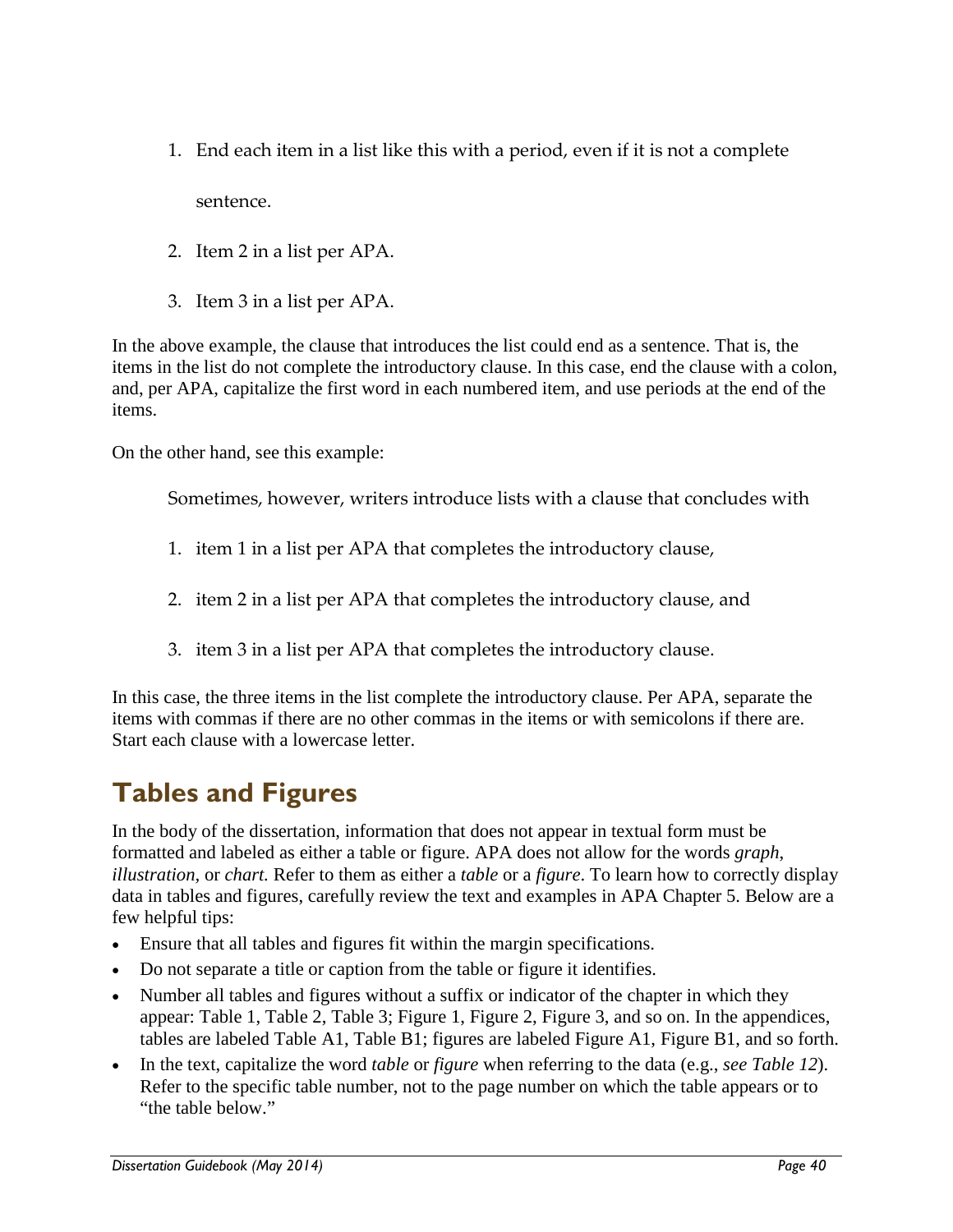### **Tables**

Place the word *Table* and the table number **above** the table, flush left. The title of the table appears double-spaced below the table number, flush left in italics, in title case. If the title runs over one line, single-space the two lines of the title, leaving the double-space between the table number and the first line of the title. Double-space before and after the table. Use the same font and point size for table numbers and titles as the narrative text.

Information regarding abbreviations or symbols used in a table, copyright information, and probability must be located in a note below the table. See APA 5.16 for information about formatting table notes.

### **Figures**

Place the word *Figure* and the figure number **under** the figure, flush left in italics. The title of the figure (which APA includes in the figure's *caption*) goes next to the number in sentence case. Use the same font and point size for figure numbers and captions as the narrative text. If the figure caption exceeds one line of type, single-space the continuing line(s). In dissertations, do not type captions on a separate page. See APA 5.23 for more information about figure captions.

- In dissertations, tables and figures are inserted into the narrative as close to the text that introduces them as is practical.
- Do not split a table unless it is too large to fit on one entire page. Placing a table on its own landscape-oriented page is permissible. Do not place any other text on a page if a table or figure takes up three-fourths or more of the page.
- The point size used in tables and figures may be smaller than that used in the text; however, for a professional appearance and legibility, type should be no smaller than 8 points and no larger than 12 points.
- Grayscale (shading) and color used in figures is acceptable; however, they often will not reproduce well in black and white. Avoid color except where its use improves the presentation of data (APA 5.25). Instead, consider using crosshatching, broken lines, and so forth.

### <span id="page-40-0"></span>**Numbers and Percentages**

The APA style manual has an extensive section (4.31–4.38) dealing with the nuances of presenting numbers. Always check the manual if unsure of the proper style. Examples of APA style for numbers can be found on Walden's [Writing Center](http://writingcenter.waldenu.edu/493.htm) website.

### <span id="page-40-1"></span>**Abbreviations**

Here are some tips regarding commonly used abbreviations:

• Lowercase should be used for Latin abbreviations, such as *a.m., p.m., i.e.,* and *e.g.*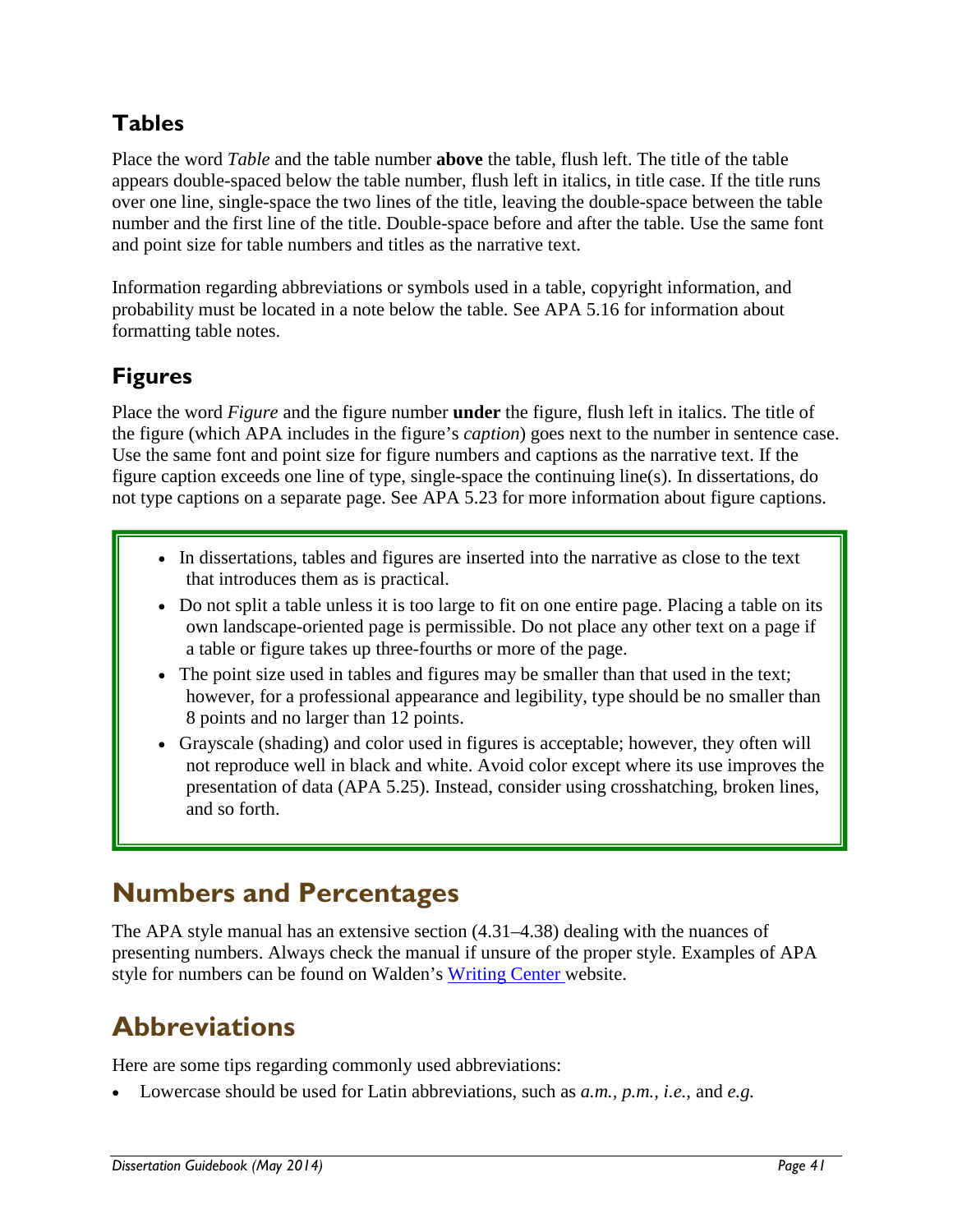- Latin abbreviations such as *e.g.*, *etc.*, *i.e.*, and *cf.* should be used only in parenthetical materials. Use the English translation of these abbreviations in nonparenthetical material (APA 4.26). Roman, not italic, type should be used for these abbreviations. An exception is made for the term [*sic*], which is always italicized and set in square brackets, as shown here.
- The plural of the abbreviation *p.* is *pp.* Such abbreviations are rarely used when not within parenthetical elements.
- In text copy, spell out the names of states and countries. (See APA pp. 88 and 187 to learn when and how to abbreviate locations.)
- *United States* should be written out when referred to in noun form. It is abbreviated with periods when used as an adjective: the *U.S. economy* (p. 88).

APA has many additional rules regarding abbreviations. See APA 4.22–4.30 and consult the index of the style manual for more information.

### <span id="page-41-0"></span>**Spelling, Grammar, and Punctuation**

*Merriam-Webster's Collegiate Dictionary* (2005) is the authority for matters of spelling in Walden dissertations. APA has some additional conventions regarding spelling and hyphenation (4.12–4.13) and provides guidance regarding grammar (3.18–3.23) and punctuation (4.01–4.11). Carefully reviewing these sections of the APA style manual and applying them to the dissertation manuscript will help dissertation reviews go more smoothly*.* 

Following are some items to supplement the APA style manual and highlight some common errors:

- 1. Only standard American English is acceptable in Walden dissertations. Naturally, cited material from previously published sources should be left in the original form, including British or archaic spelling and excessive punctuation or lack of punctuation.
- 2. Do not use contractions. For example, write *cannot* rather than *can't* and *I will* rather than *I'll.*
- 3. In most cases, make the possessive form of proper names ending in *s* by adding an apostrophe and *s*: Jones's, Grimes's, Wilks's, Sanchez's. *The Chicago Manual of Style* notes several exceptions: Moses', Jesus', Xerxes'.
- 4. Do not add an apostrophe when forming the plural form of a number:

Most of you scored 1s and 2s. The 1950s was a decade of great social homogenization.

5. If a compound adjective cannot be misread or if its meaning is established, a hyphen is not necessary:

covert learning conditions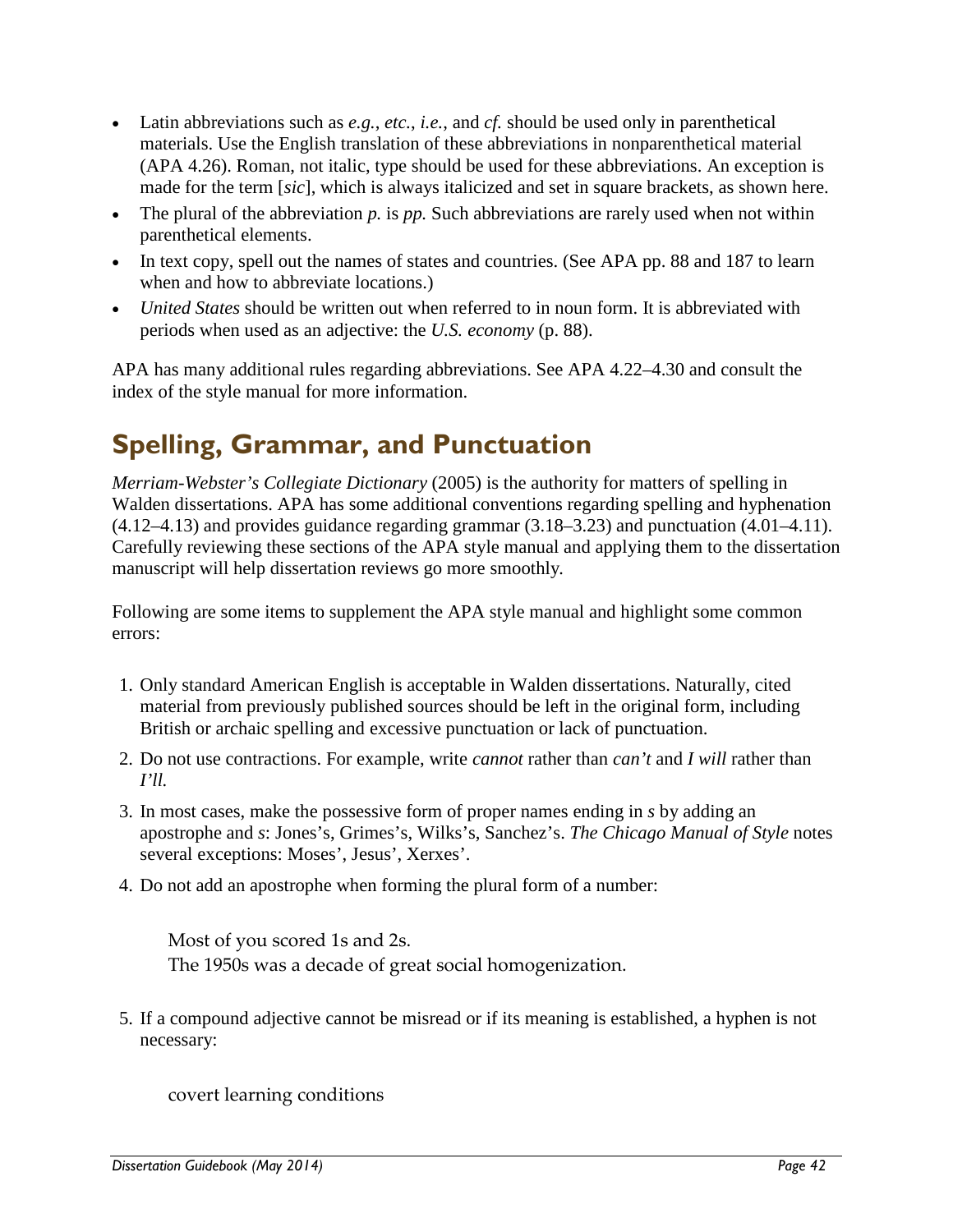day treatment program sex role differences grade point average

6. In general, compound adjectives that end in *-ed* are hyphenated when they precede the noun they are modifying:

client-centered service group-oriented process self-described phenomena

**but**

Billie is quick tempered.

- 7. Check the style manual for the appropriate hyphenation of combinations of words like *high school, follow up,* and *well being* (4.13) and the spelling of such words as *appendices* (4.12).
- 8. Many prefixes do not require hyphens, including *anti*, *non*, *inter*, *intra*, *semi*, *mini*, *pseudo*, and *under*. (See APA 4.13 for detailed guidance regarding hyphenation.)
- 9. Academic degrees are spelled as follows in lowercase, unless following a person's name:
	- doctorate doctoral degree bachelor's degree master of science master's degree Sam Beam, MFA Eric Riedel, Ph.D.
- 10. As discussed in APA 3.19, the subject and verb must agree in number (i.e., singular or plural). *Data* and *media* are plural nouns. ("The data were misleading, but the media were reporting the erroneous information anyway.") *Datum* and *medium* are singular nouns.
- 11. Pronouns must agree in number and gender with the nouns they replace.
- 12. A comma must be used between items (including before *and* and *or*) in a series of three or more items (e.g., trains, planes, and automobiles).
- 13. No comma appears between the month and year when used alone (without an exact date), for example, December 1957.
- 14. Use *double* quotation marks for quotations. Use *single* quotation marks within double quotation marks only. For a quotation within a block quotation, the internal quotation gets double quotation marks. (APA 4.08)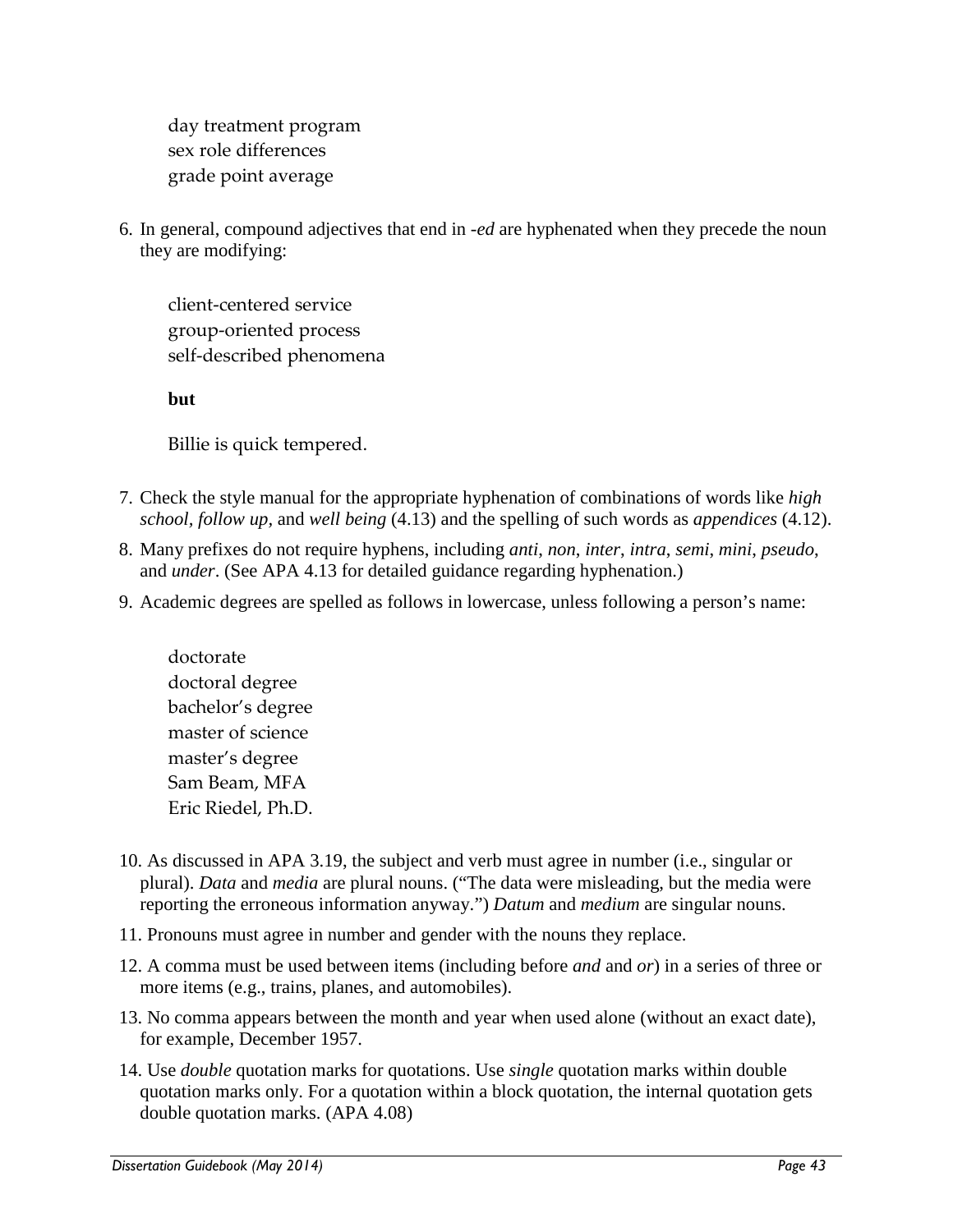15. Quotation marks nearly always go outside the final punctuation.

The title of the article was "A Day in High School." One respondent noted, "My boss is a source of great joy at my job."

**but**

As Hernandez (2008) observed, "Nothing is more important than financial integrity in higher education" (p. 26).

- 16. Use a single space after end punctuation (e.g., periods, colons).
- 17. The proper format for a dash (4.06) is an "em dash" or two hyphens with no space between them or on either side: like this—or--like that. This is automatic in some software programs. Other programs leave spaces around a hyphen, requiring adjustment or an override of that function: In Microsoft Word, use *Tools/AutoCorrect/AutoFormat as You Type.* Consult the APA style manual (p. 97) for more on dashes and hyphens.

### <span id="page-43-0"></span>**Capitalization**

The following items supplement the APA style manual's coverage of capitalization  $(4.14–4.20)$ :

1. Do not capitalize the names of job titles unless they immediately precede a person's name.

The vice president of the United States is the second in command.

Vice President Nelson Rockefeller came from a wealthy family.

2. Do not capitalize words related to schools when they are used generically. Capitalize such words when used with the name of a school.

the junior high school Churchill Area Senior High this university Walden University

Terms designating academic years are lowercase: freshman, junior.

3. Proper names associated with topographical features, geographical locations, and names of organizations are not discussed at length in APA. Walden recommends *The Chicago Manual of Style*'s extensive sections on such terms. In general, follow these examples:

the state of Washington; Washington State; New York State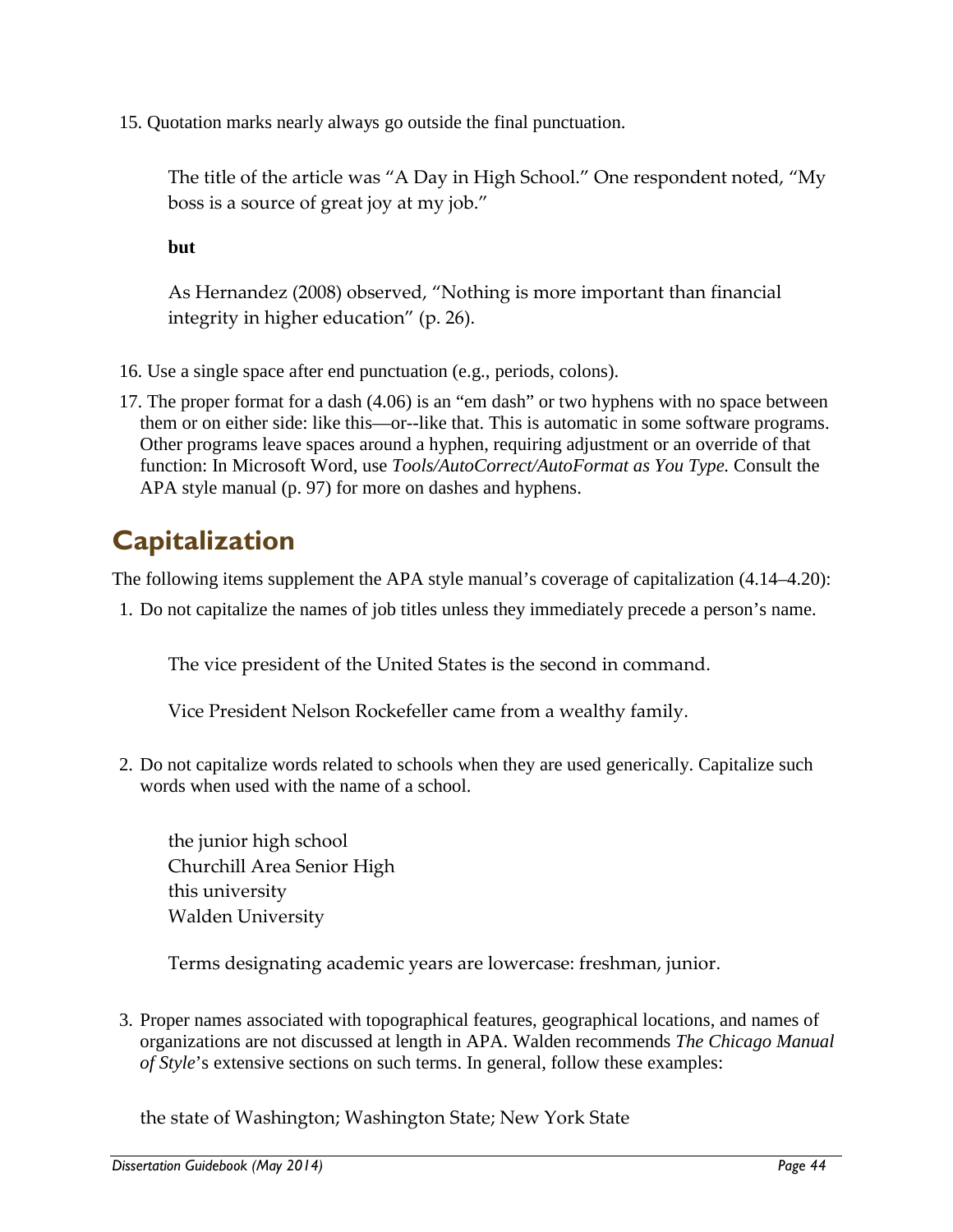the East Coast; the West Coast the South; the southeastern United States the Columbia River; the Columbia River valley the Allegheny, the Monongahela, and the Ohio Rivers; the Mediterranean and the Caspian Seas a senator; Senator Barbara Mikulski the Congress; congressional; the Senate; the House the Supreme Court; the court; juvenile court the Democratic Party; a Democrat; communism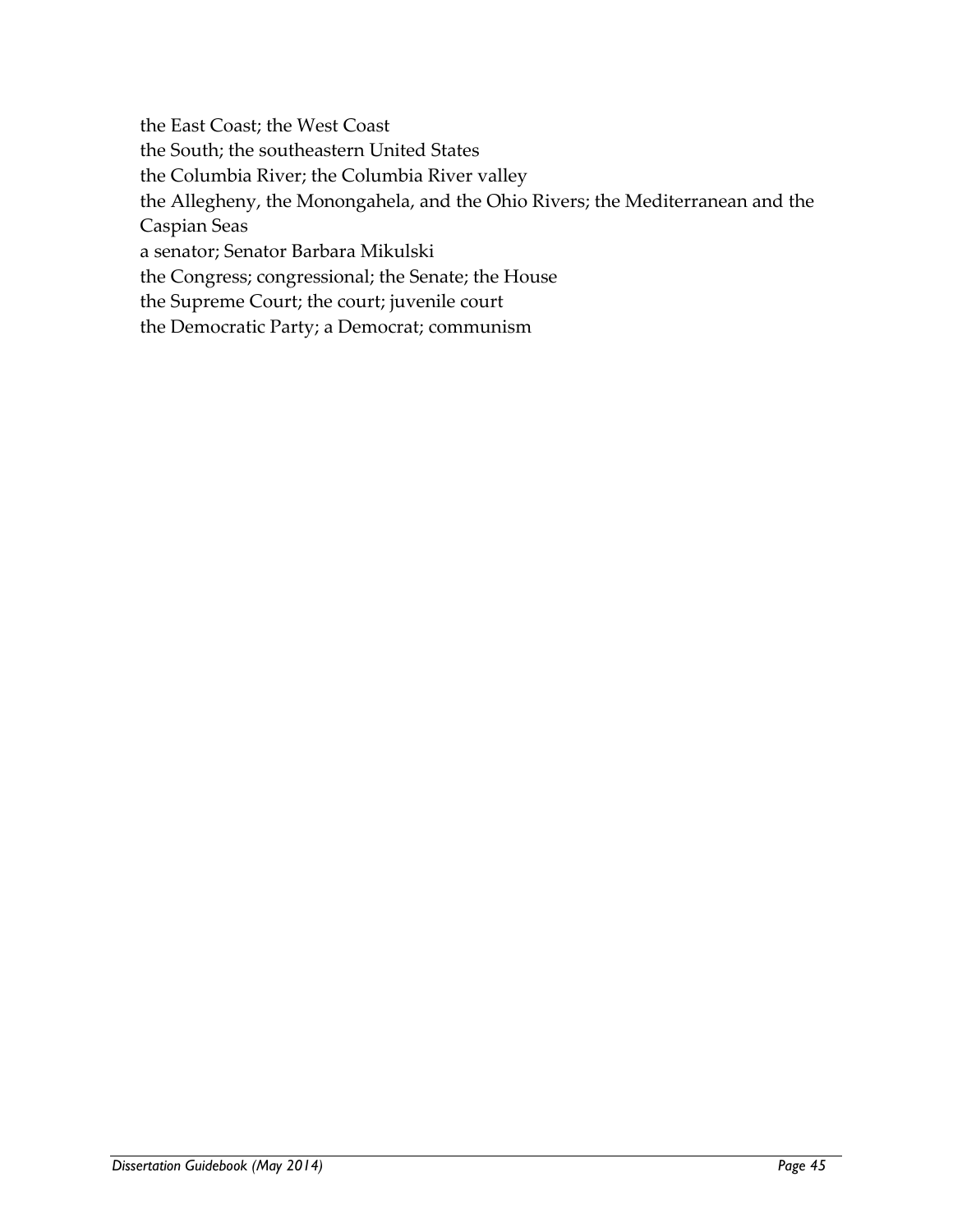### <span id="page-45-0"></span>**Sample Pages**

The sample title and manuscript pages that follow are not from an actual approved dissertation; they serve as examples for form and style purposes only. The sample abstract is from an approved 2010 dissertation for a Ph.D. in Public Policy and Administration. See the [dissertation](http://writingcenter.waldenu.edu/549.htm)  [template](http://writingcenter.waldenu.edu/549.htm) on the Writing Center website for additional guidance.

### **Sample Abstract Title Page: Proposal**

Abstract

*The abstract title page is identical to the main title page, only it has the word* Abstract *at the top.*

Title of the Study

by

Author Name

#### MA, Name of University, 2007

BS, Name of College or University, 1999

*This information about previous degrees is optional on title pages.*

Proposal Submitted in Partial Fulfillment

of the Requirements for the Degree of

Doctor of Philosophy

Name of Walden Program

*At the proposal stage, indicate* Proposal *on the title page; for the final dissertation, change the word* Proposal *to* Dissertation. *Include the name of the program here.*

Walden University

#### February 2011

*Include the last month of the expected graduation term.*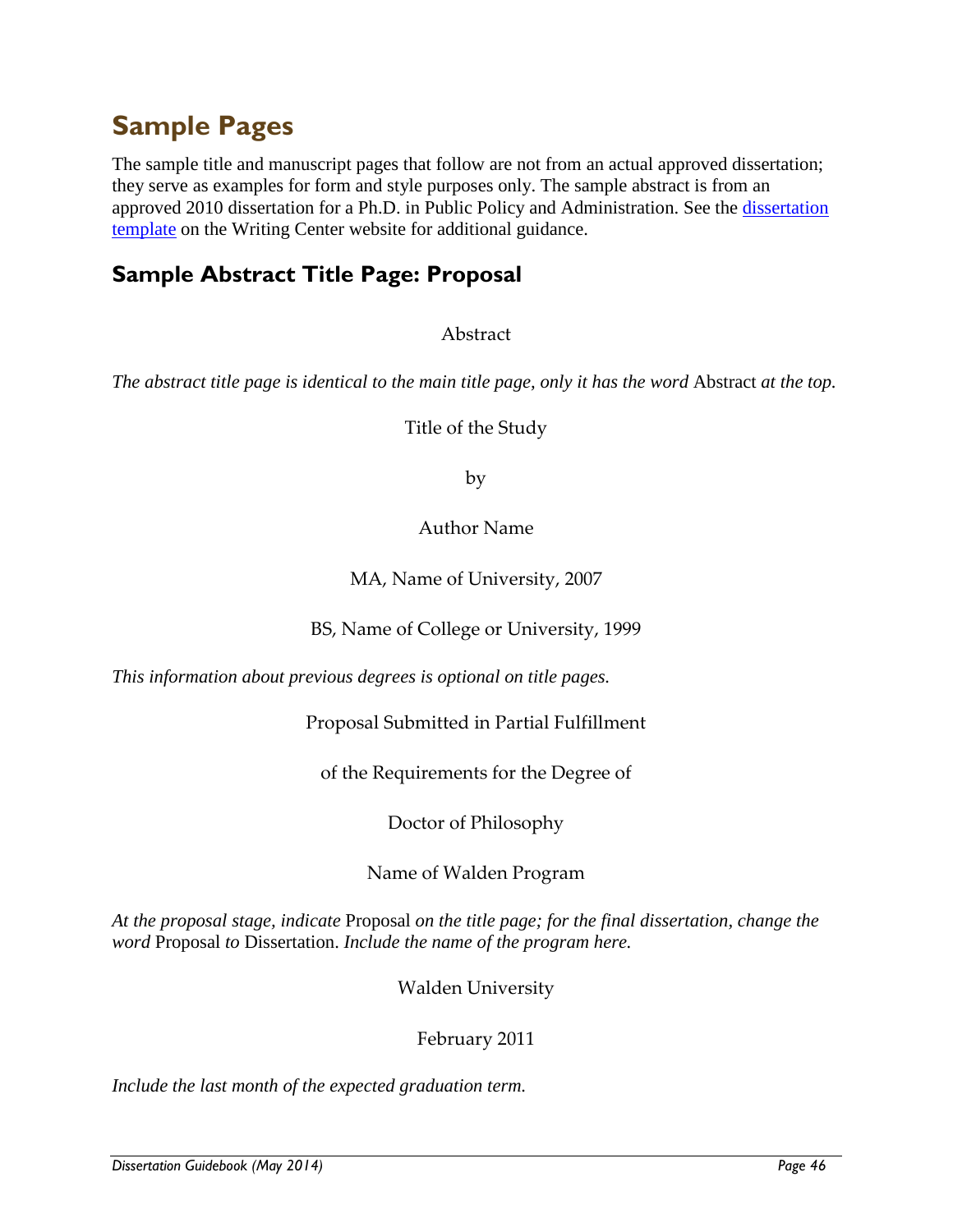### **Sample Abstract: Dissertation**

*The abstract should not exceed one page. The text must be double-spaced with no paragraph breaks. Details on writing both the proposal and final dissertation abstract can be found in the [abstract primer.](http://researchcenter.waldenu.edu/Abstract-Assistance-for-all-programs-with-research-capstones.htm)*

#### Abstract

School resource officers (SROs) are police officers responsible for the daily task of keeping schools safe. The extent to which this goal is achieved depends in part on how SROs identify, assess, and respond to student threats of violence. This task is complicated by the lack of knowledge regarding the most effective ways of handling a threat so that violence is avoided. The purpose of this research was to analyze the decision-making processes of SROs and identify both best practices and impediments in handling student threats. Street-level bureaucracy theory was the conceptual lens used for the study because it is a practical framework for analyzing how SROs use discretion in making decisions. This qualitative case study used criterion sampling to select 12 SROs from middle schools and high schools in a county in a western U.S. state. All evidence that contained text was coded; analyzed to identify themes and patterns; and subjected to data triangulation, external auditing, pattern matching, and member checking. Insights from examination of artifacts and nontext documents were compared with themes and patterns derived from the interviews. The findings illustrated best practice strategies, which included building relationships with students to learn about threats; identifying potentially violent students and proactively intervening; and using responses like the youth court that imposed consequences, such as community service or writing a research paper that did not hurt students' academic futures or impose financial burdens. The findings will help SROs make better decisions when confronted with student threats of violence and allow them to create safer learning environments for all students.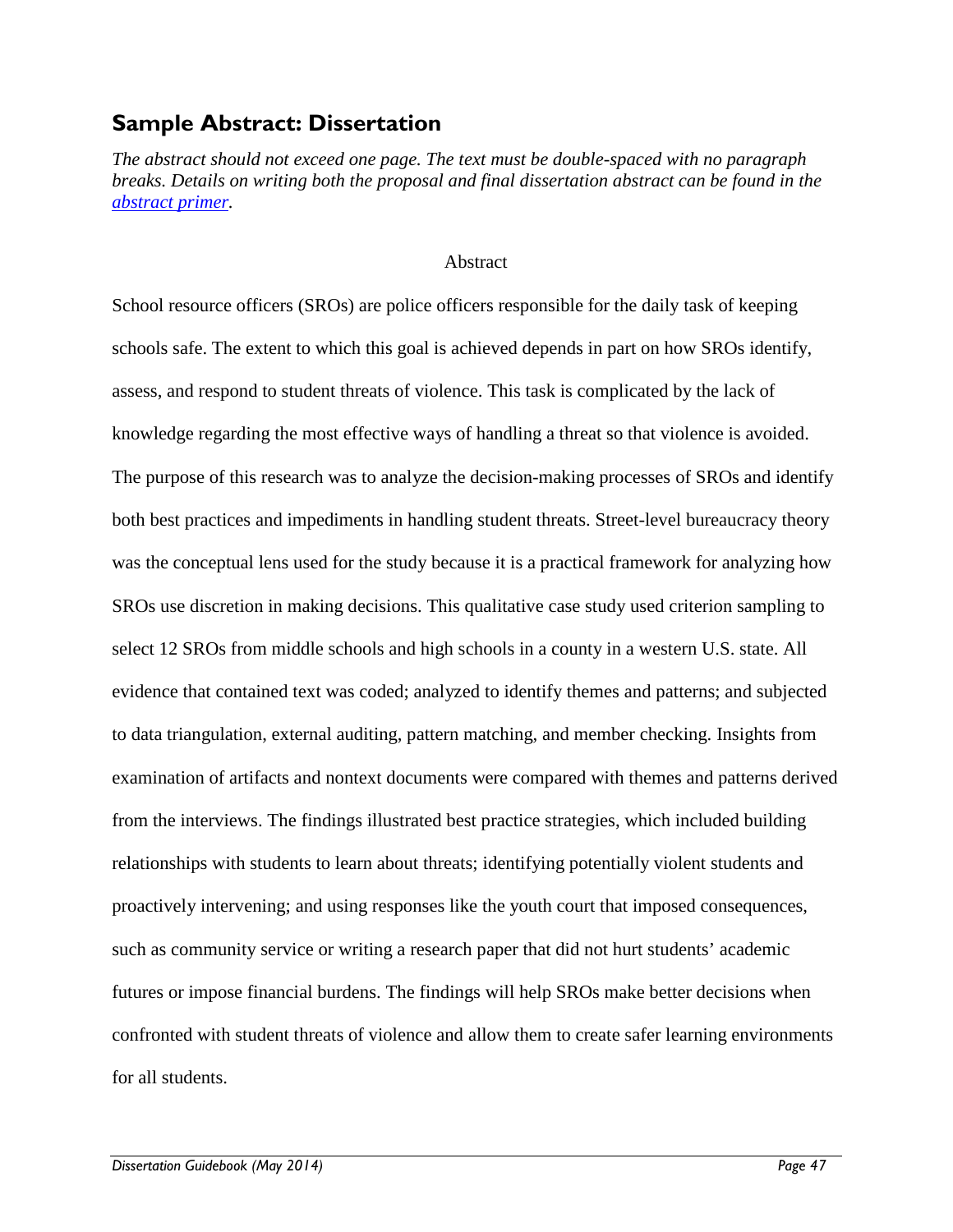### **Sample Title Page: Dissertation**

*This sample title page and the dissertation pages that follow are not from an actual dissertation. The student information and research are fictional, provided for example purposes only.*

Absence of Television on Family Patterns, Values, and Child-Rearing Practices

by

#### M. G. Krebs

#### MA, Penn State University, 2007

BS, University of Minnesota, Duluth, 1999

*Note that the committee chair's name and signature do not appear on the dissertation title pages. They appear on a separate approval page.*

#### Dissertation Submitted in Partial Fulfillment

of the Requirements for the Degree of

Doctor of Philosophy

Human Services

Walden University

November 2013

*Include the last month of the expected graduation term.*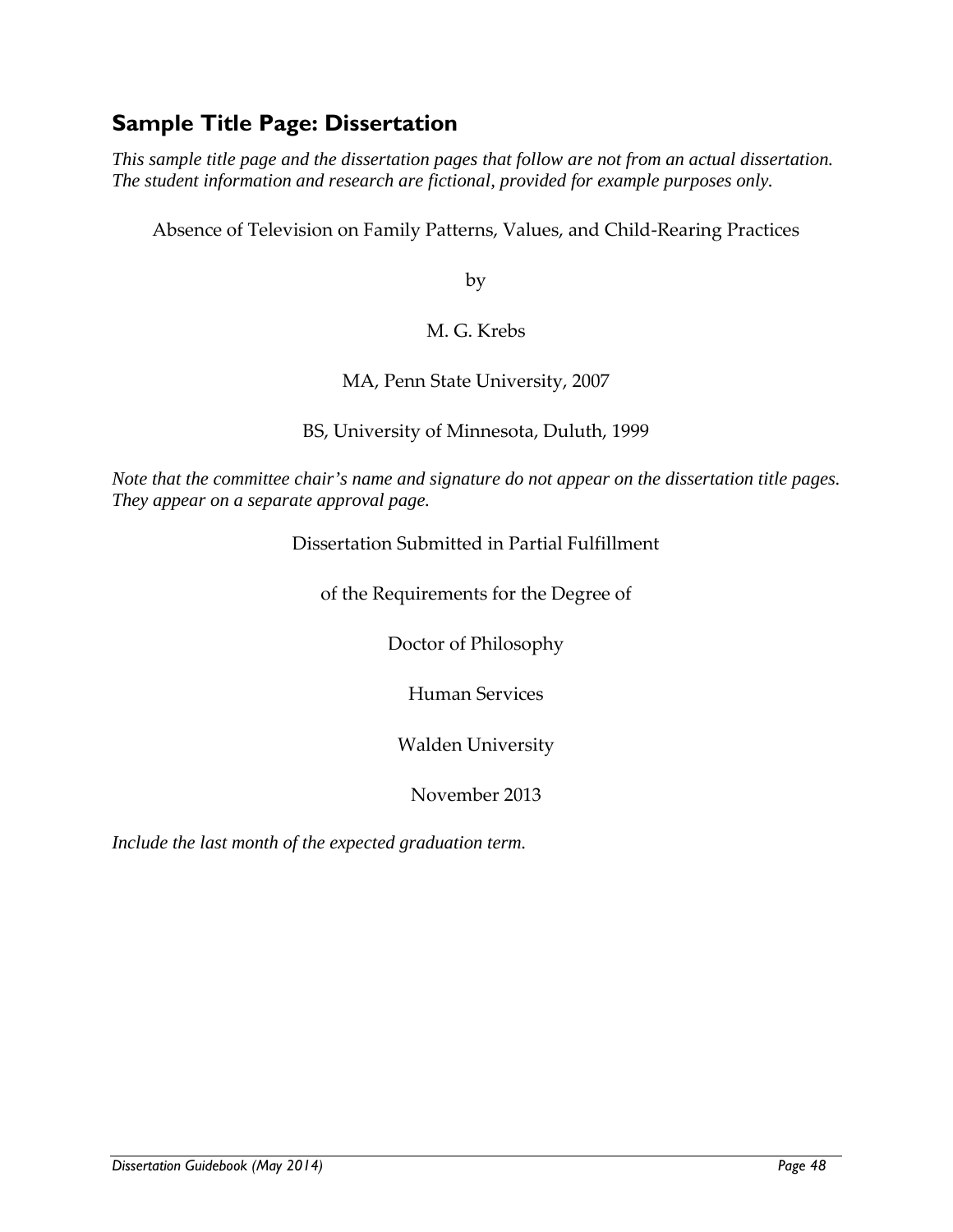#### **Sample Manuscript Pages**

#### Chapter 1: Introduction to the Study

#### **Background of the Study**

Until the age of 13, children come into contact with television more than with any other medium (Billingsley, 2012). During its first decade of widespread use in the 1950s, TV displaced radio, comic books, playmates, and babysitters as the greatest source of entertainment for children (Mondello & Whitney, 2009). On the average, television is on over 7 hours a day in American homes (Bates, 2012, p. 460). In addition to the offerings of the networks, 61% of American homes in 2010 also had access to cable television; more than 70% had a VCR (Bissell-Turner, 2012b). Bates (2009) noted that "more than 98% of all households own at least one TV and that the average child between the ages of 2 and 5 spends over 25 hours a week in front of the TV set" (p. 144).

At least in part as a response to this overwhelming contact with the television tube, several authors of popular literature have warned parents of the perils of television, and in two cases proposed either the total or temporary elimination of television from people's lives. Mander (1978) suggested in his *Four Arguments for the Elimination of Television* that television, for the most part, cannot be completely blamed for all the . . . .

*(Manuscript page examples continue.)*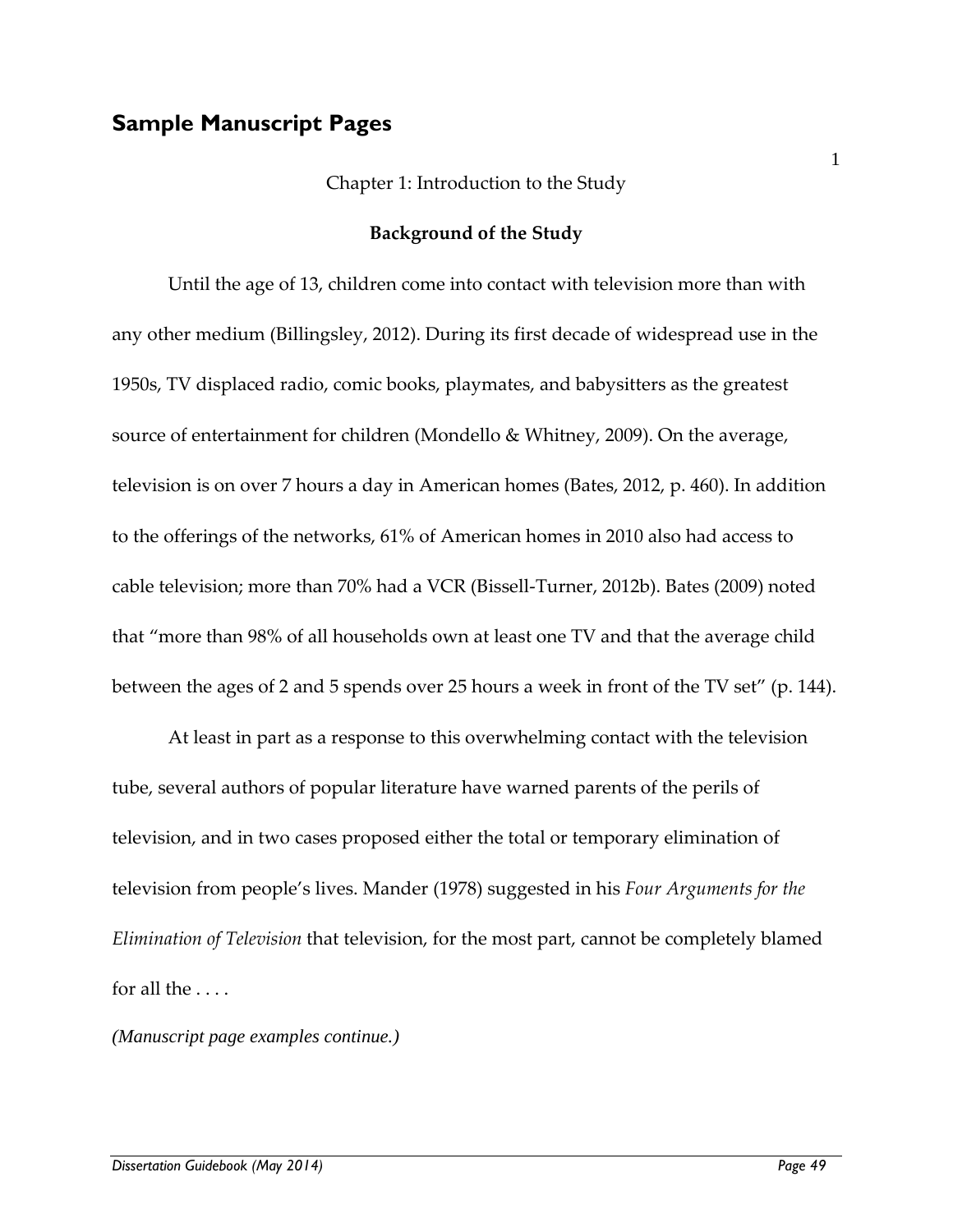#### **Effects of Television on Children**

A meta-analysis by Foster, Rogers, and Hensler (2010) debunked nine common assumptions of television effects, including that television mesmerizes children and that they are not cognitively active during viewing. Foster et al. concluded:

That there is an association between viewing violence on television and aggressive behavior among some children is clear. Yet despite all of the research that has been done, we cannot wholeheartedly state that viewing violence in itself necessarily leads to violence or aggression—or, for that matter, that viewing television in itself creates or distorts deeply held values. (p. 192)

**Sexism on the screen.** Doright (2008) studied Saturday morning television and found that male characters outnumber female characters by a 5:1 margin and that females were more likely to be seen as victims by young viewers (see Table 2). Fudd (2013) concluded . . . .





*Figure 2*. Incidence of sex role identifiers on Saturday morning television. From "Saturday Morning Sex" by D. Doright, 2008, *Popular Media, 4,* p. 198. Copyright by PMStudies, Inc. Adapted with permission of the author.

*Note that the dissertation writer had permission to use the figure and cited that permission under the figure. Copyright permission must be sought for the dissertation but not for the proposal.*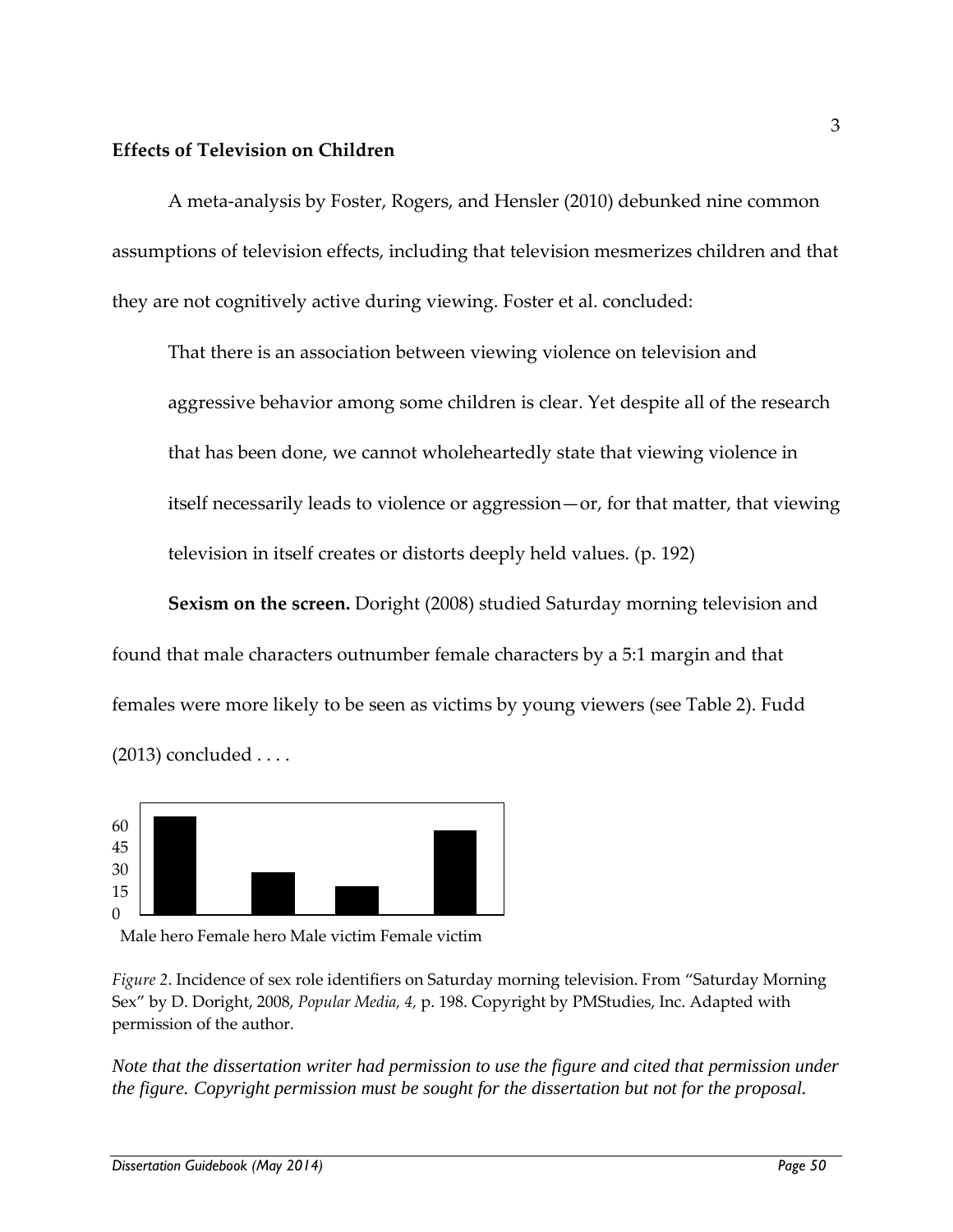# <span id="page-50-0"></span>**Part 3: Frequently Asked Questions**

This section of the *Dissertation Guidebook* contains some typical questions asked by doctoral students while in the process.

### <span id="page-50-1"></span>**Questions About the Dissertation Process**

#### *How do I nominate someone for my dissertation supervisory committee?*

To nominate your dissertation supervisory committee members, follow the process outlined in the *[Dissertation Committee Process](http://researchcenter.waldenu.edu/PhD-Dissertation-Process-and-Documents.htm)* document found on the OSRA website.

#### *How do I set up a teleconference? How much does it cost?*

After you have received approval to hold an oral conference, you should work with your committee members to identify possible dates and times. (Several alternatives should be requested, in case your first choice is not available.) Your committee chair will submit the scheduling form to the research service specialist, and the chair will be responsible for managing the phone call. The conference line and recording service are provided for you free of charge. International toll-free phone numbers may be available. *Note:* Walden provides a conference call service for the oral defense that is toll-free for most countries outside the United States. Students living in areas outside this coverage will be responsible for toll charges associated with this call.

#### *At what point does tuition stop?*

Tuition stops when your dissertation is approved by the CAO (or designee). If you receive approval within the first 7 days of a term, you are not charged tuition for that term. If you receive approval later in the term, you will be charged prorated tuition.

#### *My dissertation has been approved. When is my official graduation date?*

Graduation dates fall at the end of the term. Your official graduation date will be the end of the term in which you finish your degree. You are finished when all prerequisites are met; your dissertation is written, approved, and accepted by ProQuest for publishing; and your tuition is paid in full. You must have officially graduated *before* you can attend graduation ceremony in either the winter or summer.

#### *When can I refer to myself as a "doctoral candidate"?*

You may use the designation "doctoral candidate" after you have completed all the expectations for doctoral candidacy, including completing all required coursework and the core research sequence, successfully completing your first three academic residencies, and having an approved prospectus after rubric review on file with OSRA.

#### *When can I use the title Dr. or Ph.D.?*

You may use the doctoral title only after your degree has been validated.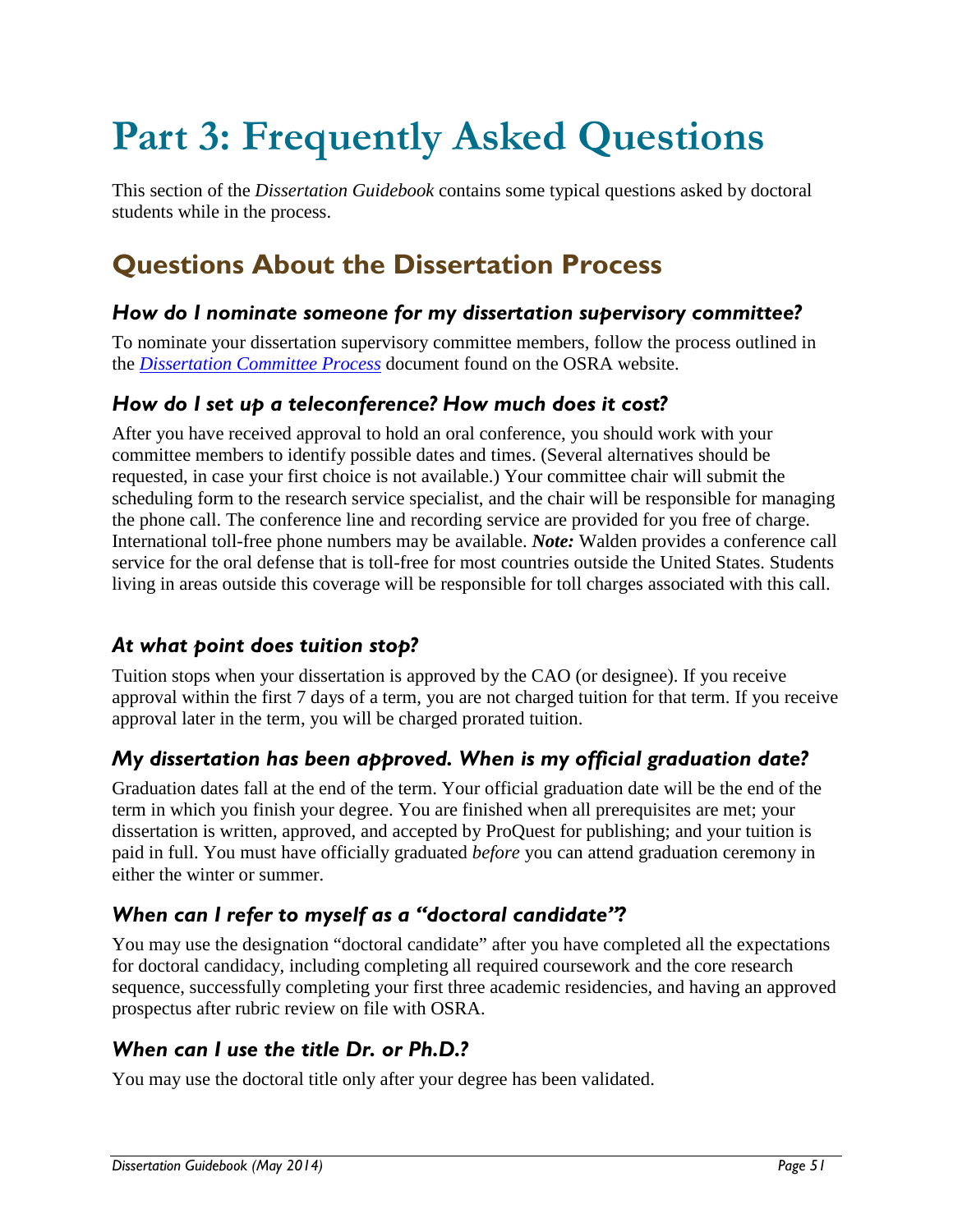#### *If I want to participate in the commencement ceremony, when do I need to finish?*

Your dissertation must be approved by the CAO (or designee) no later than the last business day of the spring term to participate in the summer commencement ceremony or the last business day of the fall term to participate in the winter commencement ceremony. You are not automatically registered for commencement; to attend a commencement ceremony, [register online.](http://www.mywaldenalumni.com/s/1277/commencement/index.aspx?sid=1277&gid=1&pgid=458)

### <span id="page-51-0"></span>**Questions About Form and Style**

#### *What is the correct style to use? Is there a manual that explains it?*

Walden University endorses and uses APA style, as explained in the sixth edition of the *Publication Manual of the American Psychological Association*. The APA style manual is your primary source for style guidance. Throughout this guidebook, the few Walden style preferences that supplant APA recommendations are indicated in green boxes.

#### *What font should I use to type my dissertation? What point size?*

A serif font such as Palatino, Times New Roman, Century Schoolbook, Book Antiqua, or Garamond is required. Do not use Courier or New Courier. Tables and figures can use a sans serif font, such as Arial, to help improve readability and appearance. Particularly for Times New Roman, 12-point font size is preferred. (APA pp. 228–229).

#### *Which is right: italics or underlines? Can I use bold?*

Italics are correct, rather than underlines. Use bold only in heading levels (APA 3.03), for certain mathematical copy (APA 4.45), and in tables and figures, sparingly, to improve readability.

#### *How do I format citations of electronic sources?*

APA changed its rules for electronic citations in 2009. See APA 6.31–6.32 for overall guidance and review examples of references to electronic sources (pp. 198–215). For up-to-date information about proper formatting of Web references and other online documentation, visit the [Walden Writing Center](http://writingcenter.waldenu.edu/355.htm) or the [APA](http://www.apastyle.org/) website.

#### *Can I single-space block quotations and reference lists?*

No. The sixth edition of the APA style manual specifies double-spacing for block quotations (p. 171) and reference lists (p. 229).

#### *How far down should the page number and first line of text appear?*

The Walden [dissertation template](http://writingcenter.waldenu.edu/549.htm) is preformatted with correct margins. The page number must appear 1 in. from the top edge of the page and 1 in. from the right edge. The first line of text appears about 0.3 in. under the page number, or 1.3 in. from the top edge of the paper. Caution: Students have run into problems with Microsoft Word's page number placement. Be sure your page layout is adjusted correctly. Set the top margin to 1.3 in. and the header to 1 in.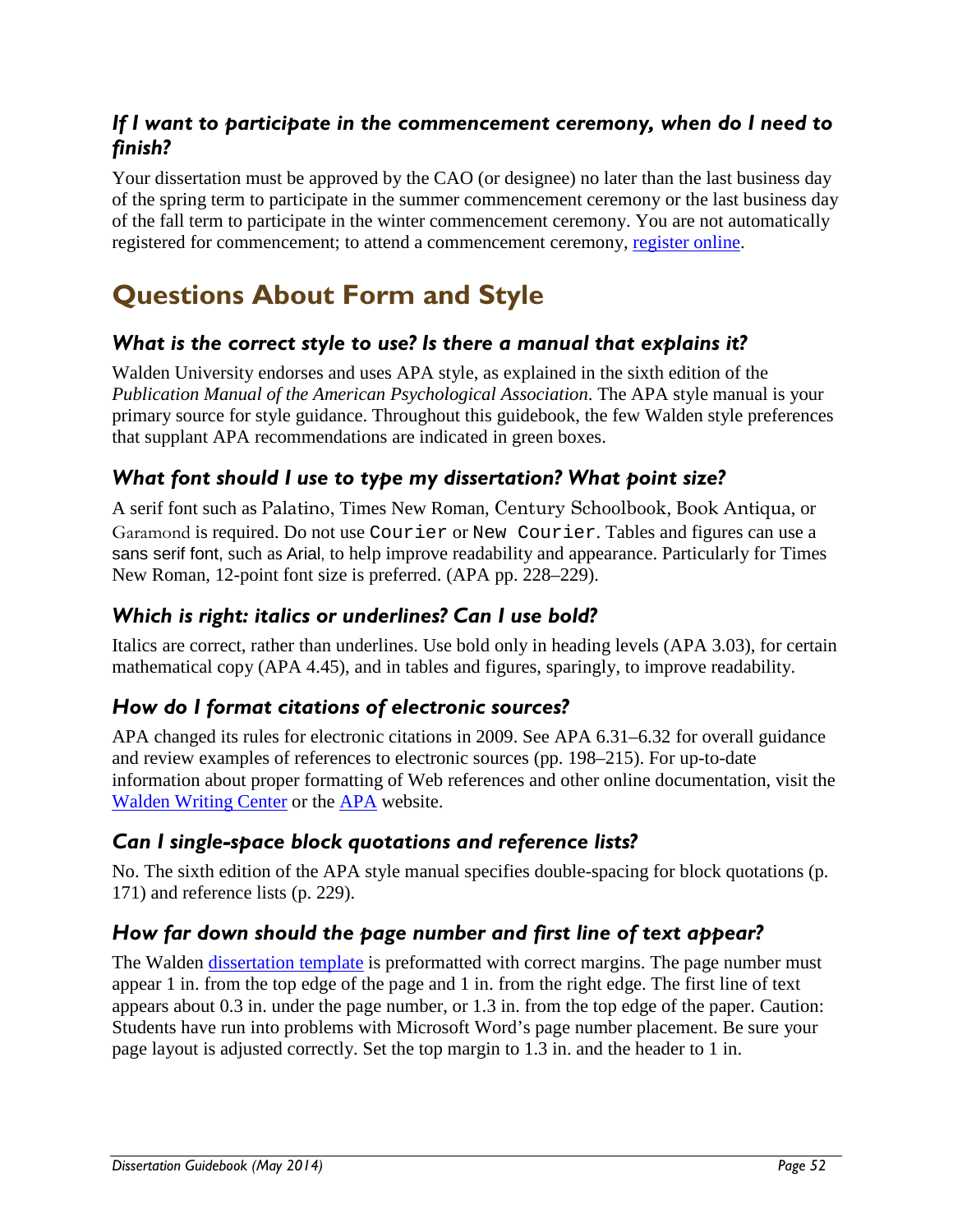#### *Do all the tables and figures come at the end of the dissertation? What about table titles and figure captions?*

In dissertations, tables and figures (and their titles and captions) are inserted in the text as close to where they are referred to as possible. If you plan to publish your dissertation results in a journal, please see APA's many requirements for papers submitted for publication (Chapter 8).

#### *What do I do if a table goes longer than one page?*

Always try to fit the table on one page. If the table must run over onto the subsequent page, type the phrase *table continues* in parentheses flush right at the bottom of the table on the first page. Repeat the column headings, but not the table number or title, at the top of the subsequent page.

#### *If including a long table or figure, can I format it in landscape instead of portrait?*

Yes. The "top" of the page needs to have a margin of 1.5 in. to allow for binding. The page number is placed in the same spot as the rest of the manuscript. This formatting can be accomplished electronically in Microsoft Word.

#### *Do I need a running header on my dissertation?*

No. Walden does not use running headers on dissertations.

#### *Does it matter if I write Chapter Two, Chapter II, Chapter 2, or CHAPTER 2?*

Yes, it matters. Per APA, only the form *Chapter 2* is correct in chapter headings. Note that in the narrative text, *chapter* is capitalized when followed by a number (e.g., In Chapter 2, ...).

#### *Do I need to get permission from the copyright holder to reprint a table or figure or some text in my proposal?*

For the proposal, it is unnecessary, although you may as well go ahead and obtain permission. You will need that permission for your dissertation—unless the item you wish to use is in the public domain or under the rules of fair use (APA 6.10). Contact ProQuest at 1-800-521-0600, ext. 77020, for more specific information than what is provided in the Copyrights and Permission [to Use](#page-29-0) section of this guidebook.

#### *Should the references or the appendices come first? When should page 1 start? Should preliminary pages (such as acknowledgments, abstract, etc.) be numbered with small Roman numerals?*

Per APA (pp. 229–230), the references come before the appendices. For the preliminary pages starting with the first page of the table of contents, use lowercase Roman numerals, centered, at the bottom of the page. (Any pages before the table of contents are not counted in the pagination.) The first page of Chapter 1 is page 1—using Arabic numerals, not Roman.

#### *May I use British spelling of English in my dissertation?*

Walden follows APA style for dissertations, which allows only standard American English. Most word-processing software programs have spell-check features that convert British English to